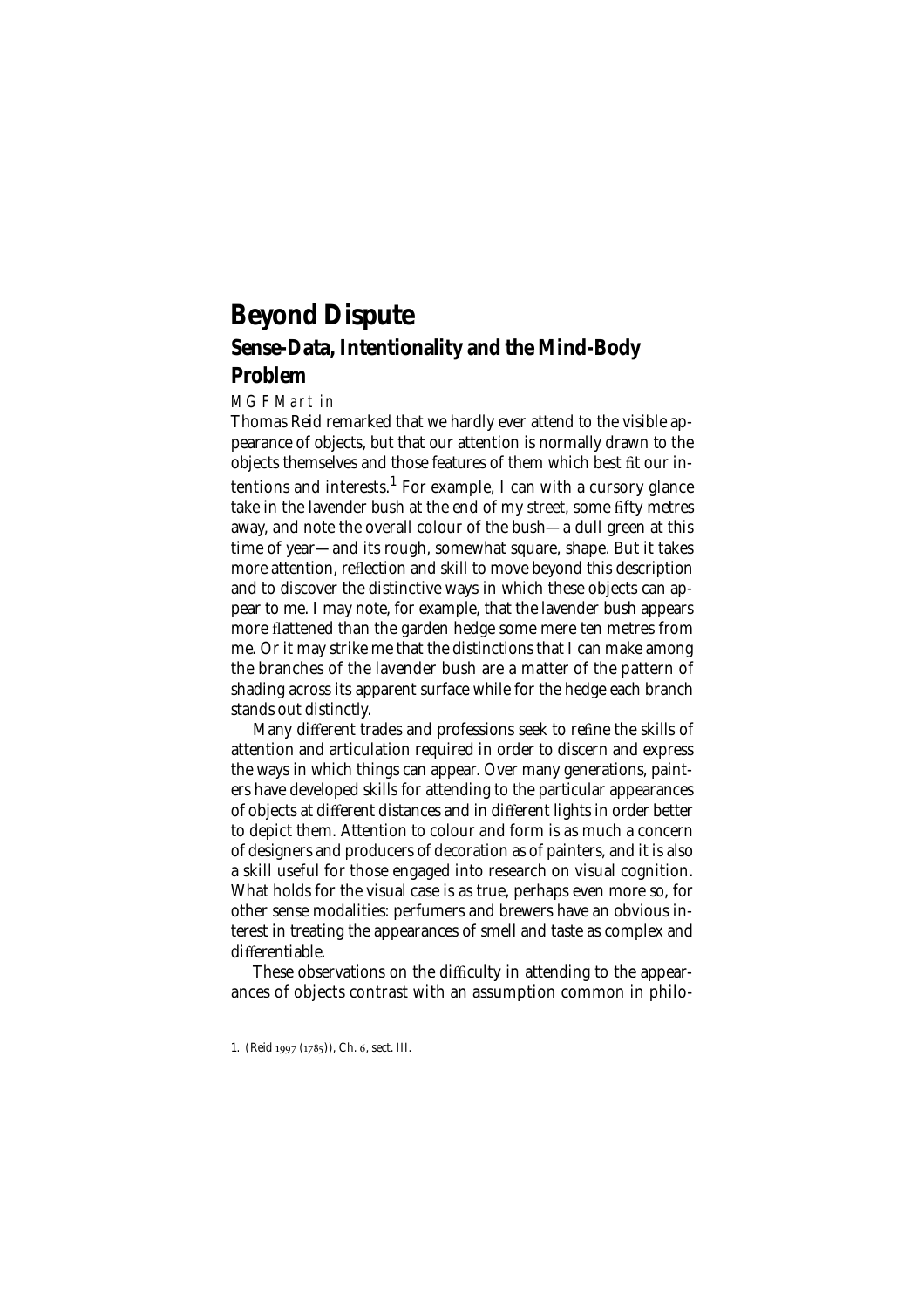sophical discussions of perception and consciousness: that appearances—both the ways things appear to one to be and one's state of mind of being appeared to in such ways—are obvious to one. This assumption is present in much of the discussion of qualia and consciousness, where it is often suggested that one can do no more than indicate to the reader the obvious presence of such qualities.<sup>2</sup> When Thomas Nagel challenges the explanatory pretensions of physicalism by denying that we could know what it is like to be a bat, his background assumption is that we all *do* know what it is like to be human, and exercise the sensory faculties we have.<sup>3</sup> Arguably, the assumption is also at work in the theory of knowledge. In different ways, both A.J. Ayer and Roderick Chisholm appeal either to appearances or judgements about appearance as the foundations of empirical knowledge.<sup>4</sup> Such foundationalism, with its assumption that there are judgements which can stand both as the basis of empirical knowledge but which themselves are beyond defeat, is now unfashionable. Yet few are prepared to challenge the thought that one cannot go wrong when one restricts one's judgements simply to a report of appearances. Rather, it is more common to challenge the idea that such restrictive judgements could act as a basis for the rest of one's body of knowledge. So, it is common to think that thoughts about one's own perceptual states are easy to arrive at, and not particularly susceptible to error.

The contrast is such that one might at first think that the actual method of those who have a practical interest in appearances simply contradicts the assumptions of those who merely theorise about them. But this is merely a seeming contradiction: we can reformulate the philosophers' claims to be quite consistent with the actual practice of those who have an interest in attending to how things appear to them. The philosophers' assumptions about the obviousness of appearance properly only relate to the move from having attended to some object, some feature of it, or how either appears to one, to knowledge of how it is for one when things so appear. The skills that the artist, the perfume-maker, or the psychologist nurture give each a richer hoard of elements of experience to enjoy or scrutinise than the rest of us. In some cases such learning may even lead to a difference in how one experiences the world rather than just a dif-

<sup>2.</sup> Cf. Ned Block: '…what is it that philosophers have called qualitative states?: As Louis Armstrong said when asked what jazz is, "If you got to ask, you ain't never going to get to know."', in (Block 1980), p.278.

<sup>3. (</sup>Nagel 1979).

<sup>4.</sup> For the former see (Ayer 1940), and (Ayer 1956), Ch.2; for the latter see (Chisholm 1959),  $Ch.5$  and (Chisholm  $1966$ ).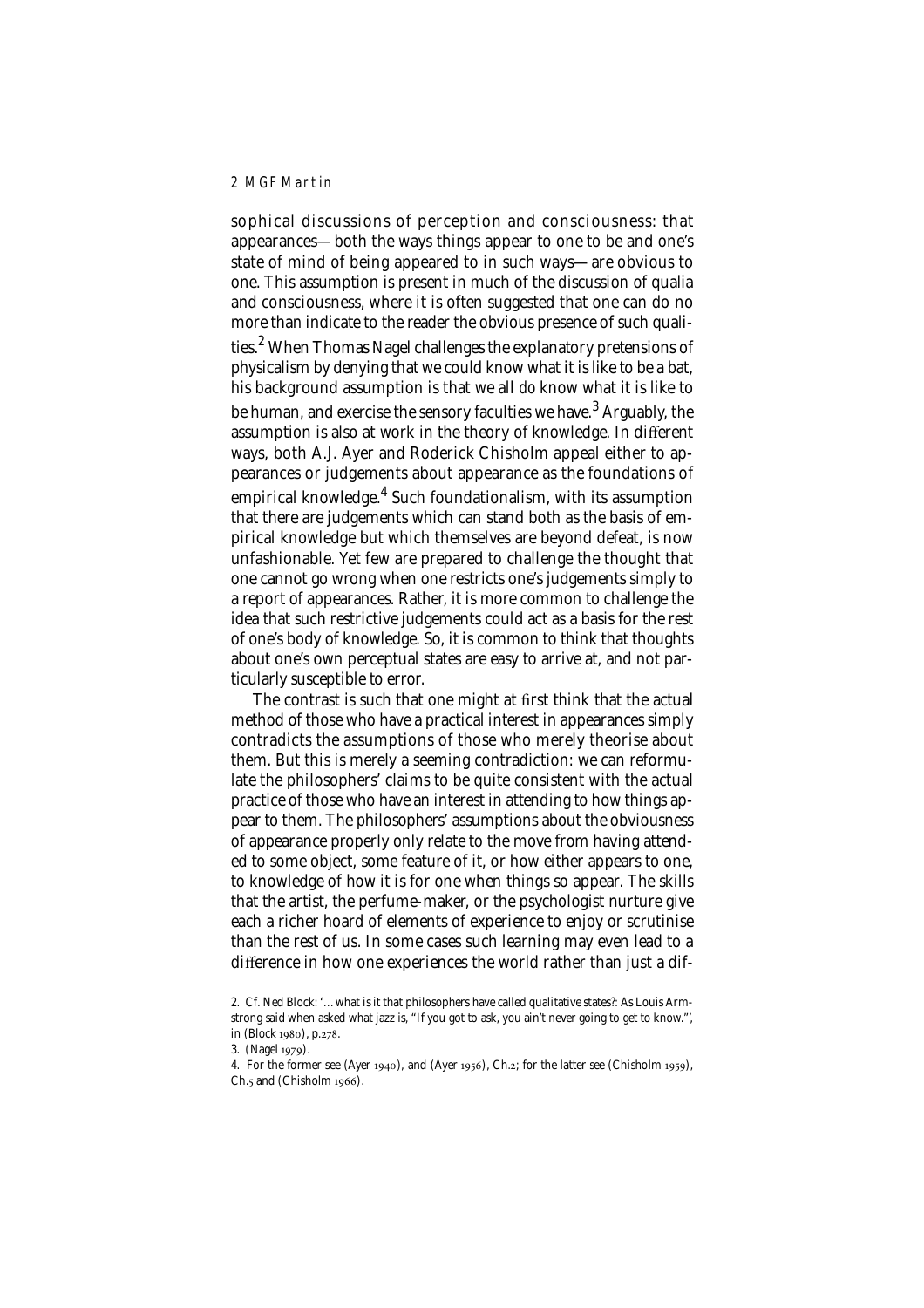ference in what one knows of how one experiences the world: someone so skilled may be able to make finer discriminations than the rest of us. A theorist can quite consistently accept that such experts have both greater powers of discrimination among objects in the world and better developed powers of attention to aspects of how things appear, while claiming that the reflective move, from attention to the features of objects to knowledge of what it is like for one so to be aware of those features, is the same for all of us. One's reflective judgement about how one's own state of mind is grounded is explained in the same way for all: as being grounded in what is obvious to such reflection.

However, there is something paradoxical here, nonetheless. For if we look simply to the disputes among philosophers we find substantive debate about the nature of appearances. Some philosophers claim that we have visual sensations, that there is more to what our visual perceptions of the world are like than the presentation of visible objects and features in the world around us. Others insist that our experience of the world is transparent or diaphanous, that there is no more to be introspected in this than the world as it is presented to us. Some philosophers claim that we perceive non-physical entities in virtue of which we perceive the world around us. Others insist that perception of the physical environment is direct or immediate. Some philosophers claim that perception is intentional, akin to belief or judgement in being about or representing the environment around us. Others insist that they can make no sense of this, that there is all the difference in the world between feeling and thinking. While not all of these disputes are framed in terms of claims about appearances, most, if not all, of these positions put forward claims about perceptual experience or what it is like consciously to apprehend the world around us. These various proposals concerning conscious experience conflict with each other.

Now if we take seriously the thought that appearances really are just obvious to one—or obvious given a bit of reflection—then it should be puzzling how there can be such disagreement. For surely the slightest amount of thought will reveal that a given account is correct or incorrect. The persistence of dispute would seem to indicate that at least one of the parties is confused, or that the character of philosophers' inner lives is far more varied than we previously had reason to suspect.

This is no mere idle puzzle. Nor should we take it as simply a sign that either the conception of appearances in play or the debate about them is something just not in good order. Rather, it reflects something at the heart of the problem of perception, something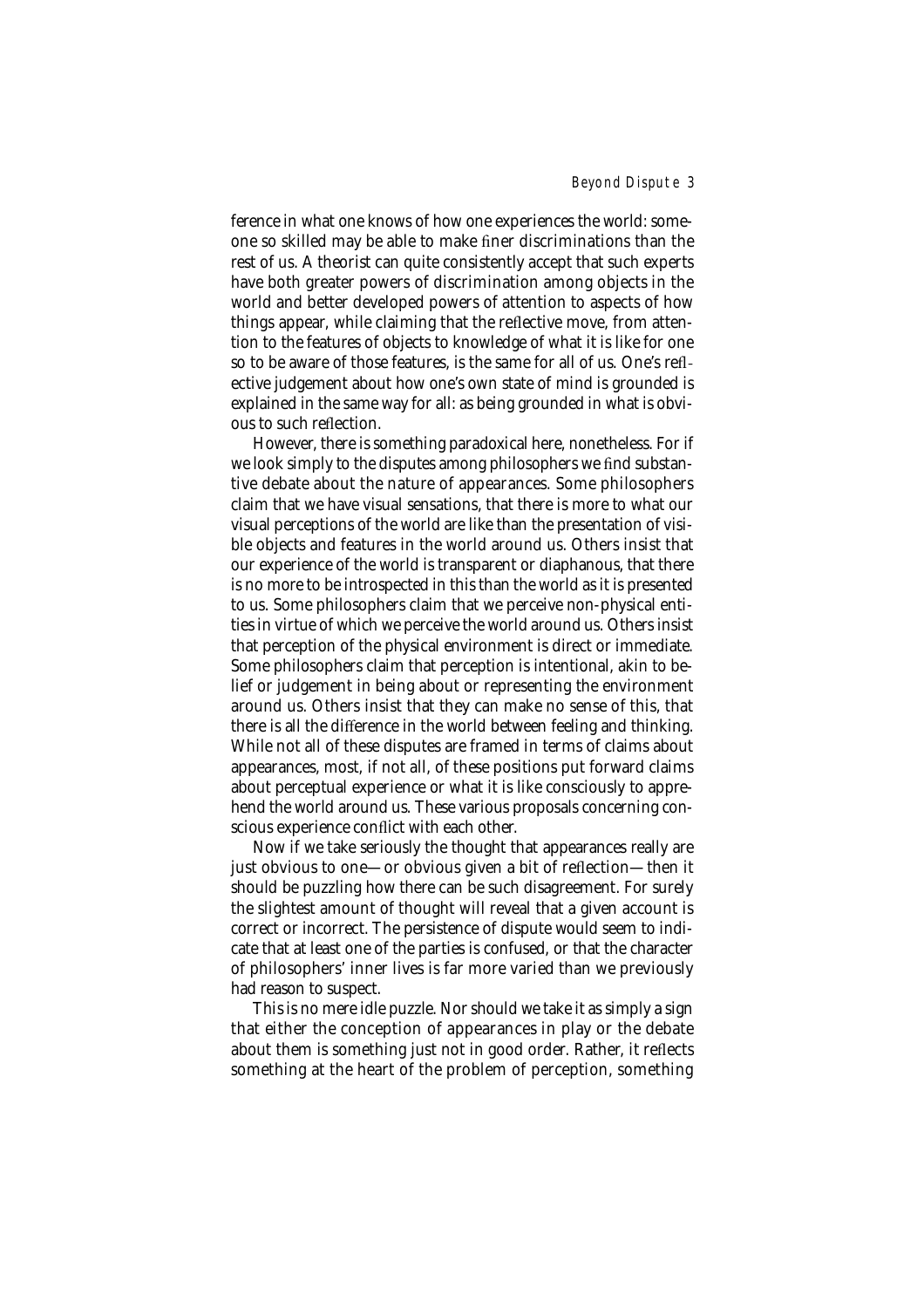which is rarely made fully articulate in discussion of it. It has become fairly standard to present the problem of perception as primarily a problem about our knowledge of the world around us, where such knowledge is derived from the senses. While discussions of perception are commonly framed within the context of an attempt to give an explanation of our knowledge of the common place—my knowledge that there are more than twenty houses on my street; that there are two coffee cups on the table; that there is traffic in the street—the real problem here is one concerning our knowledge of our own minds. What sense can we make of conscious perceptual experience as it reveals itself to us through introspection?

Perceptual awareness of the world around us and of one's own body provides the paradigm example of episodic, or phenomenal consciousness. When one comes to reflect on what it is like so to be conscious, and to be aware of the world, one comes to reflect on such perceptual consciousness. The various debates about the nature of perception, or the objects of perception, or states of perceptual experience, disagree about what is to be said about such perceptual consciousness. At the same time, most of these accounts assume that phenomenal consciousness *per se* is open to immediate reflection such that the defining truths about it should simply be obvious to us. Yet, the very fact that such dispute can be sustained indicates that such an assumption is questionable. And in rejecting this assumption, we will need to mark a distinction between the real nature of appearances—states of being appeared to in a certain way—and how those states seem to us, even if such a distinction may sound paradoxical to some ears. Moreover, as we shall see, we can only properly understand the debate about perceptual consciousness, once we recognise that the various views of it are committed to supposing that appearances may mislead us not only about the world around us, but also about themselves.

In this paper I want to set the above set of concerns within the historical context of the developments within Anglophone discussions of the problems of perception. One can easily gain the impression from the slightest acquaintance with writings about the problems of perception that there has been a marked change in the ways in which the problems are formulated, and competing theories are presented. If we go back only as far as debates around the middle of the twentieth century, we find such a striking shift in the terms of the debate and assumptions that are brought to bear that it becomes too difficult to discern what continuity, if any, there is in the debate. This presents us with a genuine problem of interpretation: how are we to make intelligible to ourselves the past history of debate?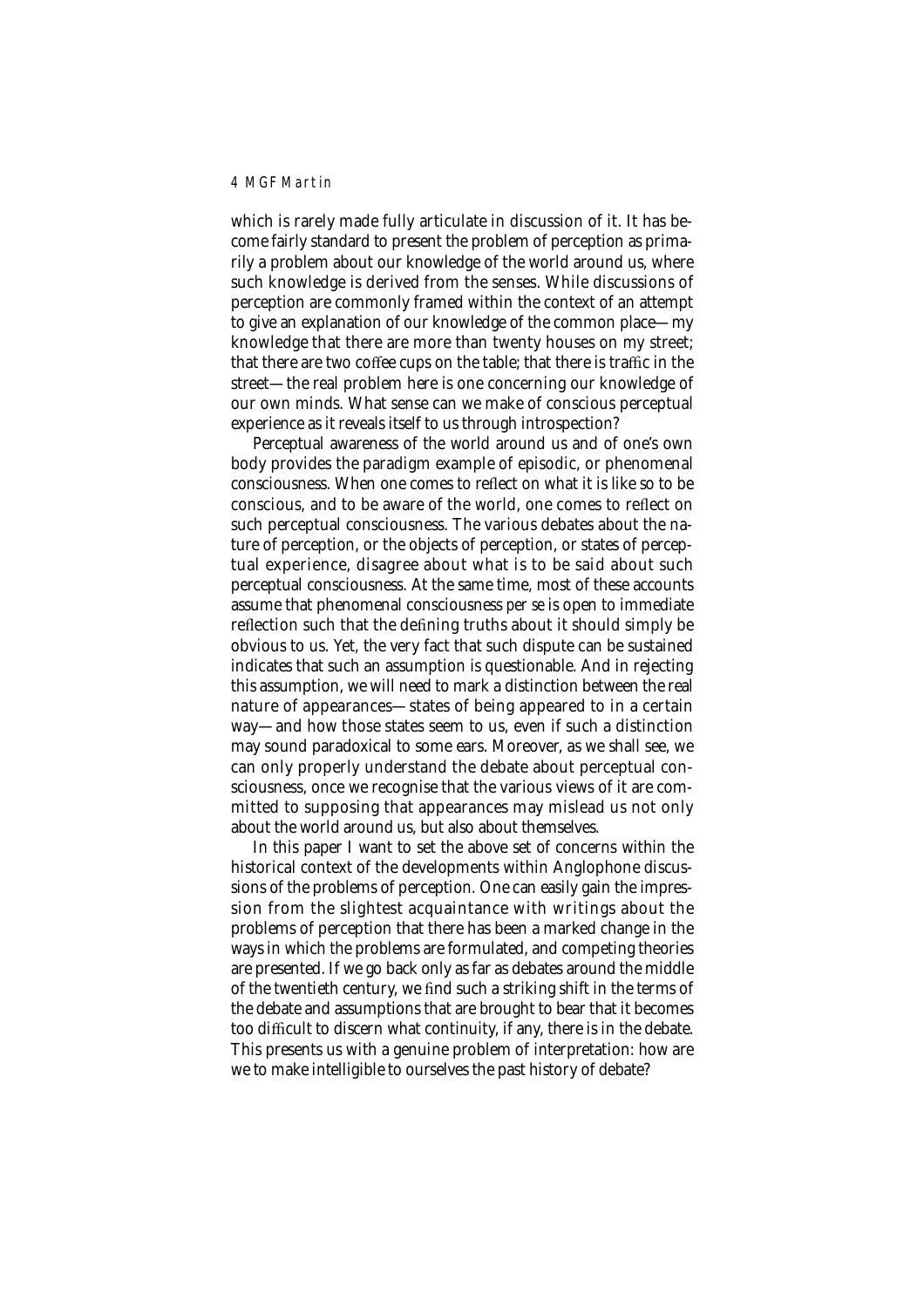I shall seek to show that this apparent discontinuity and apparent unintelligibility are simply symptoms of the more general issue we have raised here. How can there be dispute about the nature of perceptual consciousness, if the nature of such consciousness is supposed simply to be obvious to one given the slightest reflection? We can make best sense of the different positions here by understanding them in the light of a rather different conception of perceptual consciousness than is currently favoured. Both traditional sense-datum accounts of object-perception and recent theories of perceptual experience as an intentional phenomenon stand opposed to a supposedly crude form of naïve realism about perception. Naïve realism is taken by both traditions to be falsified by considerations about the existence of illusion. The different traditions that have developed show continuity in the centrality of this problem. The striking differences between them can be explained in terms of the different intellectual contexts of debate in early modern times, at the beginning of the century and more recently.

In the first part of this paper, I lay out the problem of interpretation more exactly. In trying to make sense of the traditional debate, we then need to look in more detail at formulations of the argument from illusion, here Hume's discussion in *An Enquiry concerning Human Understanding* provides a useful stalking horse; in the sections which follow I argue that the standard explanations of such forms of argument are inadequate to the task of making intelligible the debates of the past. In the final section, I first sketch an alternative way of making sense of the argument from illusion as it has developed in the sense-datum tradition, and then on the back of that propose a different way of seeing the development of the debate.

#### 1. A Discontinuity in the Debate

A remarkable shift has taken place in Anglophone discussion of perception over the twentieth century. For much of the early part of that century, and for some time in the latter half, discussion of perception focused on the existence or nature of immediate objects of perception which could not be identified with physical or public objects of perception. J.L. Austin begins his lectures *Sense & Sensibilia* with the following rather withering assessment of the content of that debate:

The general doctrine… [that] we never see otherwise perceive (or "sense"), or anyhow never *directly* perceive or sense, material objects (or material things), but only sense-data (or our own ideas, impressions, sensa, sense-perceptions, percepts etc.)… is a typically *scholastic* view, attributable, first, to an obsession with a few particular words, the uses of which are over-simplified, not really understood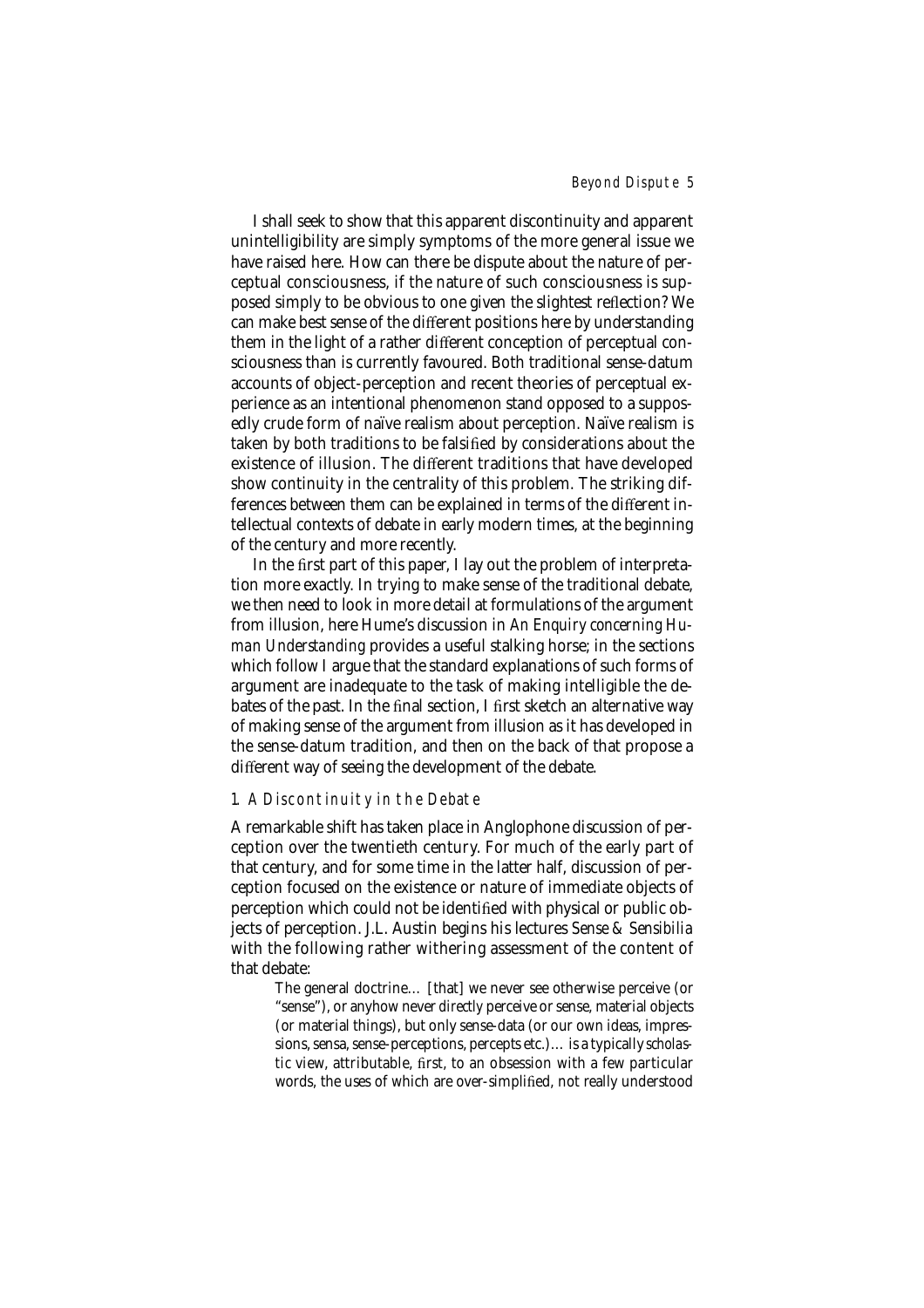or carefully studied or correctly described; and second to an obsession with a few (and nearly always the same) half-studied "facts".<sup>5</sup>

Austin's intention here is not just to reject the doctrine that there are sense-data, but rather to dismiss the terms of the whole debate. Yet the problems he seeks to dismiss are ones that had preoccupied such figures as Russell, Moore, Broad, Price, and Ayer.<sup>6</sup> That debate focused on a conflict between so-called *Naïve Realism*, sometimes alleged to be the view of common sense concerning perception and its objects, and a more philosophically and scientifically sophisticated alternative, which was answerable to the discoveries of Enlightenment science, labelled, Representative Realism. $^7$  The turning point of such disputes concerns the clash between common sense views concerning the objects of perception and their characteristics and certain fairly evident reflections concerning the possibility of perceptual illusions or hallucinations. The latter considerations are often grouped together under the heading of 'the argument from illusion'.

The debate between Naïve Realism and Representative Realism can be traced back at least as far as Hume, though its main tropes are already present in Berkeley.<sup>8</sup> The argument from illusion, or the closely related argument from conflicting appearances (which avoids denigrating any appearance as illusory or privileging any as veridical) is more ancient: traces of it are found in the earliest fragments we have of Greek philosophy, and it plays a central role in Plato's Theaetetus.<sup>9</sup> Nevertheless, Austin took his task to show us how

9. See, for example, the discussion in  $(Burnyeat 1979)$ .

<sup>5. (</sup>Austin 1962), pp. 2-3.

<sup>6.</sup> For example, see (Russell 1912), Ch.1; also *The Philosophy of Logical Atomism*; (Moore 1959), (Moore 1957); (Broad 1923), Chs. VII, VIII, (Broad 1925), Ch.IV, (Broad 1965); (Price 1932), (Price 1940). For Ayer's construal of the debate see (Ayer 1940), Chs. 1-2 and (Ayer 1973), Ch.V. It is common to take Ayer as representative of the whole tradition (as indeed Austin does), but in fact Ayer's work involves a substantial revision of key assumptions common to Moore, Russell, Broad and Price. (For more on this see my 'Austin and the Sense-Datum Tradition' (forthcoming).) Although the debate about sense-data predominantly took place in Britain, there are similarities with it in some US debate: cf. (Lewis 1929), and Roderick Firth's discussion of the whole debate in (Firth  $1965$ ).

<sup>7.</sup> One should also include idealism and later phenomenalism as among the parties to this dispute—typically defenders of such a bold metaphysical view of the nature of empirical reality saw themselves as holding on to the claims of common sense while paying due respect to the arguments of indirect realism. There are also important connections with discussions within the phenomenological tradition, particularly in some works of Husserl, Sartre and Merleau-Ponty although the role of realism within the Anglophone tradition bears a problematic relation to the setting of the phenomenological debate.

<sup>8.</sup> Berkeley is also the source of idealism, and Hume in the *Treatise* has been taken, by Herbert Price and Norman Kemp Smith in particular, as inspiration for phenomenalism.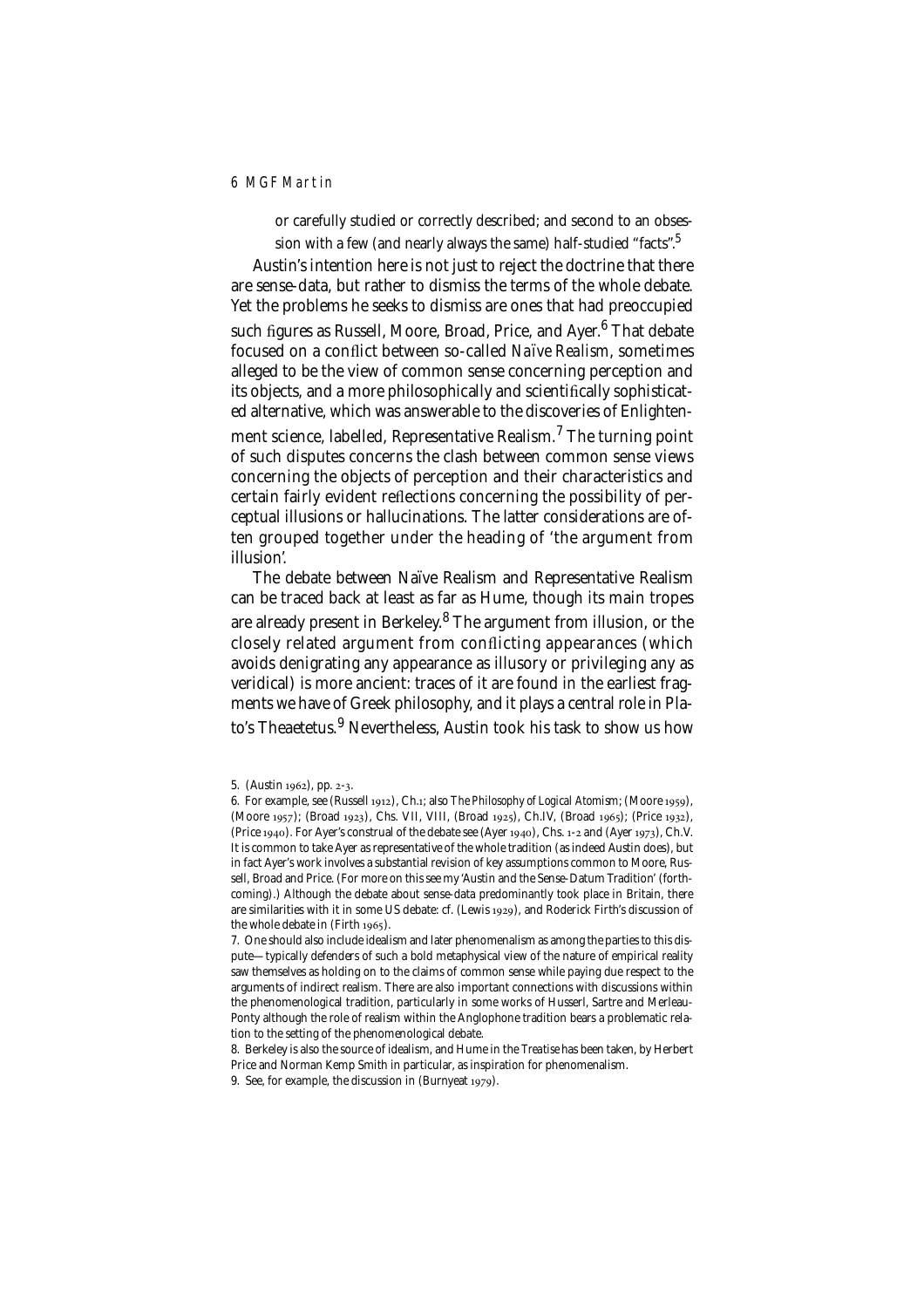we could:

… rid ourselves of such illusions as 'the argument from illusion' an 'argument' which those (e.g. Berkeley, Hume, Russell, Ayer) who have been most adept at working it, most fully masters of a certain special, happy style of blinkering philosophical English, have all themselves felt somehow to be spurious.10

If one contrasts the writings of Russell or Ayer with recent discussions of perception, one might think that, simply as a matter of intellectual history, Austin has been remarkably successful in his crusade.<sup>11</sup> Where the argument from illusion could once have been seen as the arch under which all debate about perception would take place, no such structure has replaced it in recent discussion. Indeed, the argument itself is often now used as an example for first-year students of how not to construct philosophical positions.

Austin himself was sceptical of offering any illuminating philosophical account of perception. But philosophical theorising about such issues has not gone away. Rather, accounts which predominate now are those which view the states of mind one has when perceiving—perceptual experiences—as analogous to beliefs, or judgements or desires as being about something and being so in virtue of how they represent the world. Such, for example, is suggested by Tyler Burge in the following passage:

I begin with the premiss that our perceptual experience represents or is about objects, properties, and relations that are *objective*. That is to say, their nature (or essential character) is independent of any one person's actions, dispositions, or mental phenomena. An obvious consequence of this is that individuals are capable of having perceptual representations that are misperceptions or hallucinations...<sup>122</sup>

We might call this kind of approach an *Intentional Theory of Perception*. Theories of this kind have been promoted by, among others D.M. Armstrong, G.E.M. Anscombe, John Searle, and Christopher Peacocke.13 For proponents of such views, the idea that one's experience might be veridical or illusory, correct or incorrect, is just built into the conception of experience as intentional. That is, it is

<sup>10.</sup> *Op. cit.* p. 4.

<sup>11.</sup> Putnam claims, however, that Austin's effect was at best cosmetic, ruling out any appeal to terms such as 'sense=data' or 'impressions' but not a general appeal to such intermediaries see (Putnam 1994).

<sup>12. (</sup>Burge 1986), p.125.

<sup>13.</sup> Cf. (Armstrong 1968), Ch.10; (Anscombe 1962); (Searle 1983), Ch.2; (Peacocke 1990), and (Peacocke 1992), Ch. 3. One can also add to the list: Fred Dretske, (Dretske 1981), Ch.  $6$ ; (Dretske 1995); Gilbert Harman, (Harman 1990); Ruth Millikan, (Millikan 1991); and Sydney Shoemaker, (Shoemaker 1991); and Michael Tye, (Tye 1992), (Tye 1995).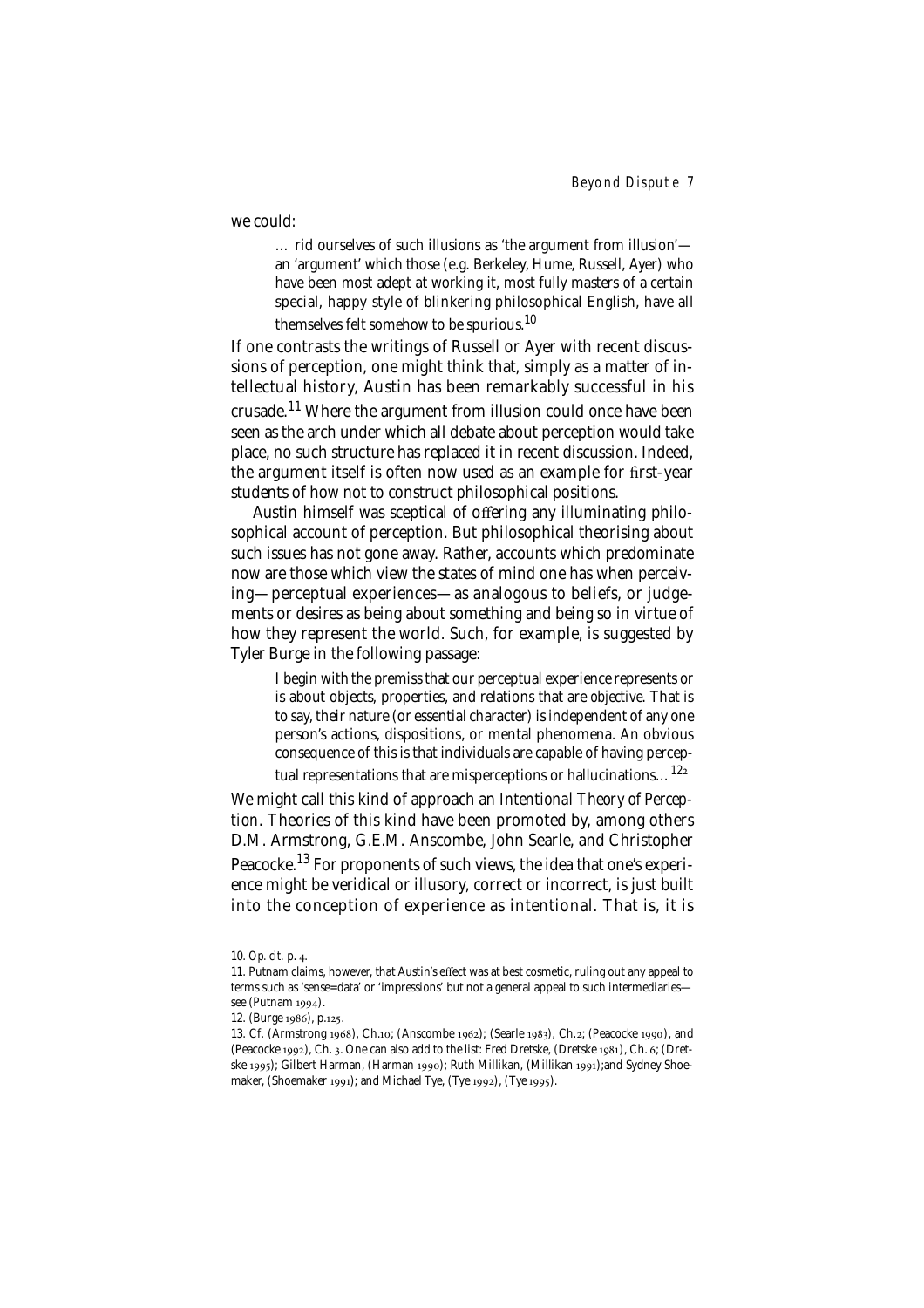claimed that it is part of our conception of such experience that it is directed on to the world in such a way that its being so is no guarantee that the world is as it is experienced. So the argument from illusion can present no special problem about sense perception. At best, it can only point us to the intentionality of this state of mind. Such writers often present the view they defend as one which their readers can see as being obviously good sense or correct, and hence they imply that the traditional problem is no problem at all: it has simply been dissolved as a 'pseudo-problem'.

However, one might think that there is a sense in which Austin and others who have been critical of the debate about direct perception have also been just too successful in their critique. For in convincing us that there is no real problem of perception concerning the direct objects of perception and the status of sense-data, they have left us with a rather different, and in the end potentially more intractable, problem. If the assumptions which fuelled centuries of debate are themselves so obviously inadequate, one may wonder why the debate itself should have survived. As Burnyeat puts the point:

What emerges… is a typical philosophical problem. I do not mean the problem of deciding what does follow from the premiss that appearances conflict. For the answer to that question, I believe, is that nothing follows: nothing of any epistemological significance at all. The problem rather is to discover why so many conflicting conclusions have been thought to follow. Why have some philosophers been so impressed, while others like Austin, remain unimpressed, by the familiar fact that appearances conflict? What assumptions, spoken or unspoken, are at work to make the familiar fact seem problematic?<sup>14</sup>

The shift of perspective on these issues has been so remarkable that we are in danger of finding the past debate simply unintelligible. What was once taken as a compelling argument is now taken as patently fallacious; what was once seen as the central problem is now seen as no problem at all. One might be Whiggish about such things, of course, and simply take this to be evidence of progress within philosophy. But even the mildest scepticism about the powers of human reason should lead one to wonder at how recent and sudden the shift has been. Is it not more reasonable to think that the seeming unintelligibility of past debate may rather be a symptom of something else? That is indeed what I shall argue to be the case. The shift reflects our initial puzzle, namely that we have here a debate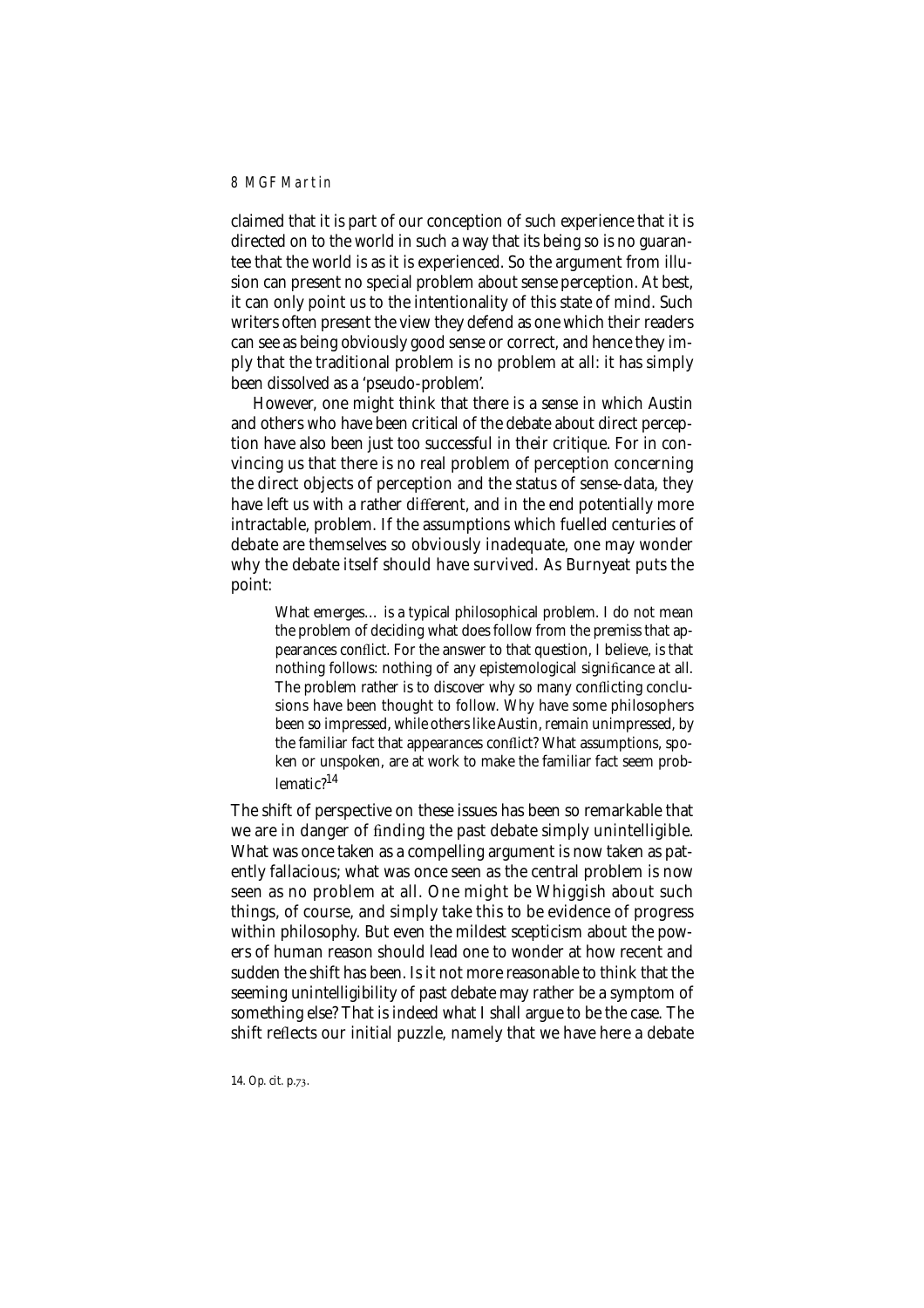about the nature of appearance. The gulf between earlier debates and current ones seems so unbridgeable because on either side we have different assumptions about what is obvious about the nature of perceptual appearance. Making good that claim and making sense of how that can be will in turn unearth a deep continuity between the traditional debate and more recent concerns.

To justify this claim, we need to look first at a concrete example of a form of argument which no longer looks remotely compelling to us. Our task here is to understand how anyone might have been moved to put forward just such an argument, rather than simply to criticise the arguments proposed. I shall first present an argument drawn from Hume, note certain puzzles concerning it and then consider two strategies of explaining why Hume should have put it forward as he did.

# 2. The Argument from Illusion

Although even a cursory reading of past discussions of sense-data and perception reveal the importance of the so-called 'argument from illusion', it is in fact difficult to find an explicit statement of the argument as an argument. This has led some philosophers to suggest that strictly there is no such argument, but rather a set of considerations which place a duty of explanation on any theory of perception or thought.<sup>15</sup>

Such a claim would be an over-statement if it were taken to mean that there are no examples of these considerations put forward as straightforward arguments. For we can find such in the work of, for instance, Hume, Russell and Ayer.<sup>16</sup> However, when we look at what is presented as supposed argument, it is often difficult to determine what its exact form is, or to identify the premisses or mode of reasoning involved. It is this problem which indicates the real difficulty in interpreting past debate.

Given that the reasoning in question is supposed to lead us to an avowedly surprising conclusion, we should expect each step of the argument to be clear and obvious, and the mode of reasoning to be

<sup>15.</sup> Cf. Dummett, 'We commonly employ a distinction between how things appear and how they really are; and it is therefore natural to push this distinction to its limit. This seems to me the best way in which to view the so-called "argument from illusion". If this is regarded as an argument, properly so called, with premisses and a conclusion, it is difficult to make out what are the premisses and what the conclusion. Rather, it is a *starting-point*.' From (Dummett 1979), p.2.

<sup>16. (</sup>Hume 1975), sec. XII; (Russell 1912), Ch.1; (Ayer 1940), Ch.1. This point is pressed home forcefully in (Snowdon 1992). Snowdon's discussion forcefully presses the need to provide a proper interpretation of the debate about the direct objects of perception, and the discussion here is indebted to it, although the strategy of interpretation diverges.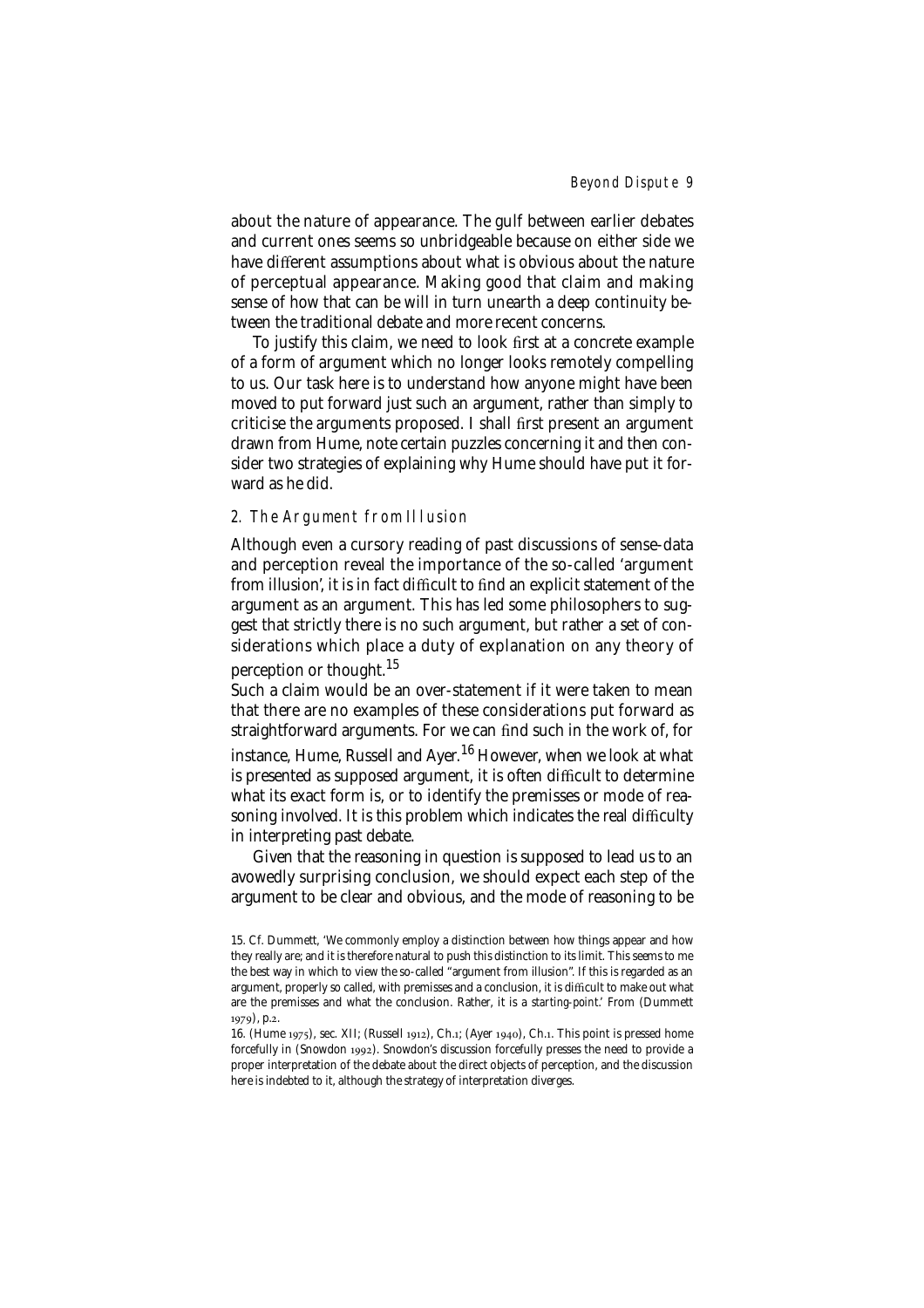unquestionable. For otherwise, when faced with an unpalatable conclusion, we are as liable to reject one of the premisses, or the mode of reasoning used to arrive at the conclusion, as to submit to the conclusion. Where the argument is inexplicit, its suasive force becomes hidden and it is rendered more obscure why someone should have thought there was a genuine argument or justification for the claim. So the need to explain what is really involved in this kind of reasoning becomes more pressing.

This is well illustrated by Hume's use of the argument in his first *Enquiry*. The argument is presented in the context of Hume's scepticism with regard to the senses, a form of scepticism he considers to be more profound than either ancient scepticism or that deriving from Descartes. His argument has two parts: in the first he outlines what he takes to be the view of the common man concerning the objects of perception and our relation to them, beliefs which we all hold as a matter of our nature:

…when men follow this blind and powerful instinct of nature, they always suppose the very images, presented by the senses, to be the external objects, and never entertain any suspicion, that the one are nothing but representations of the other. This very table, which we see white, and which we feel hard, is believed to exist independent of our perception, and to be something external to our mind, which perceives it.17

This view he takes to be destroyed by 'the slightest philosophy'. In its place, one is compelled by reason to adopt a 'philosophical' theory of perception and its objects which admits a distinction between the external, mind-independent objects of perception, and the minddependent images or impressions which are present to the mind and which represent those external objects. This latter view is not a natural one, but recommended solely by reason in the face of the failure of our common sense beliefs. Hume's slightest philosophy is a form of the argument from illusion, and he uses it against the view he takes to be that of common sense. At the same time, he employs sceptical reasoning against the philosophical view, familiar from Berkeley's attack on his predecessors. It is the combination of these two criticisms that Hume takes to establish scepticism with regard to the senses.

The form of Hume's challenge is first to find an error in our common sense beliefs concerning perception, and then to show that there is no reason to accept any positive philosophical account which can be put in its place. Hume's characterisation of the views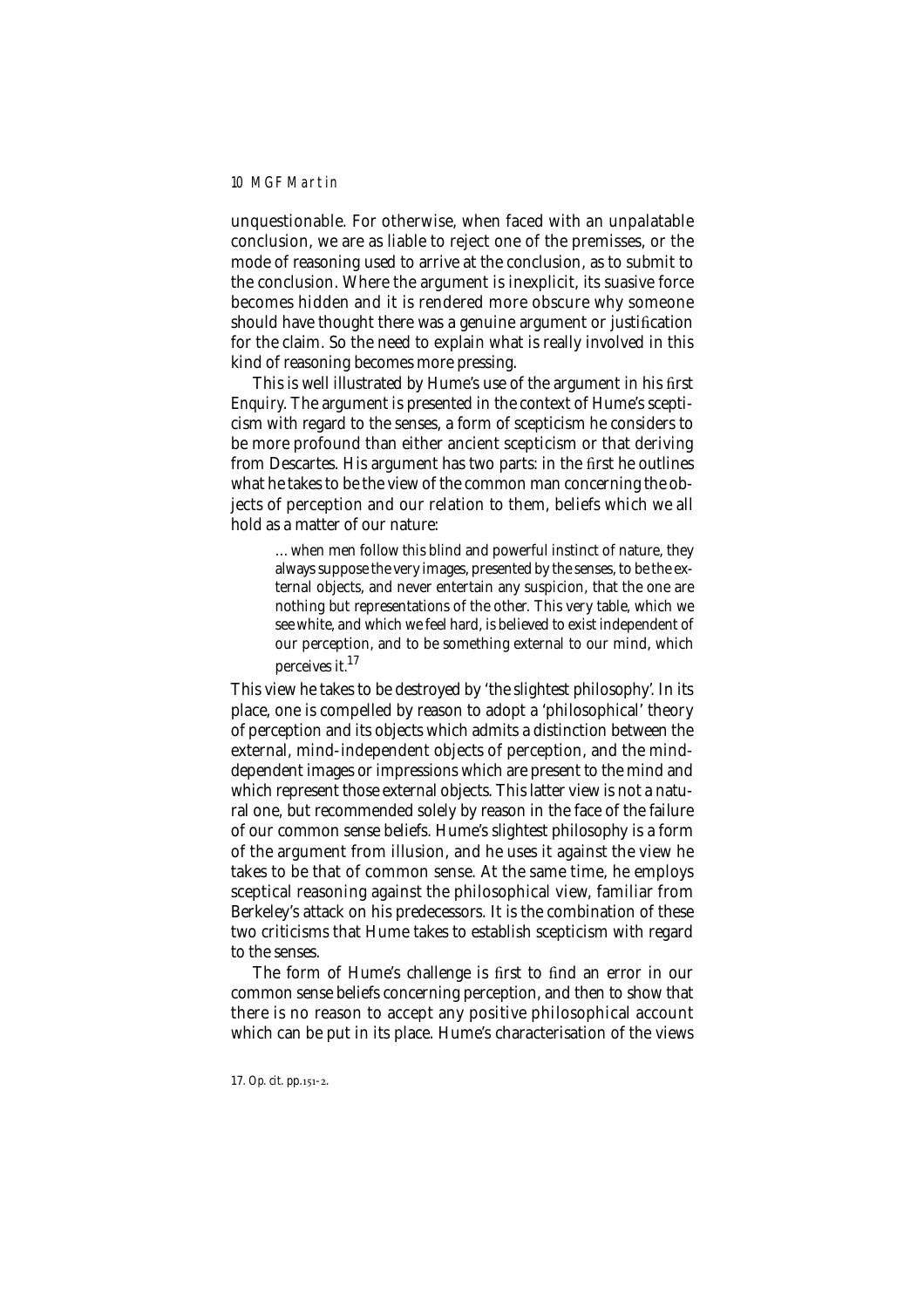of the vulgar can be seen as the origin of Naïve or Direct Realism, in the sense discussed in the twentieth century debates about sense-data; while the 'philosophical theory' is the origin in such discussions of Representative or Indirect Realism. Hume's sceptical challenge presents us with the origin of the assumption that Representative Realism faces a particular sceptical challenge involving 'a veil of ideas'. The argument from illusion, as Hume uses it, is an attempt to show that our common sense views of perception, as Hume conceives of them, are evidently false. However, when one comes to the swiftly developed argument intended to show this, one finds that the epithet 'slightest philosophy' may be thought appropriate for more than one reason:

…the slightest philosophy… teaches us, that nothing can ever be present to the mind but an image or perception, and that the senses are only the inlets, through which these images are conveyed, without being able to produce any immediate intercourse between the mind and the object. The table, which we see, seems to diminish, as we remove farther from it: but the real table, which exists independent of us, suffers no alteration: it was, therefore, nothing but its image, which was present to the mind. These are the obvious dictates of reason; and no man, who reflects, ever doubted, that the existences, which we consider, when we say, *this house* and *that tree*, are nothing but perceptions in the mind, and fleeting copies or representations of other existences, which remain uniform and independent.<sup>18</sup>

Clearly there are problems here both with the example Hume uses, and with how Hume uses the example in order to extract his conclusion.

From what he says it is clear that Hume wishes to treat the viewing of the table as an example of illusory perception, one in which the table appears to be changing in size when commonsensically we would judge it to be stable in size. But although he treats it as fairly evident that this is a case of illusion, as Reid was ready to point out, that assumption actually falsifies the character of our experience.<sup>19</sup> While Hume is right to think that there is an alteration in how one sees the table, and indeed in how the table looks, it is not obvious that this alteration is in any way illusory. The alteration in the look of the table is now commonly called its apparent size, and it is a well-documented fact that the apparent size of objects alters relative to one's viewing position. But it is also as commonly documented that they appear to have a constant size when one moves away from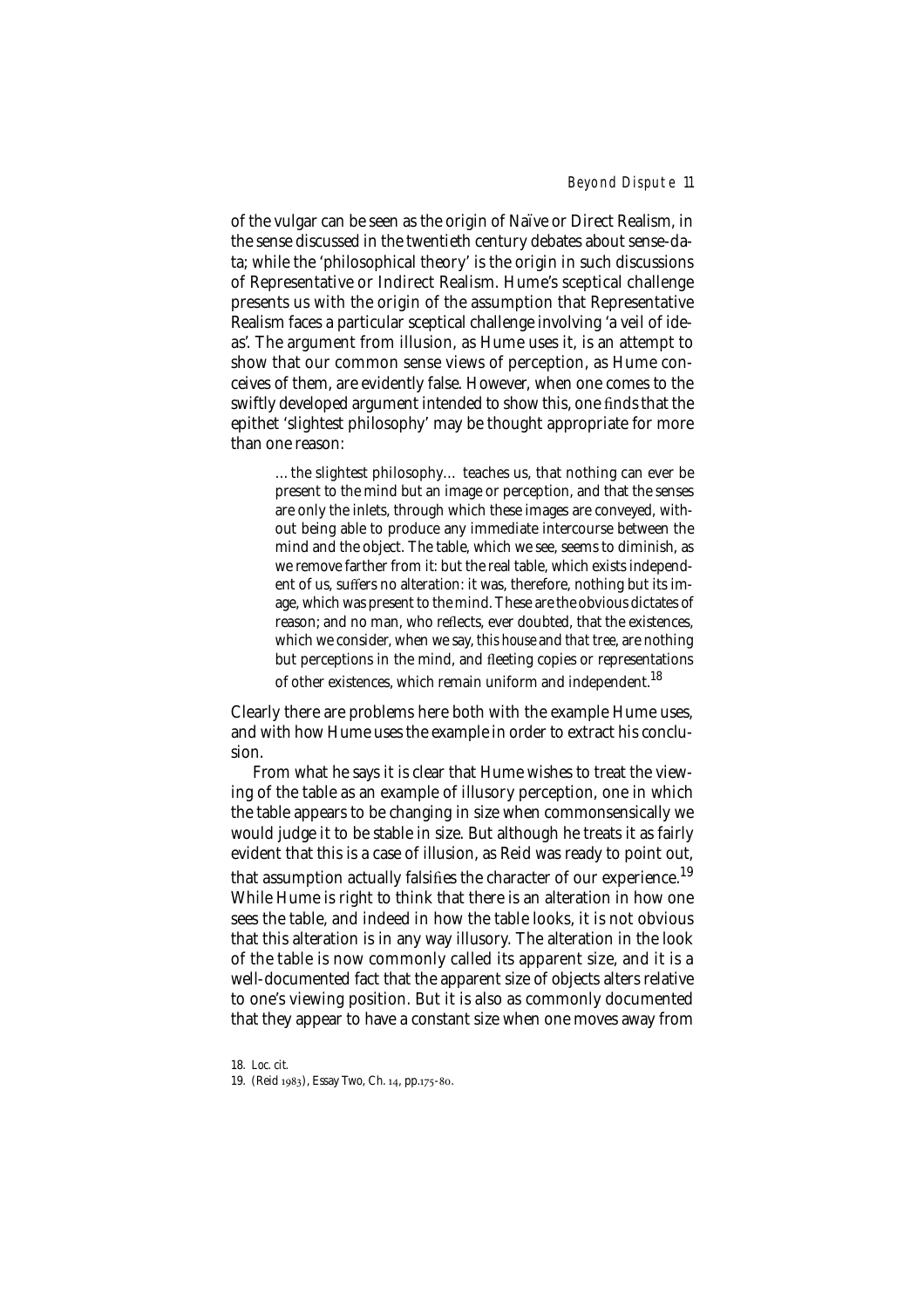them: so that in such experience we both have the size the table appears to have, and its apparent size, the former remains constant, the latter alters. We have been given no reason to suppose that it is the latter feature which is the appearance of the size of the table rather than the former. And hence, we have not yet been given reason to suppose that this counts genuinely as an illusory aspect of the experience.

There is much to be said about the relation between apparent size and the size that something can appear to have, and different emphases will be given depending on whether one has a treatise for painters interested in perspective, or works on the psychology of shape and size perception. The question of most concern to us is why Hume should so readily be prepared to take the example as one of obvious illusion or conflicting appearance, when it is not at all evident that it is such an illusion. In part, the answer may simply reside in the context in which he wrote. One can find other authors, both philosophers and non-philosophers, who are prepared to describe the case in just this way. For the examples of visual perception of size and shape were often taken to be the locus of an issue concerning the relation between retinal stimulation, the occurrence of visual sensation and the role of judgement in discerning either the shape or size of an object.<sup>20</sup> Hume's anticipated reader might be expected already to have a theoretically sensitive attitude towards what he or she could introspect. But that thought should already raise the suspicion that we should not suppose that Hume's argument simply relies on some evident, or supposedly evident, truths concerning perception from which he will go on to draw surprising conclusions. On the other hand, at this point we can extract nothing further from his text which might explain why he could expect us to accept his description of the situation. This should make us suspicious of treating the passage at face value as presenting a genuine piece of straight forward reasoning.

Nevertheless, while this failing in Hume's reasoning is worthy of comment, it is not the most serious problem with the argument. For there are genuine illusions which parallel Hume's example. Viewing with one eye through an aperture into an Ames room can lead to distorted judgements of size: with the table positioned in one corner of the room, it may appear much, much larger than it really is; while, when placed in the other corner, it may seem much, much smaller. In this case we have an example in which the table will seem

<sup>20.</sup> See for example, (Malebranche 1992), (Locke 1975); for a review of seventeenth and eighteenth century theories see (Morgan 1977).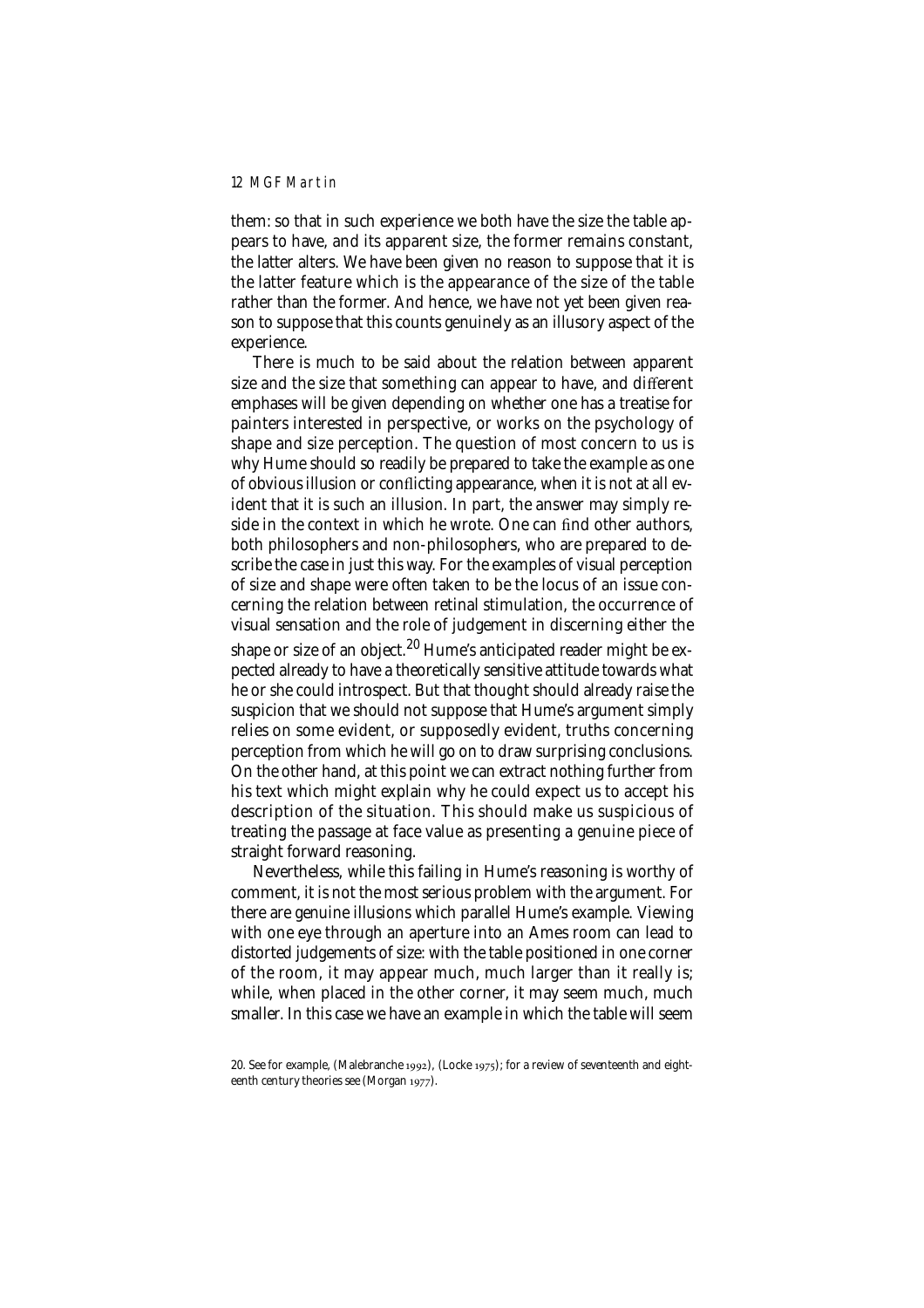to have a size other than it has, in addition to having an apparent size. Even though Hume's own example may not be convincing, we can easily substitute a case of visual illusion which will provide the needed premisses. For the moment we can bracket the puzzle of why Hume should be confident in his choice of example, and instead see how his argument is intended to develop from a similar case of undisputed illusion.

Having described the case in terms of illusion, Hume immediately draws his conclusion, 'it was, therefore, nothing but [the table's] image, which was present to the mind.' This conclusion includes both a positive and a negative claim. The positive claim is that an image of the table, whatever that is to amount to, is present to the observer's mind. The negative claim is that the table itself is not present to the mind. Although we have the appearance here of argument, an indicated premiss concerning a case of illusion, and a conclusion drawn as such, in fact we lack the argument proper itself. No additional reasons are offered to support the conclusions drawn, apart from the supposition that how the table looks is not how it is.

This failing is what is liable to prompt the charge that, strictly speaking, there is no *argument* from illusion. An author may indicate an example of illusion as relevant to the claims he or she wishes to make about the nature of perception, but he or she offers no explicit means for us to move reasonably to that claim from the observations with which he or she starts. Of course, that is not to say that we cannot interpret the implicit argument lying behind what is given explicitly as reasoning. It is common to think that in such a case there has been a move from a claim about how to the perceiver things appear to be, to a claim about how things are in so appearing. Commonly, such a move is interpreted as either involving a piece of fallacious reasoning, or as relying on some further assumption which is less than obvious. The argument is then treated as simply fallacious or question begging.

If we are simply to ask whether we should accept as a piece of persuasive reasoning Hume's argument or some such similar arguments to be found in Russell, or Ayer, or Price, then such criticisms seem apt. The arguments do not seem to be good arguments to us now, nor ought they to be treated as good. On the other hand, as a matter of intellectual history, the argument poses us the deep problem that Burnyeat notes. Given that the argument seems so patently inadequate to us, the question becomes one of understanding why anyone should have put it forward as a good one. With this question of interpretation in mind, neither of the common accounts of the argument is at all satisfactory. For neither is adequate to explain why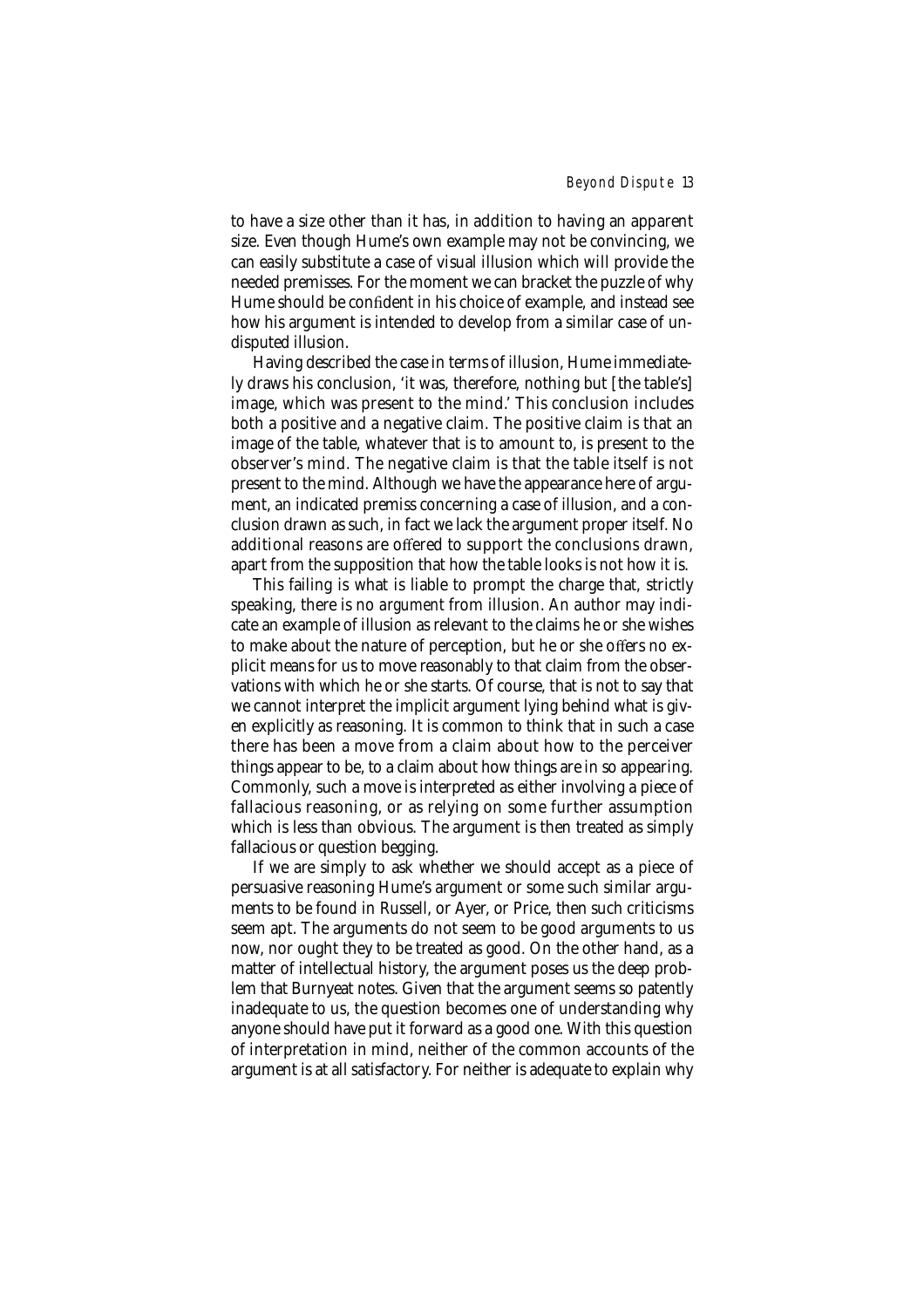## 14 MGF Martin

what is obvious to us should not be obvious to past thinkers, nor why what they thought should be obvious is so obscure to us now.

## 3. The Intentional Fallacy

The charge that there is a fallacy of reasoning here is to be found most commonly in expositions of what I have labelled the intentional theory of perception. When we look to cases of belief or thought in general, we find it fairly evident that our beliefs or thoughts can be true or false. A child may believe that there are sweets in the *Smarties* tube, even though there are only pencils there. If the child is more than four years old, she should herself be able to recognise the possibility of error here. Few of us are inclined to respond to this situation by denying that error is really possible. $^{21_1}\rm{It}$  is entirely implausible to suppose that when someone falsely believes there to be sweets in the tube when there are pencils, then the belief in question is really about something other than the tube before the believer, or about something other than sweets as they may be found in the eager palms of infants. We take it that it is simply in the nature of beliefs, and thoughts in general, that they can be correct or incorrect concerning how things are in the world.

This assumption about the nature of belief is reflected in our ascriptions of belief. In ascribing a belief we often wish to indicate how a person takes the world to be, without committing ourselves to the world being so. Given that, we want to accept that

(B) Mary believes that there are sweets in the tube before her may be true without it also being true that there are in fact sweets in the tube before Mary. So in some circumstances, we wish to accept  $(B_1)$  as true without,

(B<sub>2</sub>) There are sweets believed by Mary to be in the tube before her

also being true. Hence, we consider it a mistake of reasoning, if anyone is inclined to accept  $(B_2)$  simply on the basis of  $(B_1)$ . There are parallels here with certain other kinds of statement, for example, acceptance of  $(P_1)$  need not lead one to accept  $(P_2)$ :

(P<sub>1</sub>) It is probable that there are fifteen people in the next room.

 $(P<sub>2</sub>)$  There are fifteen people of whom it is probable that they are in the next room.

And it is somewhat controversial whether the following inference is

<sup>21. &#</sup>x27;Few' should be used advisedly here—among exceptions we might include Parmenides who seems to have denied that false thought is possible and one can find in Plato's *Theaetetus* and *Sophist* a concern with challenges to the claim that one's sayings or thoughts can really be false. For an illuminating discussion of these matters see (Denyer 1991).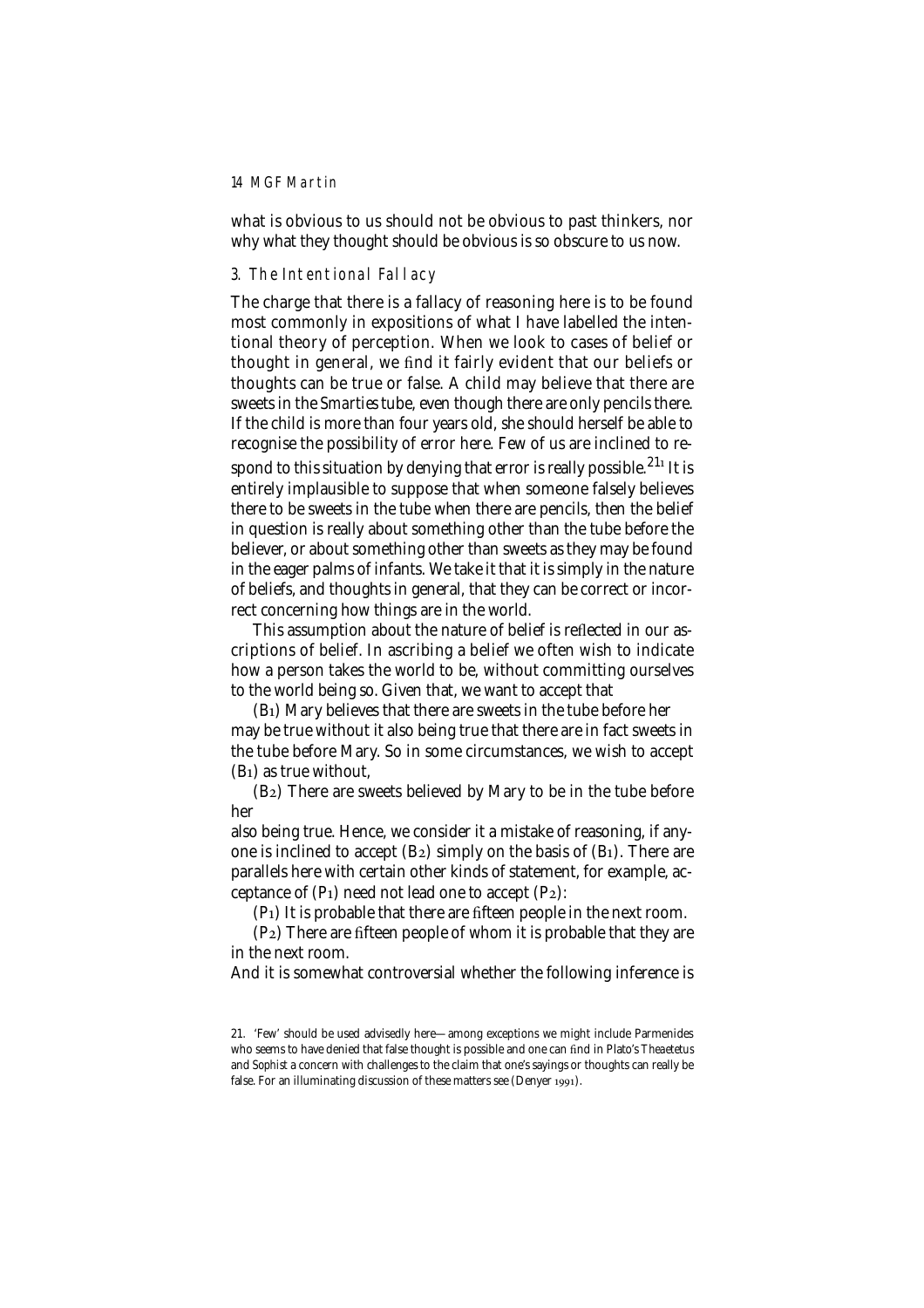valid:<sup>22</sup>

 $(M<sub>1</sub>)$  It is possible that Mary could own a donkey

 $(M<sub>2</sub>)$  There is a donkey which Mary could own

So in general, we have learned to be highly suspicious of any such move. No philosopher now is liable to think that such a transition is simply obviously correct without further comment. Although it is a more controversial matter whether in each of these cases we can find a common form and hence in the cases where the inference fails, one kind of fallacy in accepting the second of the pair on the basis of the first.<sup>23</sup>

Therefore one might interpret Hume so. He attempts to reach his positive conclusion by moving from

(A) It appears to David as if there is a small rhomboid before him.

to

 $(A<sub>2</sub>)$  There is a small rhomboid which appears to David to be before him.

(A<sub>2</sub>) is not yet the conclusion that Hume wishes to arrive at: that an image, impression or some other mind-dependent entity is present to the mind. But we can see how ancillary reasoning might make one accept that further claim, once one has arrived at (A2). *Ex hypothesi*, the table in the room is not a small rhomboid, and furthermore the case can be set up so that there is no other public object which is an appropriate candidate to be apparent to David. If some small rhomboid is apparent to him, it is something other than a public object. The suggestion that it is an image which must be present to him, may then be taken as the best explanation of why  $(A<sub>2</sub>)$  should be true in this case.

Whatever one thinks of the latter move, it is fairly evident that the move from  $(A_1)$  to  $(A_2)$  is suspect. Moreover, if one thinks that perceptual states, that is states of being appeared to, just are examples of intentional states of mind, then one may well think that the error in moving from  $(A_1)$  to  $(A_2)$  just is that from moving from  $(B<sub>1</sub>)$  to  $(B<sub>2</sub>)$ . Indeed, when we look to proponents of intentional theories of perception, we can find them diagnosing the errors of the

<sup>22.</sup> The validity of this inference normally holds in systems containing the Converse Barcan Formula, but whether that principle reflects our common conception of modality is a matter of some controversy.

<sup>23.</sup> It might be tempting to treat all these examples as presenting problems of the same form. We could see each as involving what Russell would call a scope fallacy: we have a simpler sentence embedded within an operator: the move is then from *Oa*Some*F* to *SomeFOa*; such a move is not valid even for many truth-functional operators, and in none of these cases is the operator a truth-function. However, there are no agreed uniform diagnoses of these different contexts, and different accounts have been offered of modal and epistemic contexts.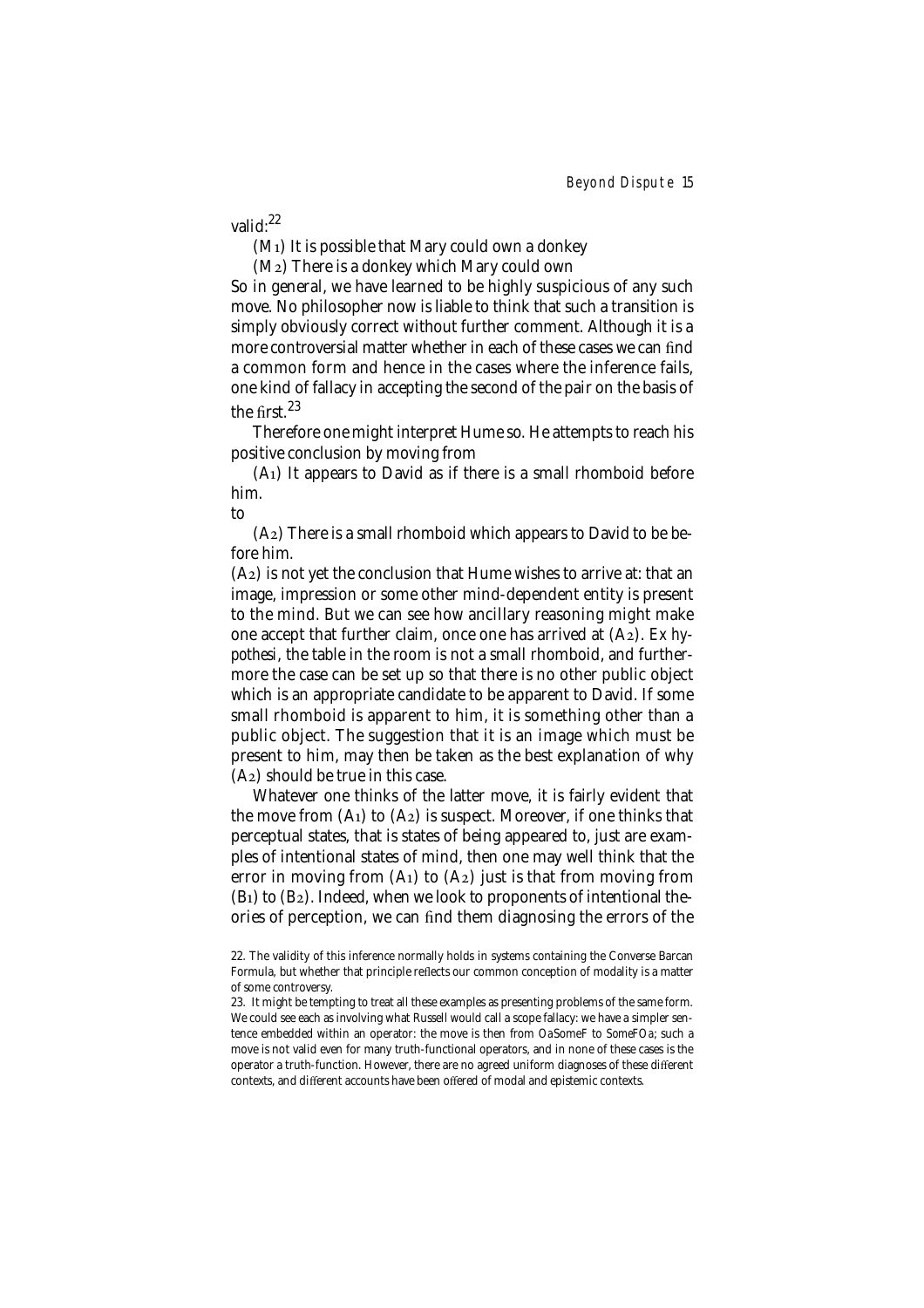sense-datum tradition as involving just such misconceptions about intentionality.

For example, we have G.E.M. Anscombe writing shortly after Austin's lectures:

…both [sides of the debate] misunderstand verbs of perception, because these verbs are intentional or essentially have an intentional aspect. The first position misconstrues intentional objects as material objects of sensation; the other allows only *material* objects of sensation $\ldots$ <sup>24</sup>

While a slightly different diagnosis is offered some twenty years later in Searle's defence of his own rather different version of the intentional theory of perception:

I want to argue that the traditional sense data theorists were correct in recognizing that we have experiences, visual or otherwise, but they mislocated the Intentionality of perception in supposing that experiences were the objects of perception…<sup>25</sup>

The accusation that sense-datum theorists and others who take the argument seriously must be confused about the intentionality of experience can be found also in Gilbert Harman, Michael Tye and Ruth Millikan, among others.<sup>26</sup>

I do not want here to criticise either the various accounts of perception that these authors wish to promote in their criticisms of the argument from illusion or the sense-datum theory of perception. Nor do I want to promote Hume's argument, or any variants of it. However, it should be fairly clear that these criticisms of the argument, if aimed partly at understanding past uses of the argument from illusion as well as simply repudiating it, are plainly inadequate. For the errors of reasoning that these authors impute to past proponents of the argument are very obvious ones. If we simply reflect on the parallel examples for cases other than perception, we can see that we have little inclination to accept the move as valid. Either we are inclined straight off to reject it, or at least to see it as questionable. If there is no more to the argument then asking us to make a move we find so mistaken in the other cases, then the suggestion is simply that the argument's proponents are making an obviously fallacious move.

The claim here is not the pessimistic one that there is never progress in philosophical thought; nor is it the optimistic one that human powers of reasoning are such that we are never in the sway of

<sup>24. (</sup>Anscombe 1962), p.11 in reprint *Collected Papers*, vol.2 (Oxford: Basil Blackwell, 1980).

<sup>25. (</sup>Searle 1983), p.61.

<sup>26. (</sup>Harman 1990); (Tye 1992); (Millikan 1991).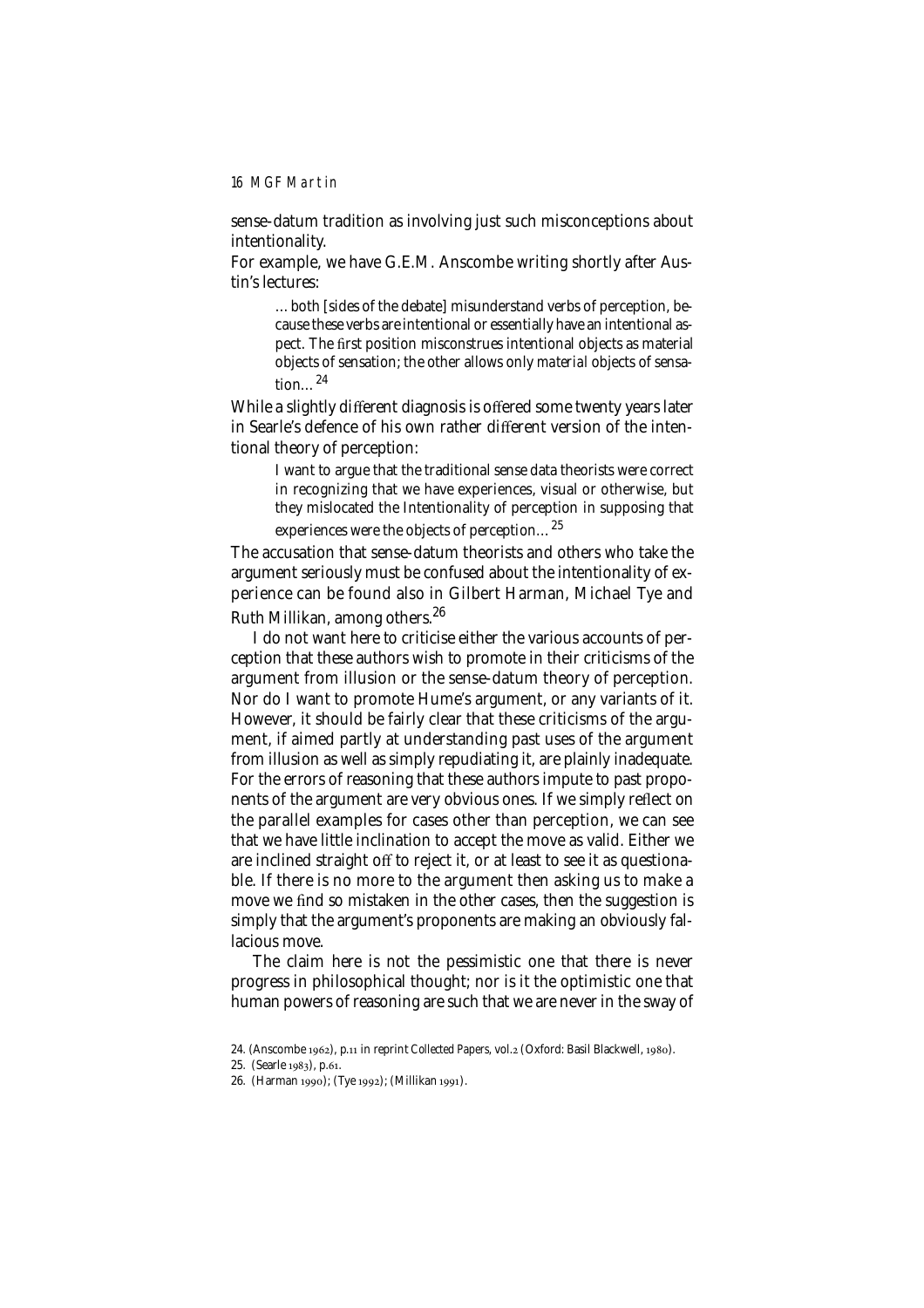illusions of thought or false pictures which take time and perseverance to overcome. It is no doubt true that in the past and in the present, there has been much philosophical reasoning about thought, representation and perception which comes to exhibit the kind of mistake suggested above. The problem is not so much with the imputation of error, but with the imputation of what is now, for us at least, so obvious an error, or at the very least so obviously a questionable move. The story as told so far identifies an error, but does not have the resources with which to explain why past thinkers should have been liable to fall subject to it in a way that such authors clearly expect their current reader not to.

Moreover, the problem here is not merely that this diagnosis leaves work undone, it is also that it misses something in the thought of past thinkers which ought to warrant more pause for thought. It fails to notice a certain systematic element in the use of the argument from illusion: that it is consistently used in relation to sensory states and the context of perceiving properties, even where no parallel argument is applied in relation to other mental states.

This point may have been obscured for some given a certain interpretation of the views of certain past philosophers concerning the nature of intentionality: that it required the introduction of intermediaries for all cases of intentionality. On this view, the argument from illusion as employed by Hume is simply an example of a special case of this general attitude to thought and mental representation as applied to the case of perception. So, we find in some accounts of early modern philosophy the thought that a wide variety of philosophers, including Descartes, Arnauld, Malebranche, Locke, Berkeley and Hume all exemplify the 'theory of ideas' which supposes that objects before the mind represent the world beyond it.27 What could be a better expression of the view than the follow-

ing notorious passage from Malebranche: I think everyone agrees that we do not perceive objects external to us

by themselves. We see the sun, stars, and an infinity of objects external to us; and it is not likely that the soul should leave the body and stroll about the heavens, as it were, in order to behold all these objects. Thus, it does not see them by themselves, and our mind's immediate object when it sees the sun, for example, is not the sun, but something that is intimately joined to our soul, and this is what I call an *idea*. Thus by the word *idea*, I mean here nothing other than the immediate object, or the object closest to the mind, when it perceives

27. This kind of interpretation has its origins in Reid, but for recent proponents see in particular (Bennett 1970).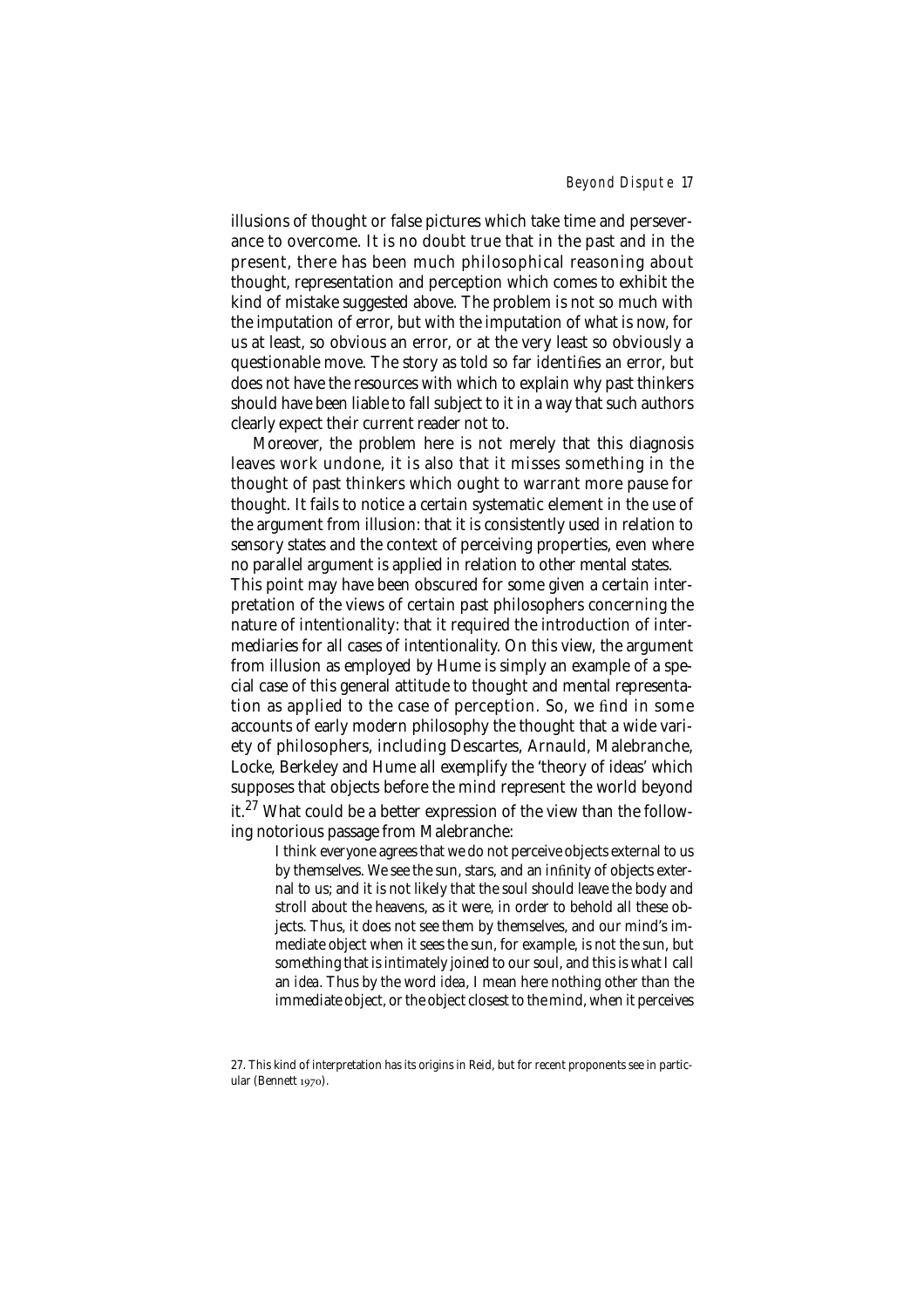something, i.e., that which affects and modifies the mind with the perception it has of an object.<sup>28</sup>

But one should resist imposing this conception of intentionality on the early moderns in general. While there is common purpose among these philosophers in talk of ideas (at least to distance them from their scholastic predecessors), it is difficult to discern any common theory of ideas across the tradition from Descartes to Hume. Apart from Malebranche, one cannot easily locate a commitment to a representative theory of ideas among the early moderns.29 Indeed, in contrast to those philosophers who now take the paramount concern of philosophy to deliver an appropriately naturalistic account of intentionality, it is worth comment that in those times there seemed to be so little concern with explaining the powers of the mind to think about objects distinct from it.30,31

If we suspend judgement about the presence of a common theory of ideas, one can still find used in different authors to different effect, a fairly common usage of either the argument from illusion or the argument from conflicting appearances. While it is difficult to discover a systematic confusion about the nature of thought and representation, it is fairly easy to discern a repeated use of the argument from conflicting sensory appearances or from illusion across the centuries in different intellectual contexts and put to different purposes.<sup>32</sup>

This suggests a separation of concern between thought and sense

29. One can find such proponents in the pages of hostile critics: Berkeley represents the materialist as endorsing a representative theory of ideas, and Hume presents matters in much the same terms. But the picture presented by Berkeley and Hume do not really fit Locke's explicit pronouncements, so the relation between criticism and target is more complex than is often presented in introductory accounts of British Empiricism. A more detailed discussion of the relations here belongs elsewhere.

30. It is interesting to contrast (Fodor 1987), Ch.4 or (Fodor 1990) with Descartes's discussion of the objective reality of thought in the third meditation and Locke's discussion of the origin ideas in 'An Examination of P. Malebranche's Opinion of Seeing all things in God'. Where Fodor takes *the* problem of intentionality to be the question of how to locate it within a natural, physical world, there is no apparent concern in either Descartes or Locke with the need to explain powers of thought in terms of other aspects of the world—that there are ideas is something which is simply beyond serious question. (Although in Locke's case, there is in addition a scepticism about the possibility of explaining why the ideas that are occasioned by external causes are so.)

31. The most concerted assault on this picture of early modern philosophy is in the work of John Yolton, see in particular, (Yolton 1984); for more recent work in this tradition see (Nadler ). One may accept much of what Yolton says without endorsing his interpretation of Locke as a 'direct realist', however. For more on this, see (Ayers 1991), Chs. 5-7, and (Ayers 1998); for a defence of a more traditional interpretation see (Chappell 1994).

<sup>28. (</sup>Malebranche 1992), *The Search after Truth*, Bk. 3, Pt. 2, Ch.1, p.27. (I am not here endorsing or rejecting this interpretation of Malebranche.)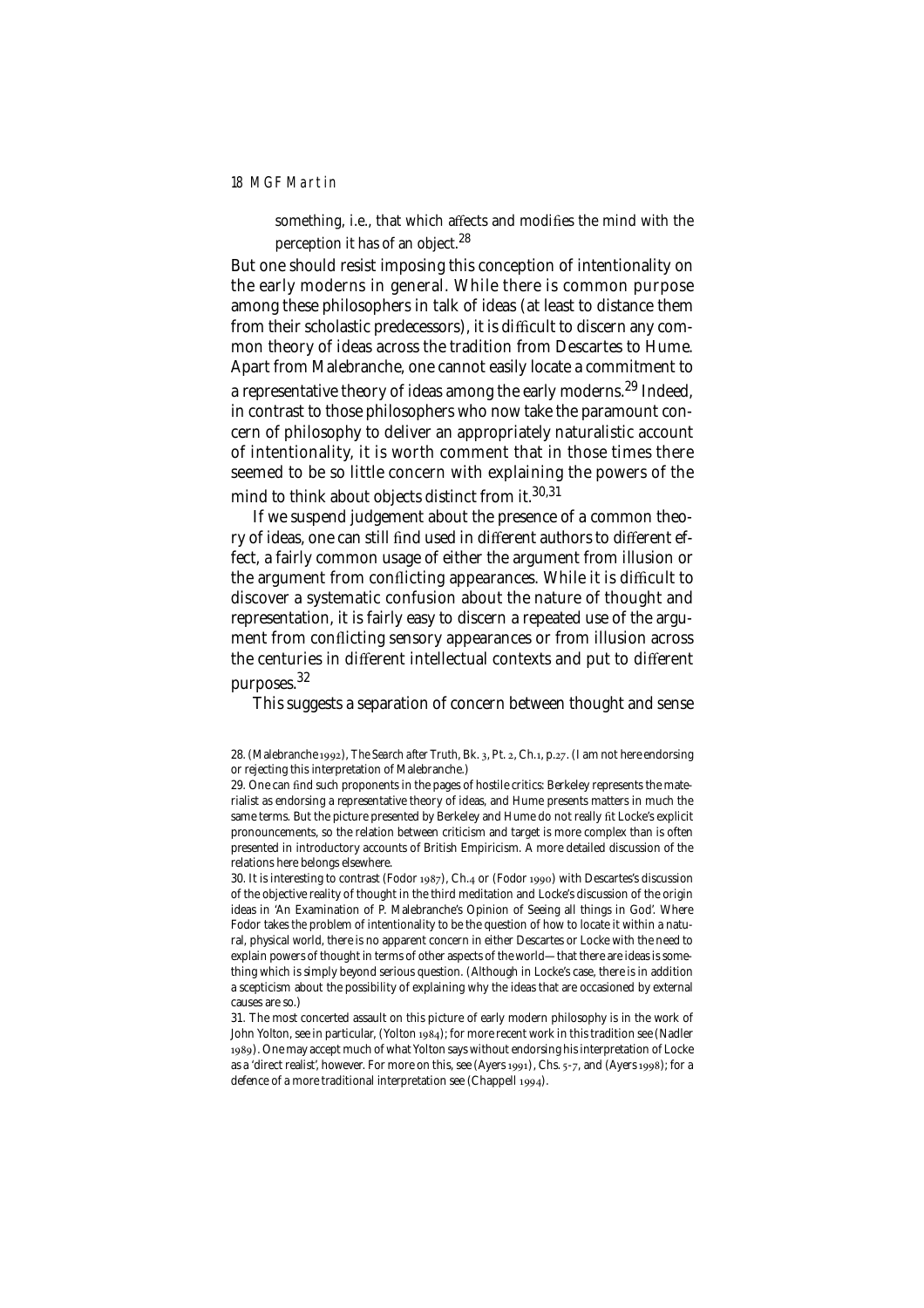perception, and a specific cluster of assumptions or ideas associated with the latter. That impression is surely reinforced when one reflects on the debate about sense-data in the early part of the twentieth century. For example, when one looks at the work of Russell and Moore, one finds both a concern with sense-data and a concern with the nature of judgement and the possibility of true and false judgement. If the inclination to take the argument from illusion seriously was simply a symptom of confusion about intentionality, then one should expect parallel arguments and confusions in both sets of debate. But for all the oddity of Russell's and Moore's various different theories of judgement at different times, it is notable how far their discussions of these matters are from the way in which they treat the issues of the objects of perception.33 Likewise, in the case of C.D. Broad, we find a distinction drawn between the material and epistemological objects of perception, which suggests some sensitivity to the special properties of thoughts and intentional states of mind.34 And the point is made clearest in the work of H.H. Price: he not only endorses the argument from illusion in a modified form, but also emphasises the intentionality of perceptual experience, which he calls perceptual acceptance—explicitly indicating that this is a belief-like state of mind, in the process alluding to the work of Reid and of Husserl.<sup>35</sup>

In none of these cases can we be content with the supposition that the authors suffer from a general confusion about the notion of intentionality which explains their endorsement of the argument from illusion in the particular case of sensory states. In each case, we have a contrast between the author's treatment of thoughts and their treatment of sensory states. In the final example, we have someone who accepts that experience has intentionality, but still supposes that the argument from illusion generates a problem—for him, at least, an intentional approach could not be thought adequate to dis-

However, for a contrasting interpretation of ancient attitudes to intentionality, see (Caston 1998), which links the problem of sensory error and error in thought in the interpretation of Aristotle much more closely than I have suggested should be done in general here. 33. For useful discussions of various of Moore's and Russell's views on the nature of judgement see, (Cartwright 1987), (Hylton 1990), (Baldwin 1990).

34. See (Broad 1925), Ch. IV.

<sup>32.</sup> Indeed, this is one of the points stressed most strongly in  $(Burnyeat 1979)$ . Burnyeat also offers evidence for seeing Plato's discussion of perception and knowledge in the *Theaetetus* in terms amenable to the thrust of argument in the text: when Socrates finally rejects Theaetetus's identification of knowledge and perception, part of the concern is to allow for the possibility of false thought; but the separation of the two leaves intact the thought that it is impossible for perceptions themselves to be false.

<sup>35. (</sup>Price 1932), Ch.V, esp. pp. 150-6.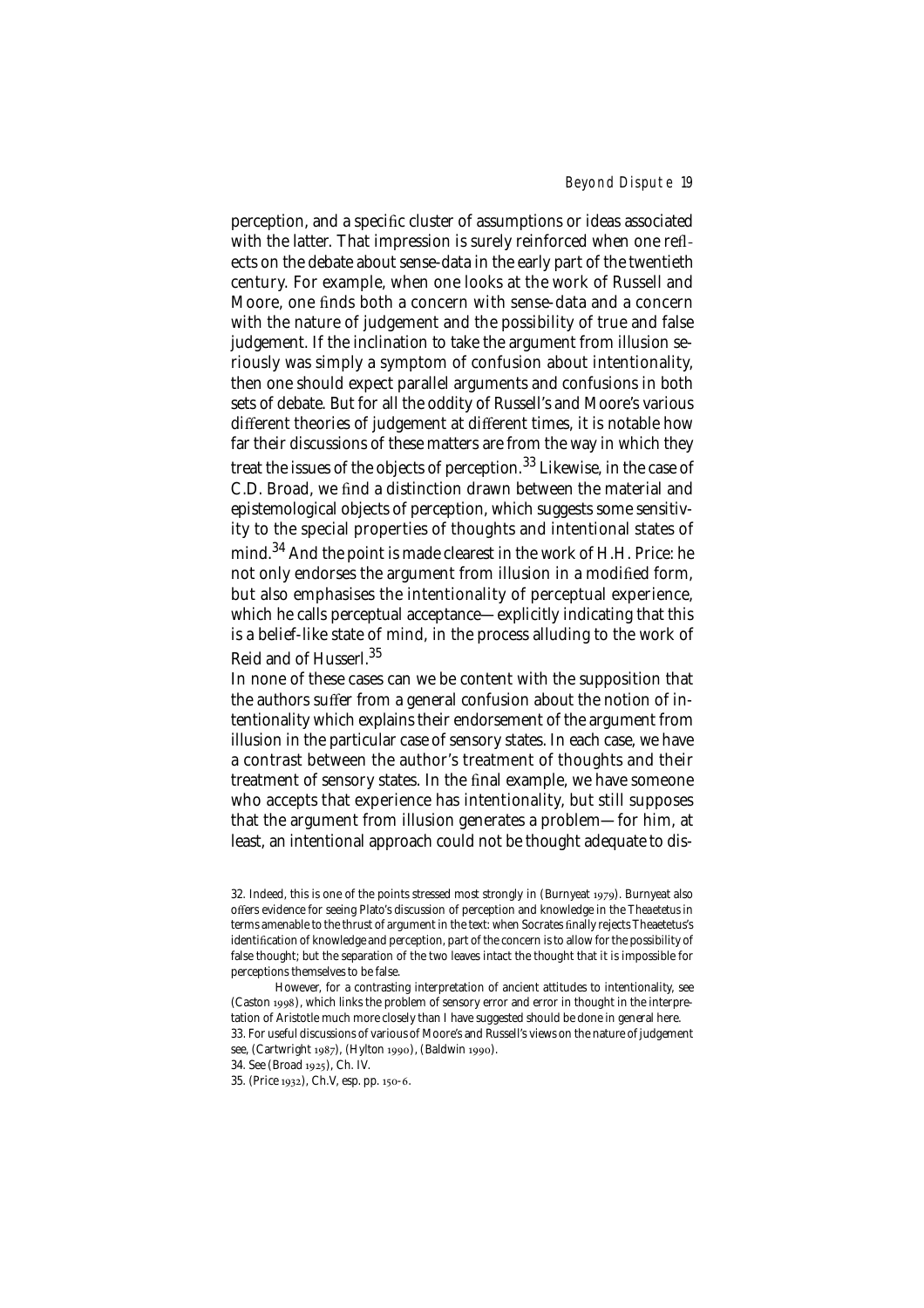solve the problems of perception.

If we relied on the thought that the past attractions of the argument from illusion resided solely in a form of fallacious reasoning or a general mistaken conception of intentionality, we would fail in our understanding of past philosophy of perception in two ways. On the one hand, we would simply be attributing a near self-evident mistake to past thinkers, without any explanation of why they should have made such a mistake. The ancillary suggestion that past thinkers are just confused about intentionality in general is not borne out by the actual record. On the other hand, such a blanket interpretation ignores the systematic exploitation of the argument from illusion in relation to sensory states, in contrast to the variety of treatments of thought. An explanation of the past tradition needs to find more systematic structure in the viewpoint which takes the argument from illusion to present a genuine difficulty, we need therefore to look beyond the intentional fallacy to find the relevant assumptions peculiar to the sensory case.  $36$ 

## 4. The Hidden Assumption

Burnyeat in his survey of the arguments from conflicting appearances and illusion claims that philosophers who use such an argument are in the grip of an 'undeclared picture or model of what perception is or ought to be like. It is an inappropriate picture…and for that reason is not something a philosopher will readily acknowledge, even to himself.<sup>37</sup> If correct, this would explain why Hume offers us no explicit argument, and why many should have doubted that any such explicit argument could be formulated: once the premisses of such an argument are made explicit, they lose all attraction.

There is certainly some reason for thinking that this must be so. It is one thing for the argument from illusion to impose on us the positive claim that we perceive images along with external objects. As surprising as this conclusion would be, we have learnt in other areas that there is more to the world than we had previously anticipated. But as Hume is well aware, the negative half of the conclusion does seem to conflict directly with a belief that is commonsensical and that acts as one of Hume's premisses, namely that we do perceive such mind-independent objects as tables.

So the argument from illusion in Hume's hands appears to have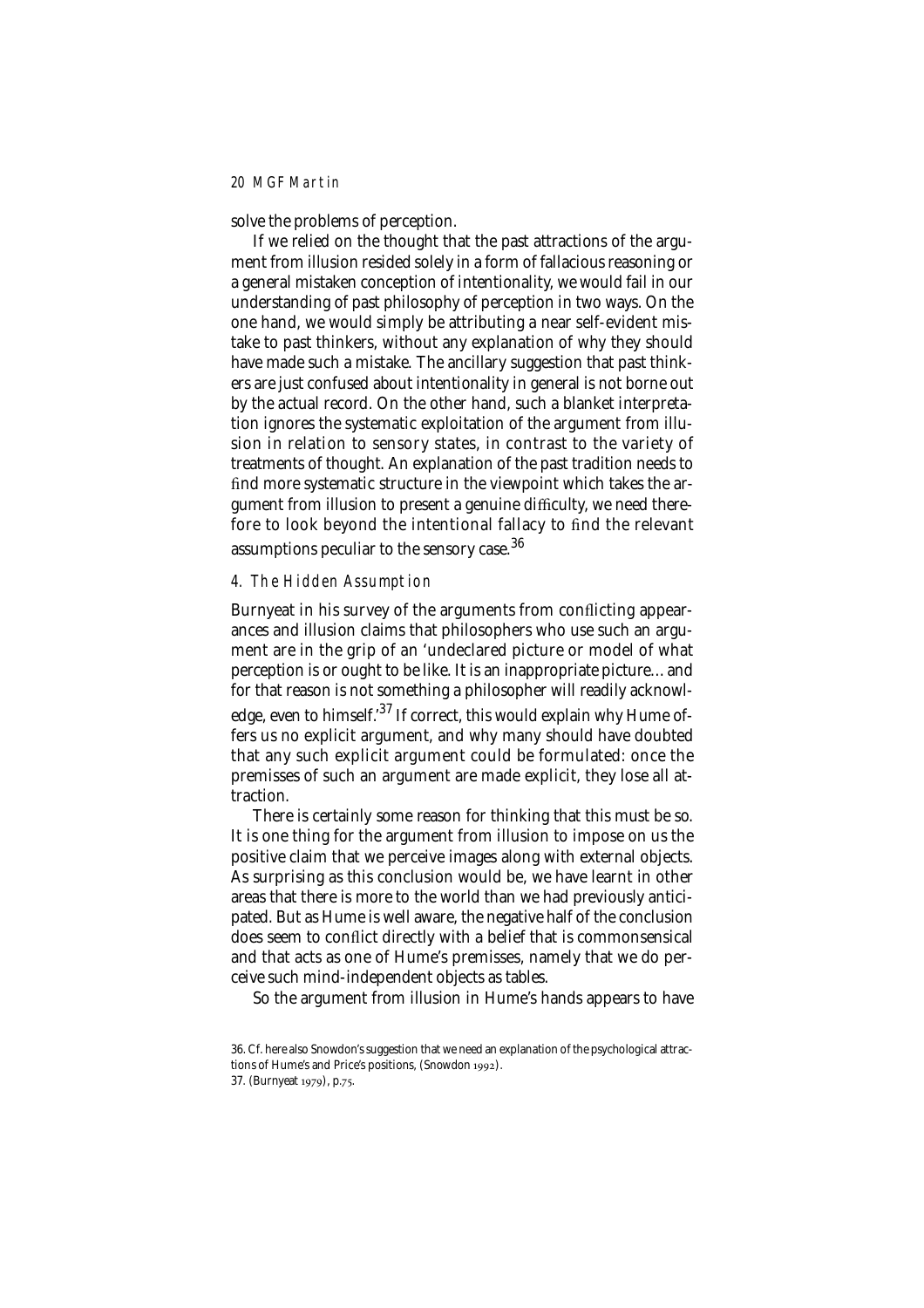the form of a *reductio ad absurdum*. But such a form of argument can have suasive force, only if we find its premisses more compelling than the rejection of its conclusion. Since the relevant premisses Hume must be employing are left unstated, there is no reason for us to think such an assumption better grounded or more unshakeable than the common sense thought that we perceive mind-independent objects. To make his assumptions explicit rather than implicit would seem to dissolve the force of the argument entirely.

Burnyeat himself actually seems to go further than this. Starting with an observation from Austin that no one seriously believes that a straight stick has to look straight on all occasions it is viewed, Burnyeat claims that proponents of the argument are indeed committed to that strange view. He takes the relevant added principle to be the following:

() If something appears *F* to some observers and not-*F* to others, then it is not inherently/really/in itself *F*.

As he then points out, this is equivalent to its contraposition:

(2) If something is inherently/really/in itself  $F$ , then it appears  $F$ to all observers or it appears not- $F$  to all.<sup>38</sup>

Ignoring the second disjunct of the consequent, this amounts to the claim that Austin insists no one seriously believes. On the other hand, Burnyeat notes that one can find the principle stated in the form of  $(2)$  only very rarely. This he takes to indicate that those attracted to it are also wary of taking seriously its consequences. He then takes the explanatory task to be one of showing the way in which someone might come under the sway of certain metaphors or models which would make the otherwise unappealing assumption seem correct. In this case, the relevant model is what he calls the 'window model' of vision, which he characterises variously so:

 $\dots$ that we look through our eyes as through a window...  $(83)$ The window-pane should be transparent, without spot or blemish. Or better, since Greek windows were unglazed, the eye should be an aperture with no pane at all. There is as it were nothing between the perceiver and the thing he perceives...  $(85)$  at the core of the perceptual experience there will be an unmediated knowing, like Moore's diaphanous awareness of blue, and when a suitable story has been told about the objects of this knowing, the problem of conflicting appearances is solved. $(95)$ 

We could then see the window model of perception as providing the hidden premiss of Hume's argument. The table cannot be the object of awareness in a case of illusion, for given the model, the object of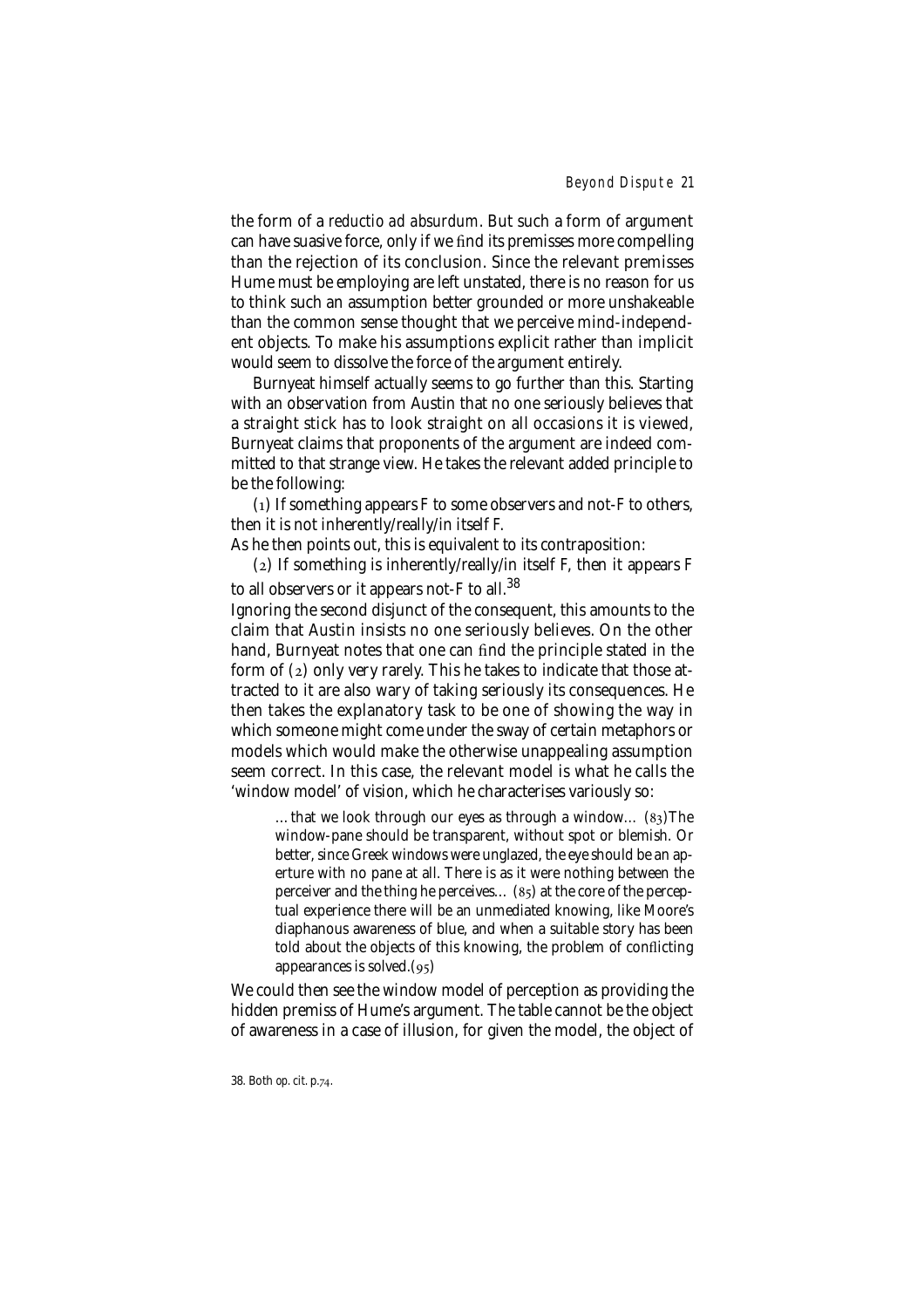awareness must be as it appears to be, and *ex hypothesi* the table is not as it appears; the image or impression must be the object of awareness. On this model whatever one is aware of must be as it appears and only such an object is guaranteed to be as it appears.

At the heart of Burnyeat's account is the thought that there can be no rational explanation of why the argument has been found so compelling. He criticises Austin (and no doubt would criticise the authors cited in the last section) for attacking past philosophers without according them due respect or trying to understand them. But Burnyeat's suggestion is that we understand them not by finding appropriate grounds for the assumptions they make, but rather by seeing how they may have been seduced by various errors, and by recognising the same impulses in our own breasts:

Whether it is the flawless close-up vision or the prehensive grasp, whether it secures a whole object or only some part of the surface of one or just a non-physical substitute for these, such pictures have their origin in our earliest and deepest experience. If they elicited a smile, it should have been a smile of recognition and not contempt. For if, as Heraclitus advised, we remember our dreams, we will recognize that there was a time in our own lives when the problem of conflicting appearances engaged our strongest feelings…<sup>39</sup>

Burnyeat's aim here seems to be a form of philosophical pathology. We are to recognise that it is part of the human philosophical condition to be swayed by a conception of perceiving which is simply inappropriate. Our respect for past thinkers is to be instilled in us by our recognising the fact that we share a failing with them.

In fact, Burnyeat's case here is somewhat overstated. While it is true that we can find no explicit statement of the required assumption in Hume, in the twentieth century discussion of the immediate objects of perception, authors have been less coy about explicitly stating the assumption. Such explicit statement is often conjoined with the admission that they lack any independent grounds for it. Such candour is evidenced by H.H. Price when he writes:

When I say 'This table appears brown to me' it is quite plain that I am acquainted with an actual instance of brownness (or equally plainly with a pair of instances when I see double). This cannot indeed be proved, but it is absolutely evident and indubitable.<sup>40</sup>

And Howard Robinson, one of the few recent defenders of a sensedatum conception of experience, happily identifies the key premiss of the argument from illusion as what he calls the *Phenomenal Prin-*

39. *Op. cit.* p.108. 40. (Price 1932), p.63.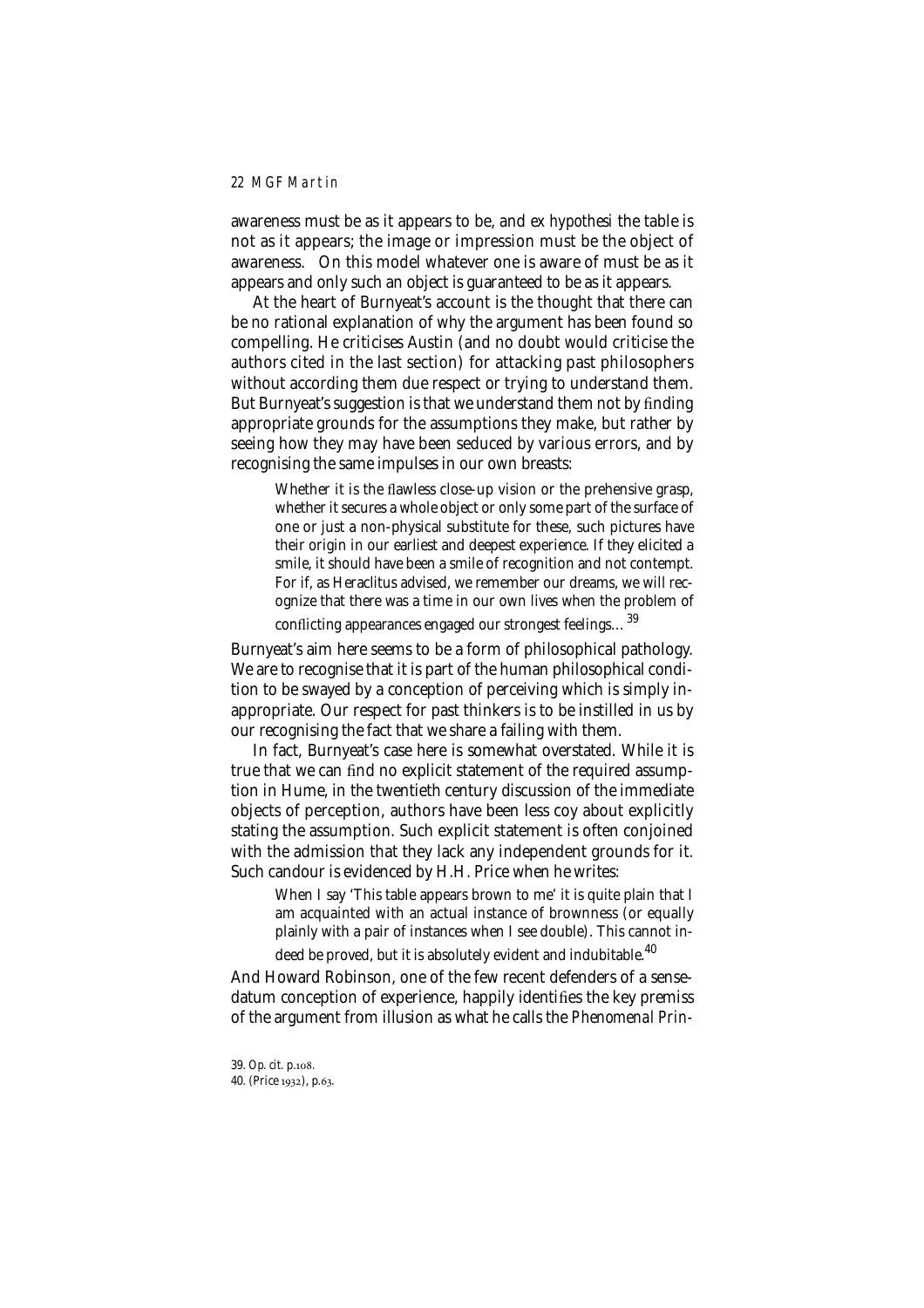*ciple*:

If there sensibly appears to a subject to be something which possesses a particular sensible quality then there is something of which the

subject is aware which does possess that sensible quality. $41$ Robinson sees it as the great advance of early twentieth century philosophy of perception that the role of this assumption was made explicit in discussions of perception. Like Price, Robinson offers no direct argument for the principle, he takes it to be intuitively plausible, and defends it only by criticising what he takes to be rival accounts of the nature of sensory experience.

How does Burnyeat's strategy apply to Price and Robinson? Not well, I suggest, and for two reasons. First, it is an important element of Burnyeat's strategy that we should suppose the relevant assumptions or model of perception are hidden or at least half-hidden. For the problem, as he poses it, is that rational reflection will show that the principle has unacceptable consequences and hence cannot be endorsed. The only way the principle can retain its grip, on his interpretation, is by not being revealed in rational light for what it is. This ill-fits Price, and indeed his contemporaries Moore and Broad, all of whom are explicit that the argument from illusion relies on just such an assumption for which they can provide no further justification, but which seems to them indubitable.<sup>42</sup> So in relation to such writers, Burnyeat's strategy shows no greater respect than does Austin's: the targets of criticism must be so confused that we cannot find them readily intelligible.

Second, the cogency of Burnyeat's strategy depends on the problem being one of historical interpretation of past figures with whom we cannot conceive ourselves to be engaged in active debate. While we can try to be engaged by their problems and their arguments, we can also allow that there is a point at which we find their assumptions or reasoning unintelligible or unsupportable by our lights. There is no further task of debate, but simply one of understanding. The latter, Burnyeat suggests, can be engaged in by seeing ourselves as equally subject to philosophical illusion as our forebears, even if we come to recognise it as illusion in a way that they failed. But when we consider Robinson, and indeed other philosophers who still explicitly endorse the traditional problem and forms of the argument from illusion, Burnyeat's strategy is bound to seem inadequate.<sup>43</sup> For we cannot pretend that we are not in debate with our contemporaries. To say of them that they are simply in the grip of a

<sup>41. (</sup>Robinson 1994), p.32.

<sup>42.</sup> See, Moore (Moore 1922) and Broad (Broad 1923).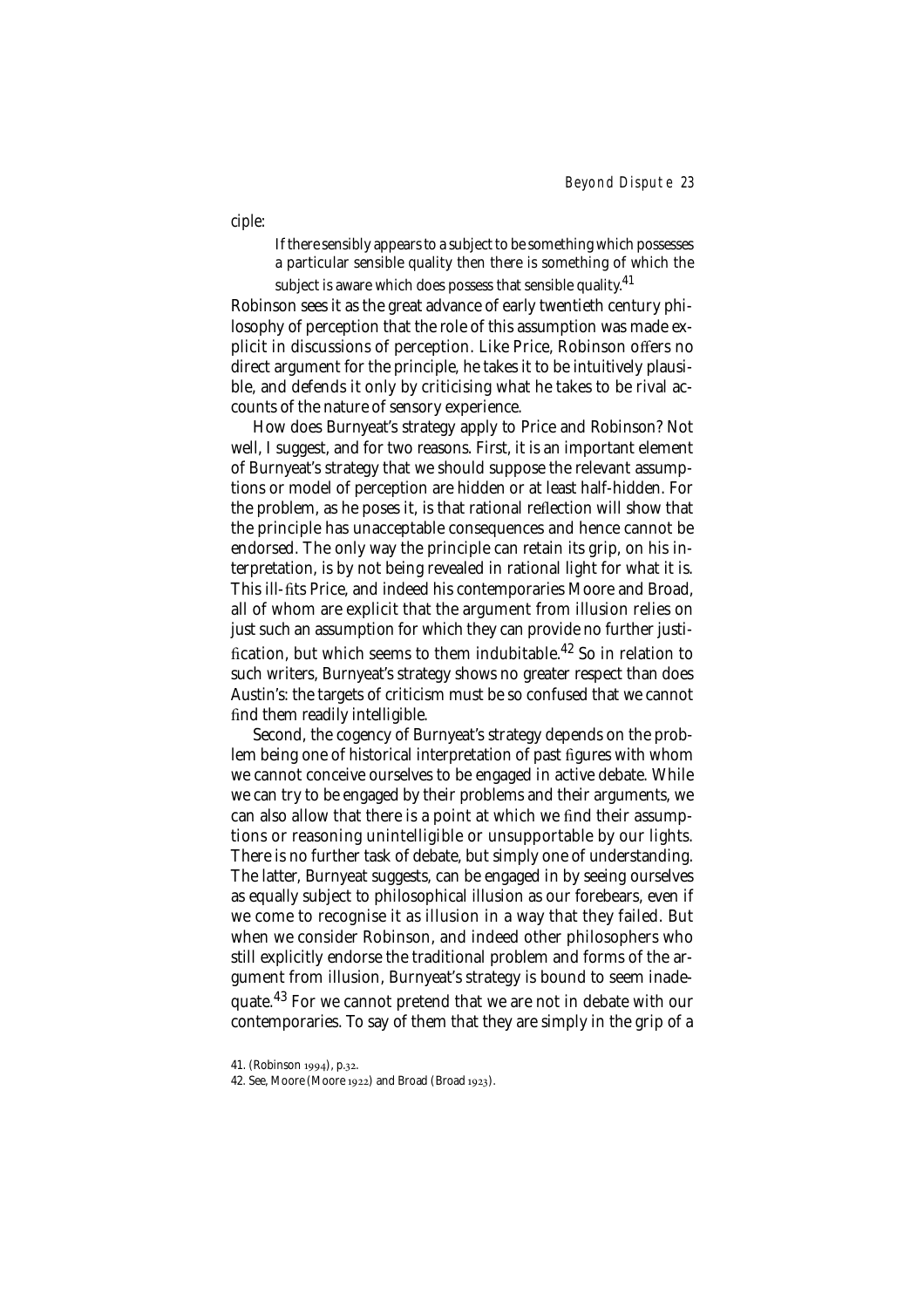false image expresses no more than our disagreement with them.

This is not to say that there is no problem here. Burnyeat is surely right to highlight the deep disagreement involved. The question is rather one of how to respond to the problem. One could simply adopt the view of the past inherited from Austin, and from some followers of Wittgenstein, which simply sees philosophical debate as so immersed in confusion that there is no intellectually respectable project of understanding to be undertaken here. All that one can do is express one's disagreement and distaste with past discussion of the matter and those of one's contemporaries who insist on pursuing the matter. But here again, Burnyeat must be correct to insist that we owe the past the respect of attempting to understand past views and that it is a proper and genuine project for philosophers to understand the reasoning and concerns of other times. The acute problem for gaining such an understanding is simply that the shift has been so immense: from a perspective in which the argument from illusion frames the whole debate, to one in which the argument must be rejected from the outset as evidently bad. At the same time, the time scale for that shift has been so short: although the argument from illusion has had a long history, it is only within the last thirty to forty years that its place at centre stage of philosophical discussion of perception has been overthrown. From our current perspective, it seems near impossible to place us in a position where these arguments could hold the same authority over our deliberations.

However, I suggest that the root of the problem is not quite where Burnyeat suggests that it is. It is not that we have here people under the sway of a philosophical illusion which needs uncovering, but rather that we have a dispute which centres on the nature of appearances. The intractability of the debate simply reflects the paradoxical nature of this type of problem. We have difficulty in making sense of past philosophers here because the assumptions they make about appearances are so different from the ones that we are inclined to. The parties to the dispute disagree about the nature of appearances, while yet supposing that this nature is somehow obvious to us, and hence beyond dispute. Since the parties do dispute the question, it is difficult to find any common ground among them. If we are to make the debate tractable, we need to try and make sense of how there can be dispute about the nature of appearances.

<sup>43.</sup> Cf.(Perkins 1983), (Foster 1986), (Maund 1995). One might also include (Jackson 1977): Jackson explicitly disavows the argument from illusion, but not because of the principle here under debate, but rather for independent issues concerning the role of subjective indistinguishability in the argument.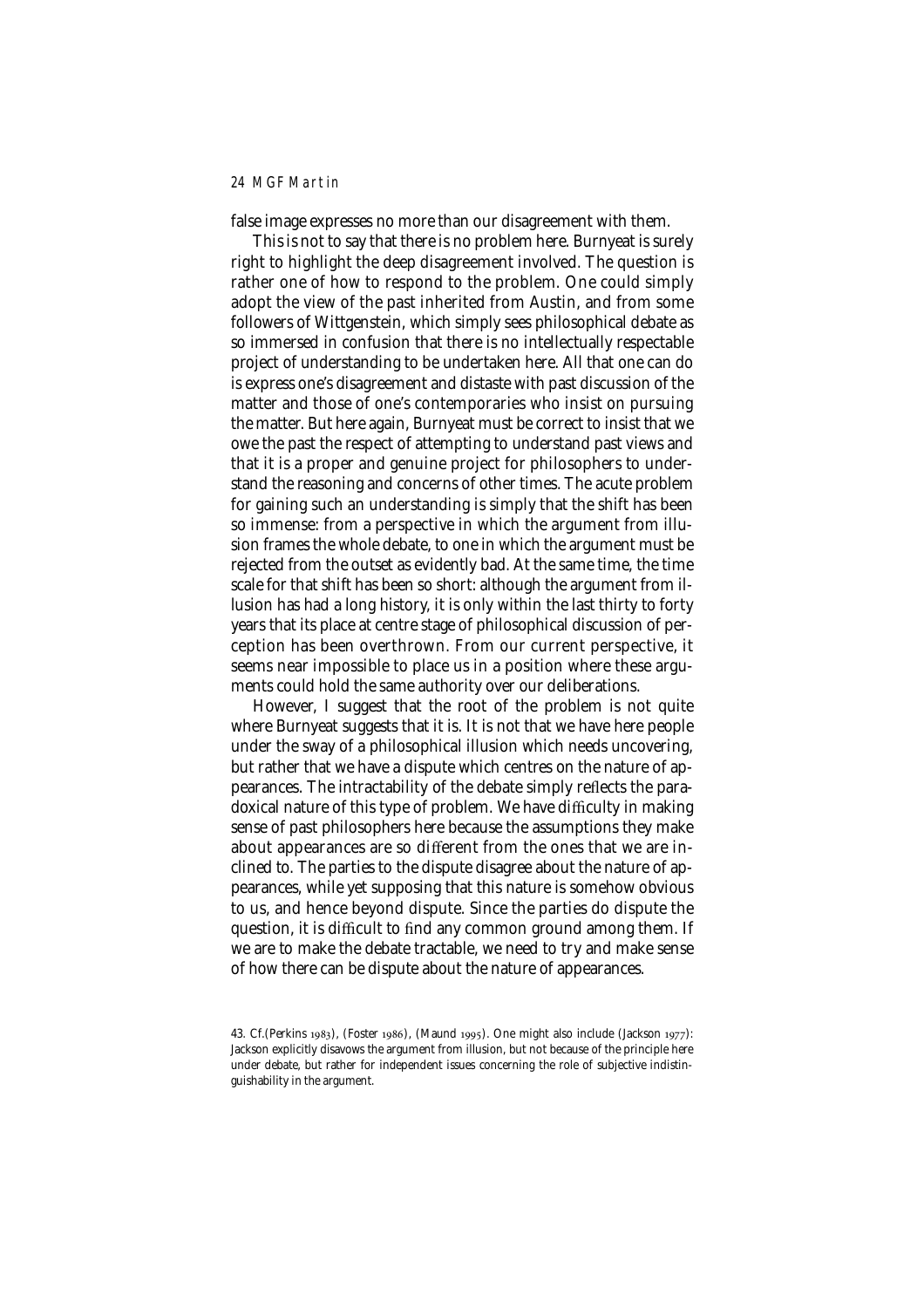#### 5. Grounding the Obvious

Our first move is to show how we can make better sense of the debate by seeing it strictly in terms of a dispute about how things appear to us. From that point we can move to the question of how there can be such a dispute, and why we might end up with the different positions of sense-datum views and intentional theories. That, in turn, raises an urgent question about the status of appearances.

We can solve Burnyeat's initial problem once we ask how Price and Robinson could think that a controversial principle, which is clearly not a self-evident truth, is still somehow intuitively correct, or obviously right. The best explanation of their attitude is to see them as supposing that while the principle is not self-evident, it is nonetheless evident in the light of experience. If all one has to go on is reflection on the proposition itself, then one cannot determine whether it is true or not. But the proposition in question concerns appearances, how things appear to one, and that one can test just by reflection on how things *do* appear to one. Hence, simple reflection on one's own case should show one whether the principle in question is true. So we might interpret Price and Robinson as supposing that one's self-conscious knowledge of sensory consciousness is sufficient to reveal to one the truth of the principle. Although not selfevident, the principle is taken to be an obvious and indubitable truth given how experience presents itself to us to be. Or so they are convinced.

Certainly this line of interpretation helps to make sense of Hume, and why the key premisses are missing from his argument. If a relevant claim just seems so obviously true to one, then one will be unlikely to bother to make it explicit or to attempt the fruitless task of justifying it. Indeed, where a principle is so obvious, it is often extremely difficult to consciously articulate it, and make explicit its role in one's reasoning. Rather than taking the lacunae in Hume's reasoning to be evidence of argumentative incompetence, we can rather see it as evidence of how deeply embedded the relevant principle is in his reflection on appearances.

Now, if the principle is thought to be evident in the light of experience, then the problem about justification in the light of its unpalatable consequences is not so pressing. For even when faced with a counter-intuitive conclusion, one cannot help but endorse the principle (by 'the natural light of reason', so to speak), if one is convinced that it is correct simply by reflection on what experience is like. The option of *modus tollens* in the light of such an argument will not arise. Suppose that introspection of experience gives con-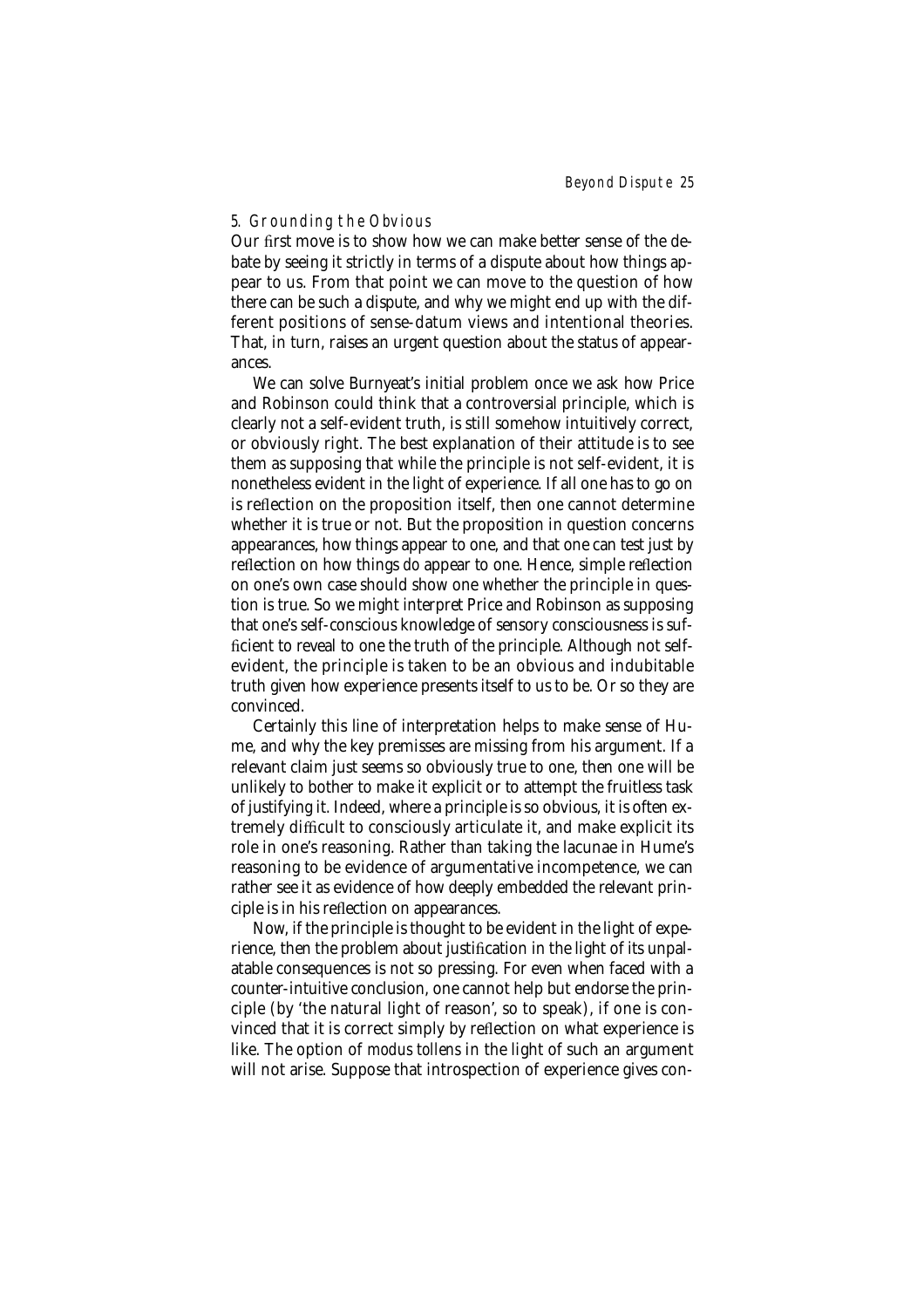clusive grounds for the problematic principle. Simply coming to recognise unpleasant consequences of the principle needn't by itself alter the kind of experience one has, and hence won't alter the support that the principle rests on.

But this, of course, does not solve the wider problem of interpretation which Burnyeat raises. We may now understand how proponents of the argument from illusion could take Robinson's Phenomenal Principle to be beyond justification because they thought it obvious in the light of reflection on experience. But this moves the problem one stage back. We now need to understand how they could have taken it to be obvious in just this manner. For, of course, the mere fact that Anscombe, Searle, Harman and others have thought that the principle is false, and have failed to find any justification for it apart from the seductions of a certain fallacious form of reasoning indicates that the principle cannot be obvious, even were it true. So, why should those who take the argument from illusion seriously think that experience shows the principle to be obviously true?

If we leave that question on one side for a moment, and stand back from the whole debate, we can see a suggestive parallel between traditional sense-datum theories and some proponents of the intentional theory. Both approaches appeal to what one can know about appearances from introspection in support of their positions. We have just noted how the sense-datum tradition makes such an appeal. In the case of intentional theories of perception, the appeal is in support of the link between experience and the mind-independent objects of perception. For example, Gilbert Harman thinks that introspection supports his case in defending a form of the intentional theory and at the same time creates a problem for the sensedatum theory:

Look at a tree and try to turn your attention to intrinsic features of your visual experience. I predict that you will find that the only features there to turn your attention to will be features of the presented tree, including relational features of the tree "from here".<sup>44</sup>

Harman is confident that his readers will agree with him that initial reflection on one's visual experience will support the thought that one encounters only mind-independent objects and their features and how they relate to one when one introspects. There is a positive and a negative side to the claim here: that one does encounter the mind-independent world in experience; and that one encounters nothing else. We might call the positive thesis *Transparency:* that the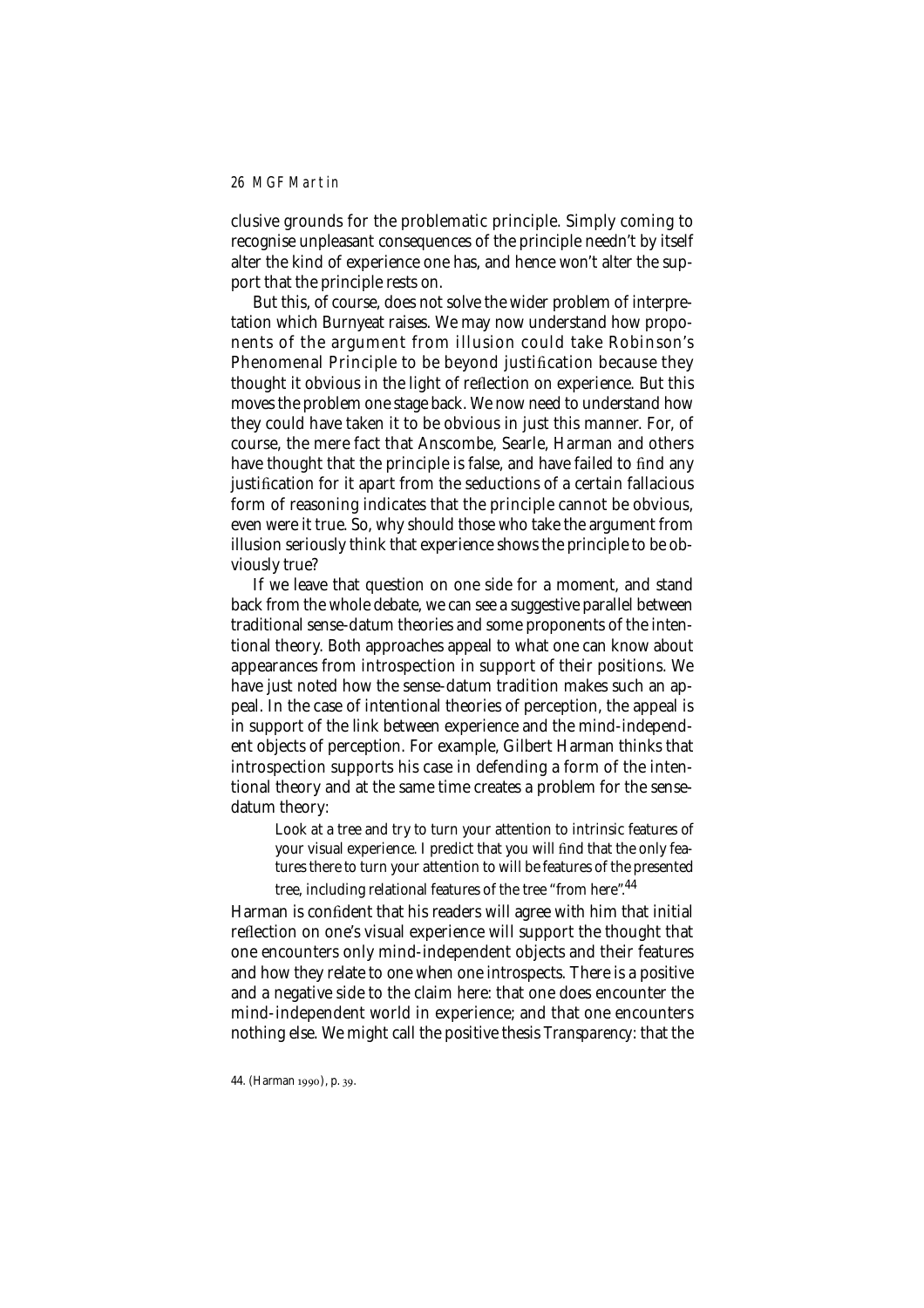character of one's experience involves in some sense, or is directed on or of the mind-independent objects and their features which we take to be around us in our environment.

While Harman thinks this evident, sense-datum theorists such as Moore and Jackson, and their predecessors such as Hume, think it wrong. So they do not suppose that the principle of Transparency is obvious, given reflection on one's experience. However, that it is not to say that they think that experience obviously involves only minddependent objects or features; rather, they suppose that experience is neutral about these matters. As Hume puts it:

[the senses] give us no notion of continu'd existence, because they cannot operate beyond the extent, in which they really operate. They as little produce the opinion of a distinct existence, because they neither can offer it to the mind as represented, nor as original… We may, therefore, conclude with certainty, that the opinion of a continu'd and of a distinct existence never arises from the senses.<sup>45</sup>

And while Hume would agree with Harman that Harman's view is the view of common sense, since 'the universal and primary opinion of all men' is that this table which we see is independent of the mind, Hume is careful not to ground this belief in how appearances strike us. The only explanation of the belief is that it is natural in us.

In this way, therefore, we can see the sharp discontinuity between the older debate about sense-data and the objects of perception and more recent discussions of the intentionality of experience as reflecting a deep disagreement about the nature of appearances. Since there is a tendency on both sides to appeal to introspection to support their claims, there is a consequent difficulty in making sense from either side of the view of the other, and equally a difficulty in stepping back from the whole debate and finding some common ground from which the disputants then move to their opposed positions. But we can make progress here, I suggest, by seeing how the principles each side ground in introspection of experience can be combined to reveal a possible position against which both of the traditions will be united in opposition.

The dispute between traditional sense-datum theories of perception and recent intentional accounts turns on two claims relating to appearances, and not just one. Each side supposes that one such claim is evidently true when one reflects on the character of experience, while the other side insists that reflection on experience neither shows the truth or falsity of that principle—while at the same time, denying the principle in question. So neither side claims that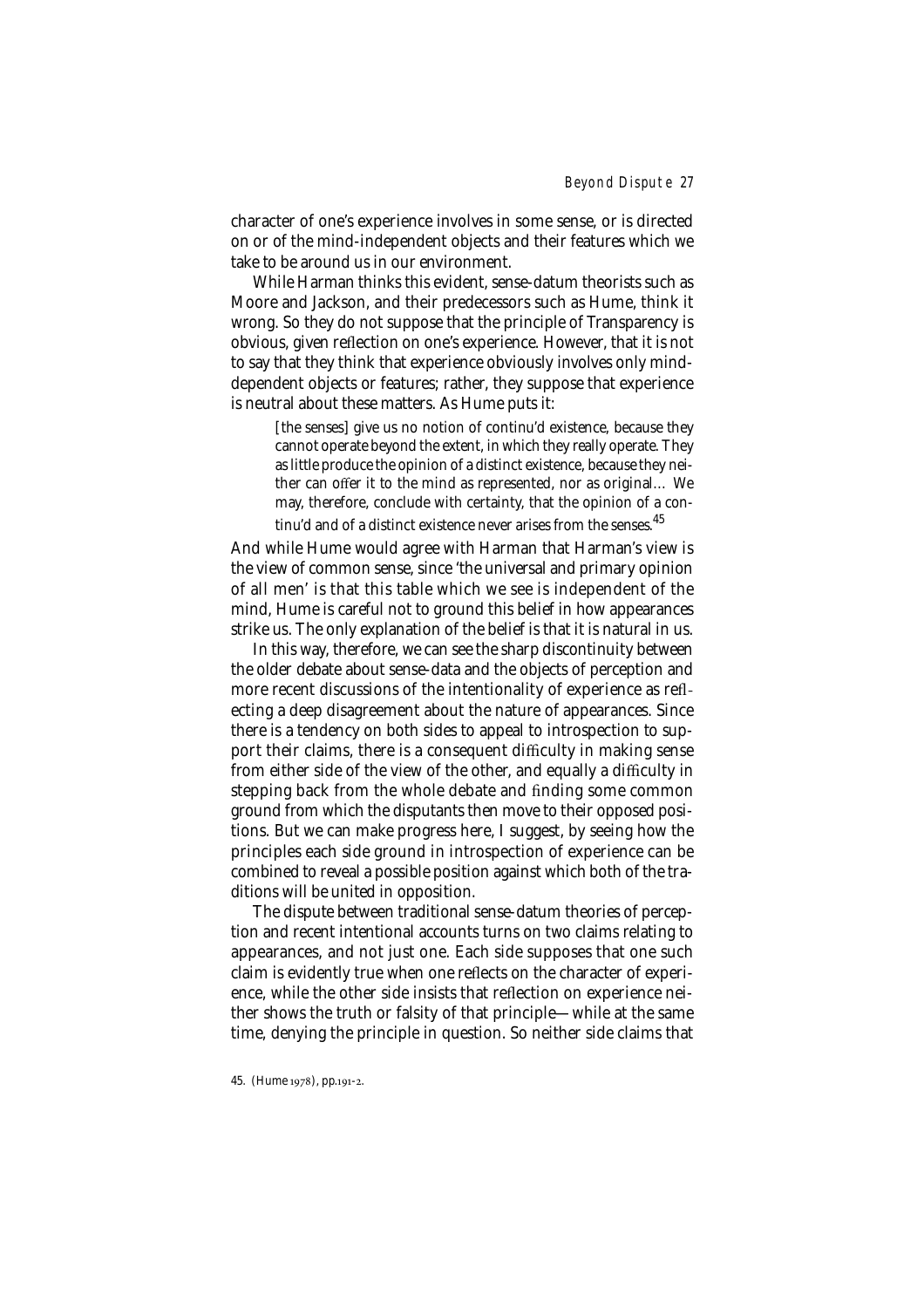appearances themselves show the principle put forward by the other side is false. The dispute about appearances is more indirect: whether they can offer positive support for one principle or the other.

Now the two claims in question are not inconsistent with each other. The claim of Transparency requires that experience be of mind-independent objects and their features; while the claim of Hume and the sense-datum theorists, which we might call *Actualism*, requires that whatever qualities one senses, some actual instance of those qualities and the object which bears them must exist and be sensed. In combination they would simply require that when one senses some quality, an appropriate mind-independent object and feature should exist and be sensed by one.

Given the consistency of the two claims, one might hold that introspection of one's experience gives equal support to each of the claims. Indeed, if we combine the two claims together we end up with a position which seems very like the kinds of view the sense-datum theorists labelled *Naïve Realism*, and which they took to be refuted by the argument from illusion. For, if we accept the Transparency of experience, we will suppose that the very mind-independent objects and qualities which we take ourselves to perceive are aspects of what our experiences are like; while if we insist on the Actualism of experience, we will accept that in having such experience, such objects and qualities will actually have to be there before us. If I can see a table, and it looks to me as if there is a table there, then what I sense is a table which exists independently of my mind, and I could not so experience if the table were not there.

When I stare out of the window I can see the lavender bush at the end of the street, the straggling rose on my fence, and I can hear the sound of traffic in nearby roads. When I reflect on what it is like for me so to experience, these very same objects and features remain the focus of attention as aspects of how I experience: this commits me to Transparency with regards to perception, as proponents of intentional theories stress. At the same time, it is evident to me that I am experiencing these things, and not merely thinking about them, or imagining or remembering them. The latter things I can do in the absence of the objects of perception, but it does not seem to me that I can be this way, actually experiencing, without the relevant objects or features present in my environment. This recommends Actualism to me, as defenders of the sense-datum tradition have observed.<sup>46</sup>

So, if we take seriously the hypothesis that reflection on experi-

46. And not just proponents of the sense-datum tradition; compare Sartre's discussion of the phenomenological contrast between perception and imagination in (Sartre 1991).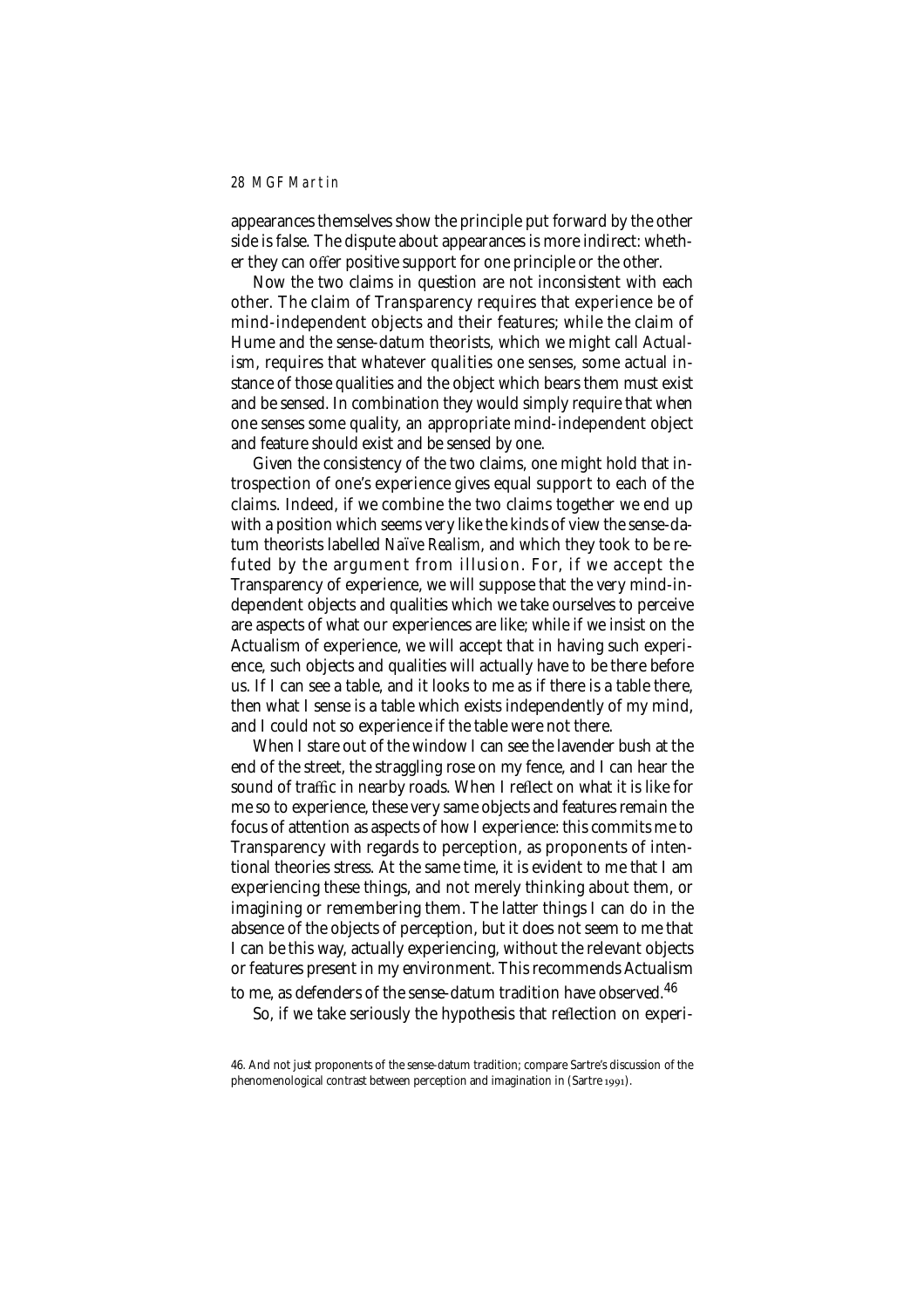ence gives equal support to both Transparency and Actualism, then we will think that such reflection ought to compel the acceptance not of sense-datum views or intentional theories of perception but rather of some kind of Naïve Realism. From this perspective, what is notable about each of the main traditions is not what they seek to defend by reference to introspection, but what they are prepared to reject in the face of introspective support. The sense-datum tradition denies the manifest fact that it seems to us as if we are presented in experience with mind-independent objects and states of affairs in the world around us. The intentional tradition denies the introspective evidence that things apparently sensed must actually be before the mind for one to experience so.

From this perspective, the explanatory task is not to explain why the sense-datum tradition thought that Actualism was an evident truth, but rather why both the sense-datum tradition and intentional theories reject one or other aspect of Naïve Realism. In as much as introspection gives support both to Transparency and Actualism, one will find no answer to this question by appealing to how our experiences strike us as being. But one can easily find reasons elsewhere for rejecting this option. For here we find a role for the argument from illusion after all. Rather than thinking of it as a positive argument for the existence of sense-data, or for that matter for the intentionality of experience, it is better to view it as an argument against Naïve Realism.

When I stare at the lavender bush at the end of the street, it certainly seems to me as if I could not be this way without the bush really being there. On the other hand, it also seems quite clear to me that for all I know, it is possible that I should be in a state of mind which just by reflection I cannot distinguish from this state of mind and yet in that case not be perceiving anything in the physical world at all, but only be hallucinating. It is common to take this admission as revealing something about the kind of state of mind, the kind of sensory experience, one has when perceiving: that it is the kind of state which could occur whether one is perceiving or hallucinating.47 Hence whether an experience counts as a case of perception or hallucination tells us something about its aetiology but does not determine its fundamental kind.

Now in a case of hallucinating a lavender bush just like this one, I would be as inclined on the basis of introspection to assert that both

<sup>47.</sup> This assumption is rejected by so-called 'disjunctive' accounts of perception. For such approaches see (Hinton 1967), and (Hinton 1973); (Snowdon 1980-81) and (Snowdon 1990); also (McDowell  $1982$ ); and (Putnam  $1994$ ).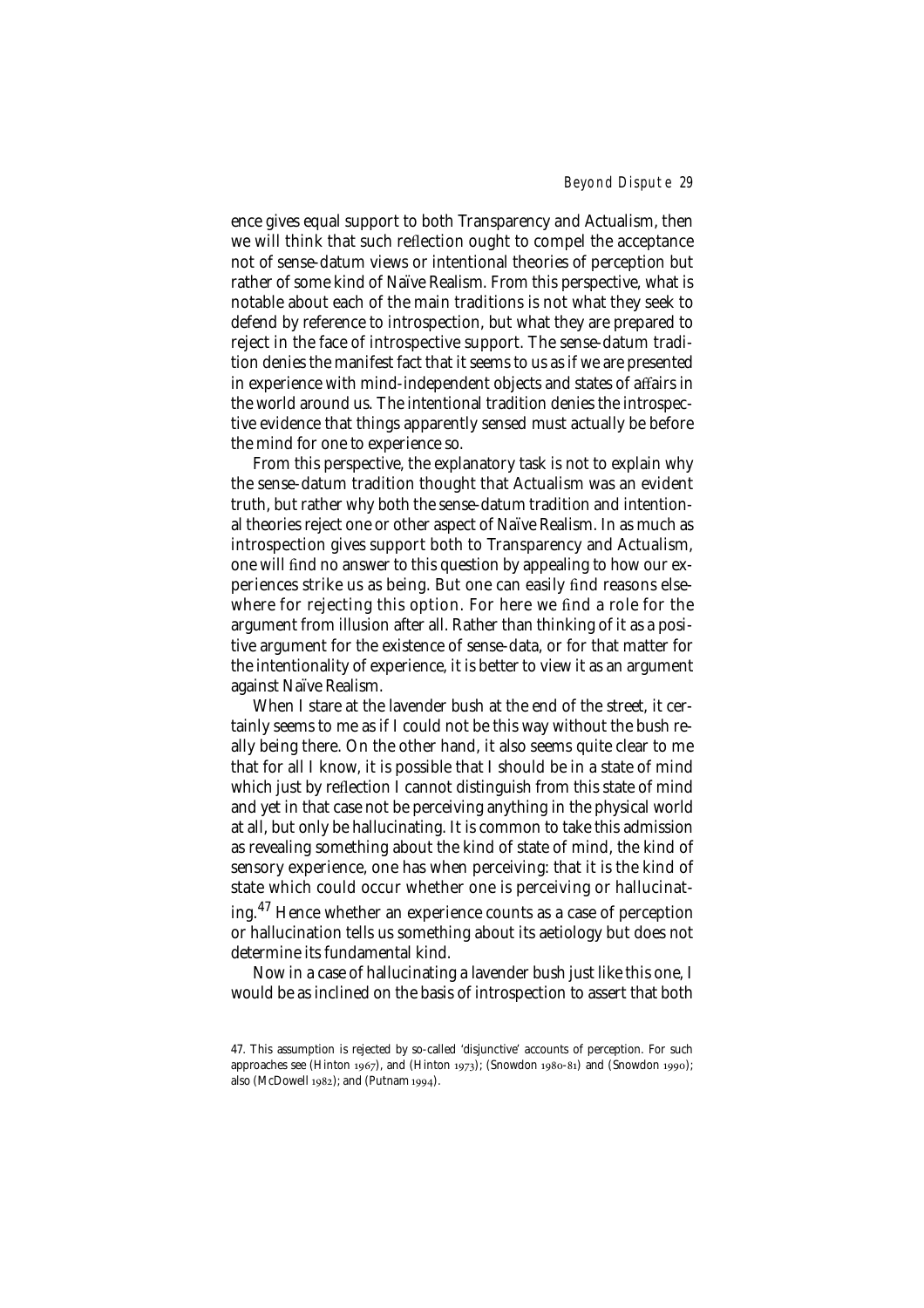Transparency and Actualism were true of that experience. For, just as in this case, it would seem to me as if I was presented with a piece of flora independent of my awareness, there in my environment regardless of whether I was paying heed to it or not. Likewise, it would strike me that what was distinctive of my situation is that things could not be this way with me and no object be there at all. This is, after all, a case of sensory experience and not thought. Nonetheless, in such a situation there need be no appropriate candidate in one's environment, no lavender bush to catch one's eye. So in such a case of hallucination, it seems clear that at least one of the two principles must be false. Either Transparency must be wrong and one is aware of an object, just not one in one's physical environment; or Actualism must fail, and one's experience does not require that there be an object there.

The line of thought can be developed a bit further. If the same kind of state of mind, the same perceptual experience, can occur whether one is perceiving or having an illusion or suffering an hallucination, then whatever principles hold of the hallucinatory experience must hold of the veridical perceptual experience too. So, if at least one of the principles, Actualism or Transparency, must be false of illusions and hallucinations, then that principle must be false also of the corresponding veridical perception. The possibility of such perfect hallucinations seems to show that Naïve Realism cannot be true of any sensory experience.

More needs to be said here to develop this into a proper argument, but the idea that somehow the existence, or possibility, of perceptual illusions is inconsistent with Naïve Realism is a familiar one. We have already seen in the case of Hume, and adverted to with respect to the sense-datum theorists, an appeal to the argument from illusion to show that something like Naïve Realism is false. As the quotation from Burge earlier indicated, while many philosophers would now repudiate anything with the title 'argument from illusion', they would not reject the bearing that illusions and hallucinations have on giving an account of perceptual experience. So it is not implausible to appeal here to some form of argument concerning illusion to explain why Naïve Realism might be rejected.

 In addition, if we assume that, with proper attention, the character of experience is obvious to us, then when one attends appropriately to one's experience one should be able to see that one of these principles is not, after all, supported by introspectible evidence. We should expect, therefore, a theorist who is moved by this line of argument not only to reject one of the principles but also to deny that it is seemingly correct to someone who reflects on their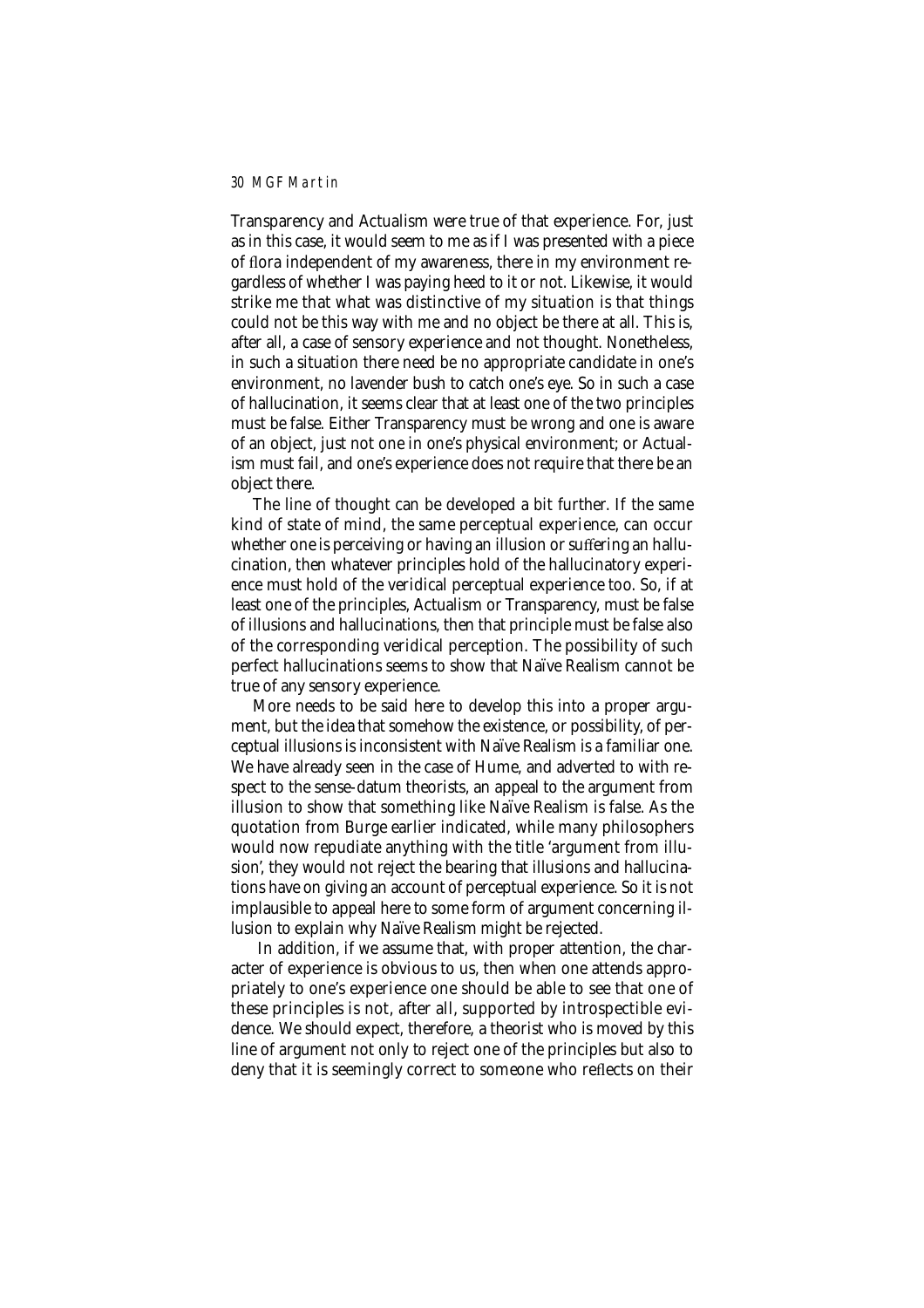experience.

But now, one might point out, if in fact introspection supports each principle equally, then there is no introspective evidence to lead one to reject one principle rather than the other. So we are not to explain the disagreement across the traditions of debate by reference to different kinds of experience that the disputants enjoyed, or to their different powers of introspection. The argument from illusion might lead one to the commitment that one of the two principles must be wrong, and if wrong not evidently supported by introspection, but nothing yet will show which to reject. That now leaves the way open for us to explain the disagreement in terms of other aspects of the two traditions' intellectual contexts.

If, in fact, there is nothing about introspected experience *per se* which should lead one to reject or endorse Actualism rather than Transparency, there are plenty of other philosophical concerns which separate typical sense-datum theorists from defenders of intentional theories. Some of these are sufficient to explain why one might antecedently be inclined to repudiate Transparency while upholding Actualism, or alternatively be inclined to excoriate Actualism and embrace Transparency.

Consider first Hume's intellectual context. Notoriously within the early modern tradition, common sense realism is taken to be problematic. In digesting the new science, one comes to question the status of sensible qualities such as colours and tastes, and the true nature of grossly observable elements of the world around us. In some figures, one finds a commitment to realism at odds with common sense—for example, in Descartes we witness the downgrading of the senses as a source of knowledge of the nature of the world, and instead an emphasis on the role of intellect. In Berkeley, on the other hand, we see an attempt to hold onto the most precious aspects of the sensible world, at the cost of rejecting a material and mind-independent world.

Hume's discussion in 'Scepticism with regard to the Senses' is sensitive to the distance these opposing approaches are from the views of the vulgar. For if it can be a matter for serious debate whether the world is as it is presented to us by the senses, then one will not suppose the matter settled simply by introspection. Yet, if Actualism and Transparency can be shown to be true and certain simply by reflection on one's experience, then that would be the outcome. For, were the combination of these two true, then the correctness of common sense realism would simply be obvious to us, and hence beyond dispute. So the rejection of Transparency seems naturally to cohabit with the problematic status of such realism. It is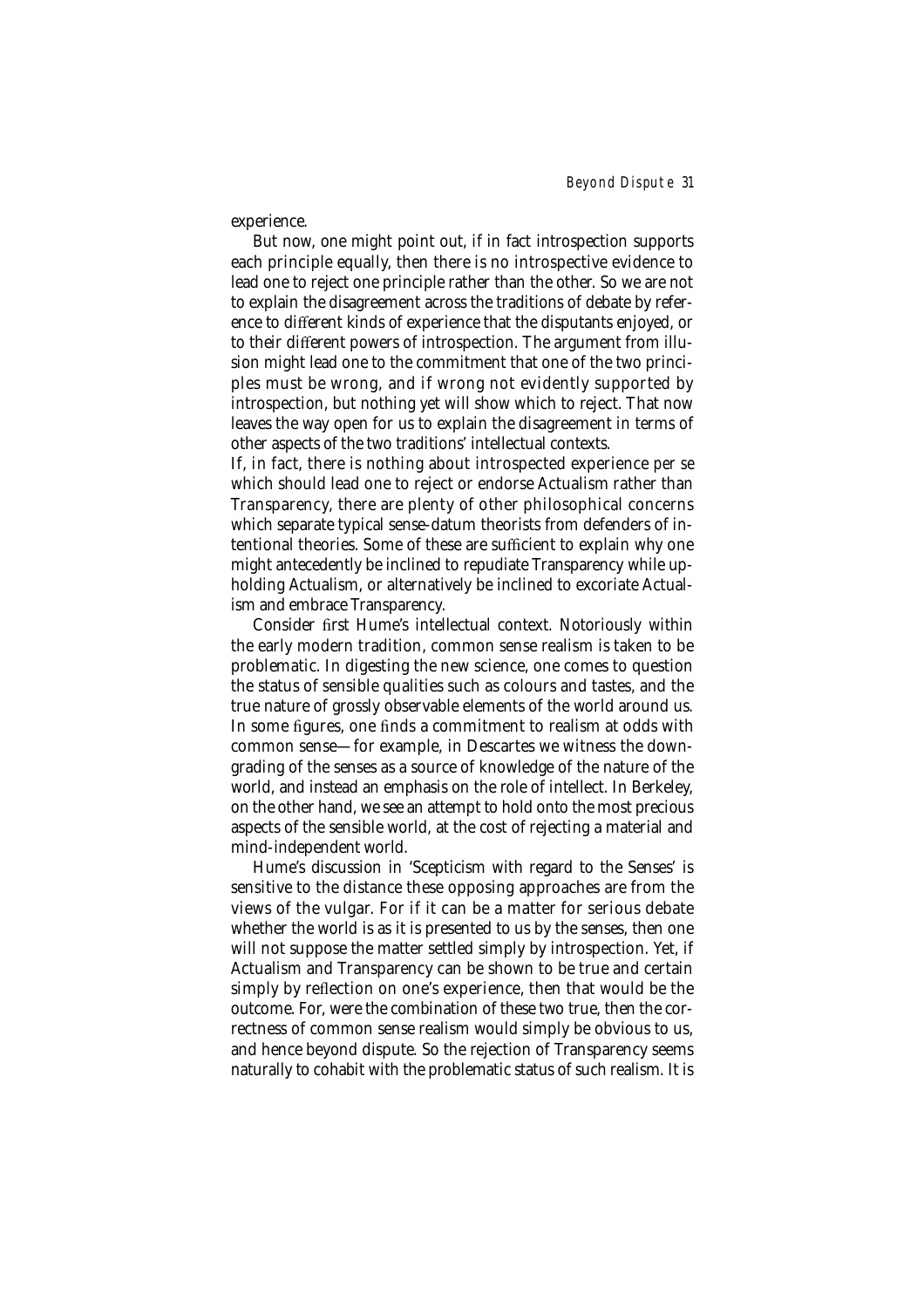symptomatic of the thought that the world is properly to be described only through a developing scientific discipline that the senses reveal to us much less about the nature of the world than we are vulgarly inclined to suppose.

If we move forward in time to the early twentieth century discussions of sense-data, we find relevantly similar concerns about realism. While one finds an opposition to the idealism of late nineteenth century, common sense realism is taken to be no less problematic than in early modern times: one of the central concerns is to explain how we place the mind in a world of the form described by then current science. Equally importantly, and again echoing the early modern period, there is no reason to resist the consequences of Actualism which in certain cases of illusion and hallucination will lead to a commitment to non-physical objects of sense. For the idea that the physical world must be causally complete, with purely physical events having sufficient causal explanation in terms of purely physical antecedents, is not a doctrine accepted on faith and without question. Rather the unity of science and the mind's place in nature are taken in many such discussions to be open. For example, at this time we find serious discussion of the para-psychological as a realm governed by psycho-physical laws uninvestigated by then current science.<sup>48</sup>

These intellectual concerns contrast sharply with much of the dominant philosophical ideology of the last forty years. One of the most notable developments since the middle of the last century has been the ascendancy of a commitment to physicalism in some form or another. In particular, in discussions of mind there has been a concern to avoid any commitment to the existence of peculiar, and distinctively mental, entities. An acceptance of Actualism would lead one to accept the existence of non-physical objects of sense in the case of hallucinations and some illusions, and so would apparently lead one to conclusions in conflict with physicalism.<sup>49</sup> If one already has reason to reject Actualism through a prior endorsement of physicalism, then the considerations about illusion and the general unreliability of the senses do not by themselves give one any reason to dispose of Transparency as well. Even if common sense realism is taken to be controversial or to be false, one will simply think that this reflects a way in which our experience of the world is more

<sup>48.</sup> It is worth noting that both Broad and Price professed a serious interest in the parapsychological.

<sup>49.</sup> Cf. here (Smart 1962), (Armstrong 1968); (Tye 1984). Some philosophers dispute whether there is a conflict between physicalism and sense-data, cf. (Cornman 1975) and (Perkins 1983) for a discussion of this.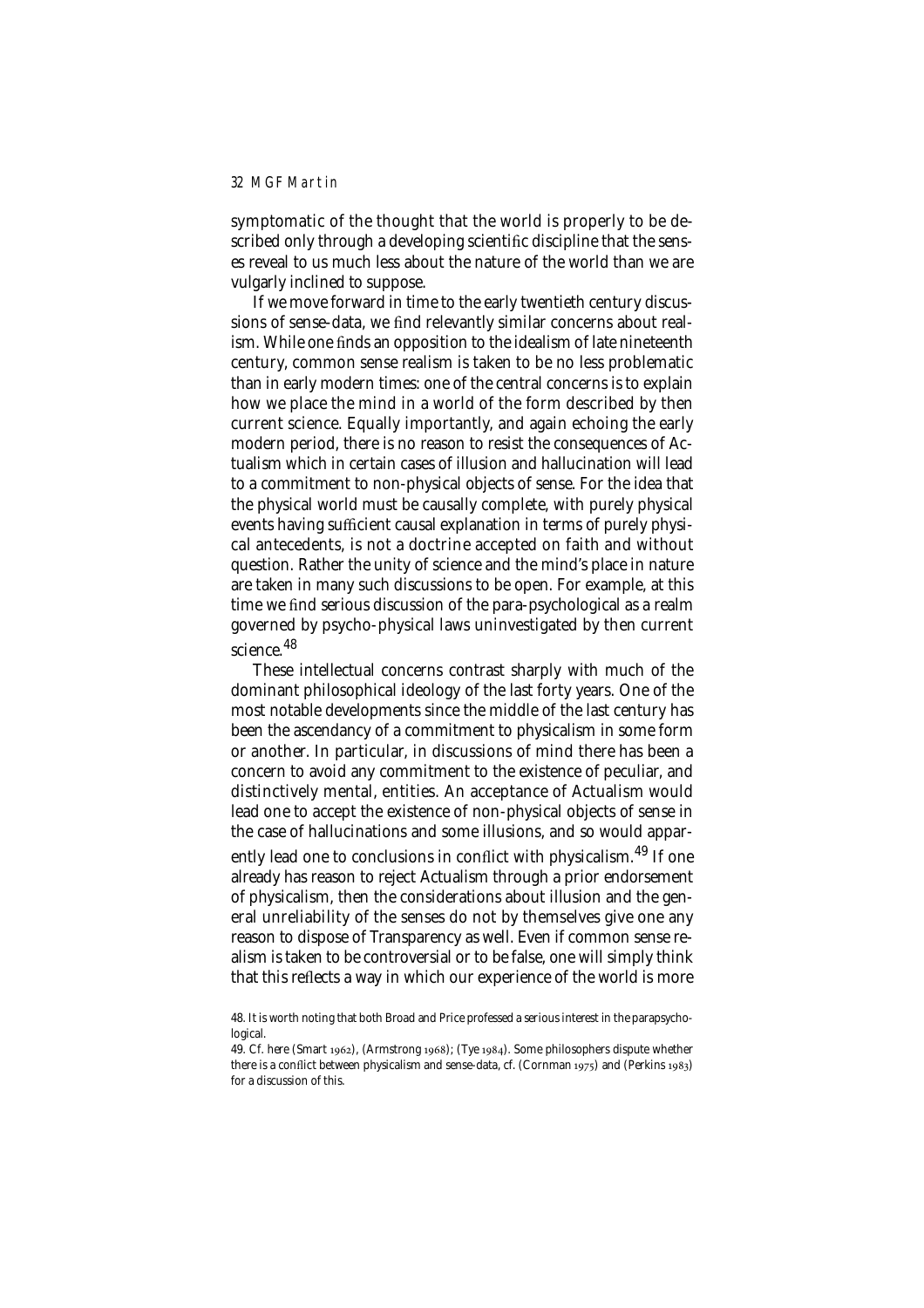or less accurate. Only the combination of Actualism and Transparency would commit us to the definite truth of common sense realism. Indeed, the more firm one's commitment to Transparency, the more implausible Actualism can be made to seem. One may be more inclined to accept that a non-physical mosaic of colours must exist whenever one has a visual experience than to accept that some non-physical table or rabbit should so exist because one's experience presents such entities. So the more reason one has to insist that experience really is as of tables and rabbits, the more evident it will be that Actualism cannot be true.

Given the implications of the considerations about illusion and hallucination, one finds a conflict between Actualism and Transparency internal to the problem of perception. Other intellectual proclivities, in favour of, or sceptical towards, physicalism and realism about the empirical world, explain one's antecedent inclination towards one of the principles rather than the other. When the focus is on the problematic status of common sense realism, and minims is not assumed, Actualism can be taken to be secure and to define the options. When some of form of physicalism is beyond question, Actualism is highly questionable, and an insistence on the correctness of Transparency reinforces any reasons for thinking of experience as intentional in nature.

These suggestions offer us a strategy by which we can resolve our problem of interpretation. At first sight, the shift between the traditional problems of perception discussed by sense-datum theorists and recent accounts of perception has been so large that it is difficult to see how there can be a common concern here. Equally in looking back from our current perspective it is difficult to make sense of the early tradition as a cogent piece of reasoning about the senses. If we take seriously both the suggestion that the different views seek for support in the character of appearances, and that these different views get equal support from introspection of experience, then the disagreement becomes easier to comprehend. Underneath the apparent differences of approach, there is a common thread and a common problem: first reflection on experience recommends Naïve Realism to one; then, considerations which may loosely be tied together under the heading of 'the argument from illusion' suggest that no such view can be correct. The sense-datum tradition and intentional approaches are just alternative responses to this problem. If experience does support the key principle of each view equally, then we are not to explain the differences between them, the rejection of one principle rather than the other, directly in terms of the evidence that they have available about the introspectible character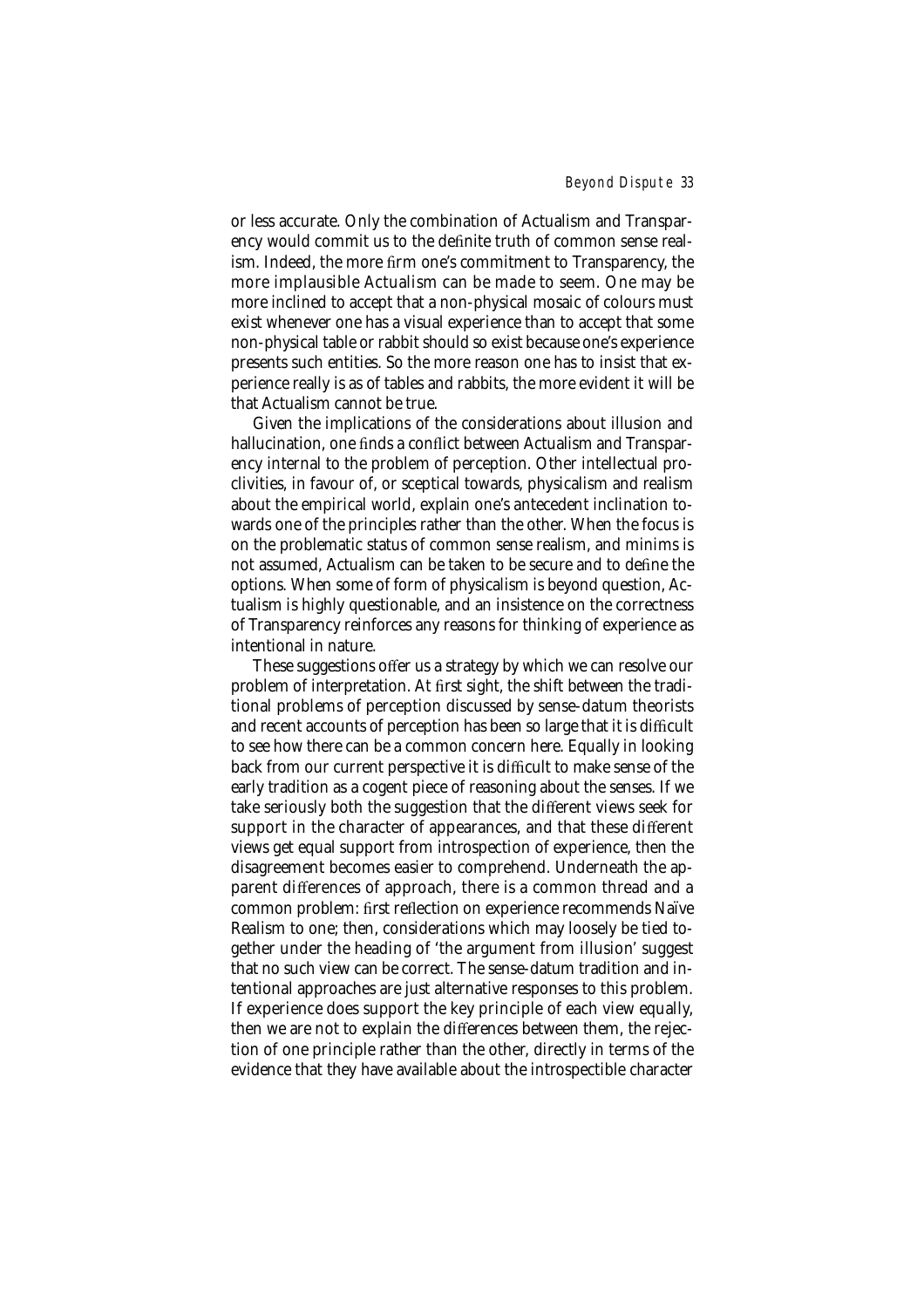#### 34 MGF Martin

of experience. At the same time, by taking a broader perspective and looking at other aspects of the intellectual context, we can see why certain thinkers would be predisposed to the rejection of Transparency or of Actualism.

## 6. Conclusion

Over the past few pages we have focused on three questions. The most specific is that of how we should make sense of the argument from illusion as evidenced in Hume's *First Enquiry*. This reflects the second and more general question of how we are to make sense of past debates about perception which seem to be framed in such different terms from those in play in recent discussion. In answer to these questions I suggested that we should take seriously the hypothesis that introspection recommends to us naïve realism as the proper account of our sensory experience. Rather than seeing the argument from illusion as a positive argument intended to show the existence of certain strange entities, impressions or sense-data, we should see the considerations about illusion or hallucination as intended to show the falsity of the view commended by introspection.

As indicated above, this helps make the argument from illusion more intelligible by inserting further premisses to make the argument valid, while indicating appropriate grounds for accepting the relevant assumptions. Moreover, with the extra premisses in play, we can see an answer to the second question. Far from the argument from illusion being merely an outmoded form of argument belonging to an old tradition of debate about the problems of perception, we can see recent intentional approaches to perception tacitly employing the very same concerns. Both sense-datum theories and intentional approaches reject naïve realism and arguably do so for the same set of reasons concerning illusion and hallucination. This fact is obscured by superficial dissimilarities in terminology and focus.

There are differences between the two traditions, of course. Proponents of the intentional approach are inclined to assert the transparency of experience and to ridicule the principle Actualism; sensedatum theorists are happy to insist that Actualism is an indubitable truth, while questioning whether there are sufficient grounds for endorsing Transparency. So the two traditions seem to be in direct dispute about what should be most obvious to us. Hence these differences lead us to the third question with which this paper started. How can there be dispute about appearances, if it is right to assume that the nature of appearances is simply obvious to us all? The answer suggested here is that the differences and disputes between the two traditions do not in fact belong to anything that can be in-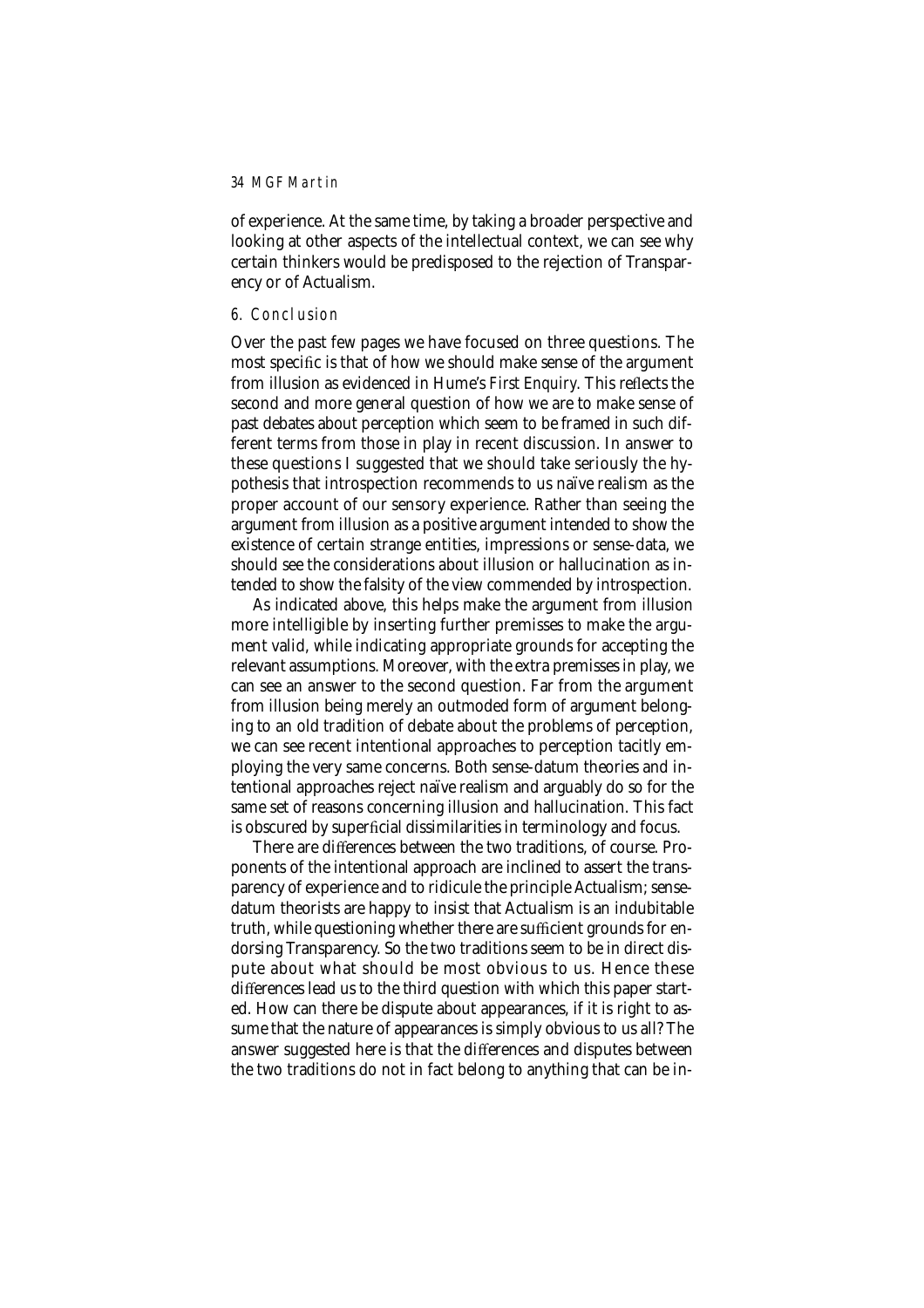trospected about our experience. Each side should agree that our experience seems to us to be naïve realist in character. When they disagree about the real nature of perceptual consciousness, the stories told above suggest that each party is moved by intellectual concerns beyond those which can be extracted simply from reflecting on the obvious character of experience itself.

That leads us to look to three consequences of the tale just told. It is fairly common now to claim that the mind-body problem has a central role within philosophical debate. More particularly that the central question philosophers face is the difficult one of seeing how minds such as ours could be no more than a part of the physical world around us. The discussion above lends some support to this thesis. If the explanation of the differences in the terms of debate about perception is right, then we can understand recent writing about perceptual experience only in the context of certain broad, if not always explicit, physicalist assumptions. However, it should be noted that these framing assumptions join with a much older set of philosophical problems, the problems of perception, which can and have been posed against a rather different background of metaphysical assumptions. We should be wary, therefore, of supposing that the only philosophical agenda that one should address in relation to the mind is that of the mind-body problem.

Indeed, one will take this moral more seriously if one reflects on some of the ways that the recent debate might be accused of distorting the discussion of perceptual consciousness. Such discussions tend to contrast qualia and phenomenal states of mind with states which have a representational content, and suppose that there can be little in common between phenomenal states on the side and propositional attitudes on the other. Against this background, one cannot but feel sympathy with Richard Rorty's complaint that

The attempt to hitch pains and beliefs together seems ad hoc—they don't seem to have anything in common except our refusal to call them "physical".<sup>50</sup>

And it is no surprise, in the light of an assumption that the phenomenal lacks any representational content and intrinsic structure, that theorists of consciousness have sought to define consciousness prin-

cipally in terms of accessibility to thought.<sup>51</sup>

It seems to me that such theories are far removed from phenom-

<sup>50.</sup> R. Rorty, *Philosophy & the Mirror of Nature* (Oxford: Basil Blackwell, 1979) p. 22.

<sup>51.</sup> See in particular, S. Shoemaker, 'Self-Knowledge and "Inner Sense"', *Philosophy & Phenomenological Research*, 64, pp.249-314; D. M. Rosenthal, 'A Theory of Consciousness' (Report no. 40/1990, Centre for Interdisciplinary Research [ZiF], Research Group on Mind and Brain, University of Bielefeld).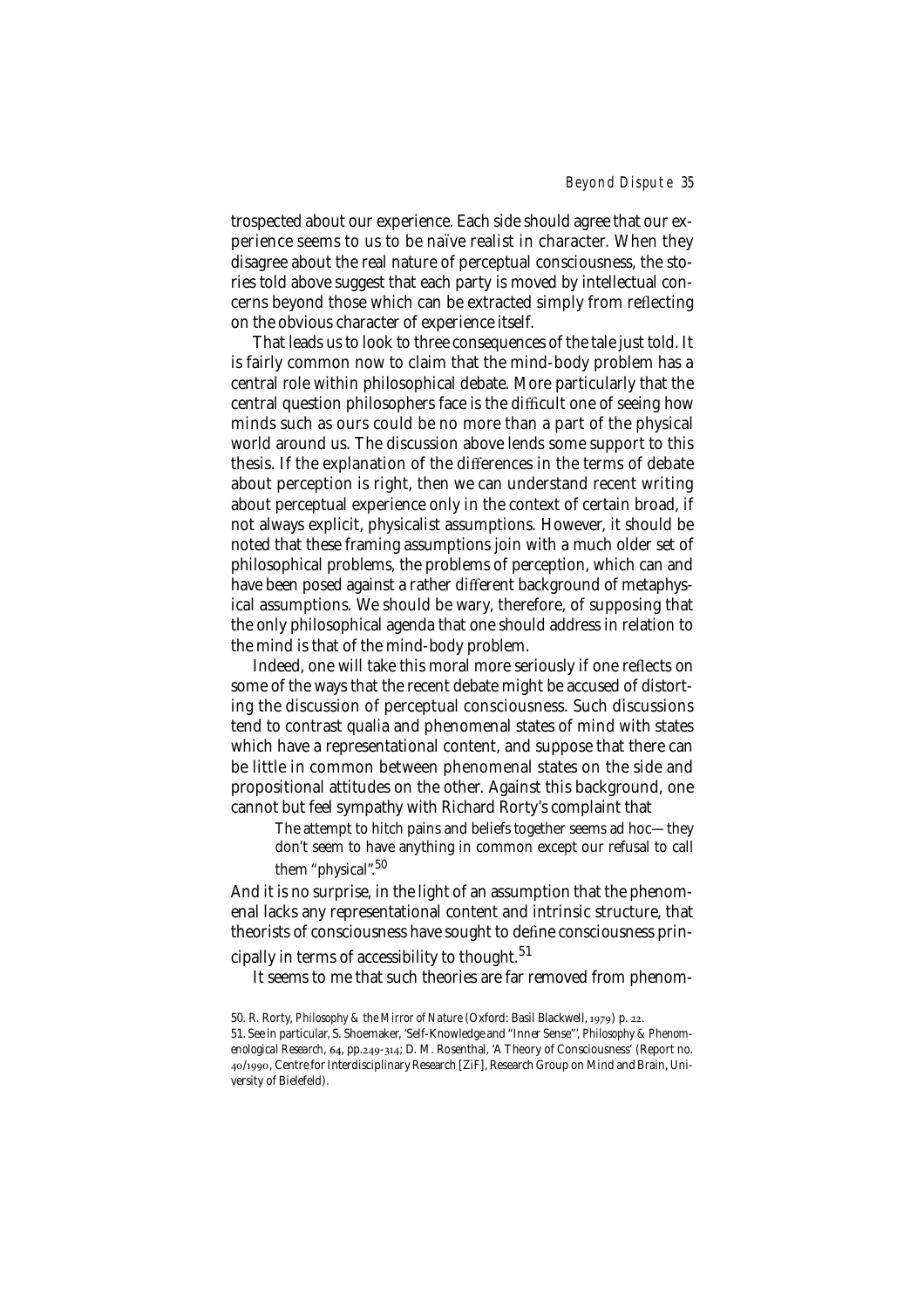enology—perhaps, here I speak only for myself, but I have at least the suspicion that the inner lives of others are as complex, troubling and difficult to articulate as my own. It is no surprise that one may end up with the feeling that the explananda have been lost in the construction of the theory, when confronted with most discussions of the phenomenal and consciousness.

I suggest that we can understand such distortions in the theory of consciousness through a combination of an implicit recognition of the intuitive appeal of Actualism with a wish to avoid any commitment to 'the theatre of mind'. So, we find philosophers endorsing the feeling that with genuine sensory states, in contrast to mere thoughts, there must actually be some qualities distinctive of the sensory state, qualia, while rejecting the idea that there must be sense-data as inner objects of awareness. The tension is reconciled by an appeal to qualia as mere qualities of a state of mind, which alleviate the pull towards Actualism, without being taken to be objects of awareness. However this advantage is gained at the cost of the theoretical account becoming completely divorced from giving a believable story about the apparent structure of perceptual consciousness, for which the theory is supposed to be an account.

The distortion in how one characterises the phenomenological aspects of the mind arises when one takes physicalism not only as a plausible end point in one's discussion of the mind, but as a starting point in defining the phenomena with which one will deal. It is only when we pay due attention to the attractions of naïve realism, and face up explicitly to the challenge posed by illusion and hallucination, we shall be in a better position to construct a theory of perceptual consciousness.

This leads to the final moral with which to end. So far, the account offered has been hypothetical. If we make the interpretive leap, and suppose that sense-datum theorists take introspection to support their position, and if we make sense of that in turn by supposing that introspection most directly supports naïve realism, then we have an answer to the three questions above. However, nothing has yet been done to show directly that this latter hypothesis is correct. But suppose that we do have reason to endorse this suggestion, then the way in which we view the problems of perception should alter radically. From the perspective of naïve realism, the problem of perception does not principally concern our knowledge of the external world, so much as our understanding and knowledge of our own sensory states. The sense-datum theory conflicts with how our sensory states seem to us, to the extent that that theory posits nonphysical objects as the objects of awareness in the having of experi-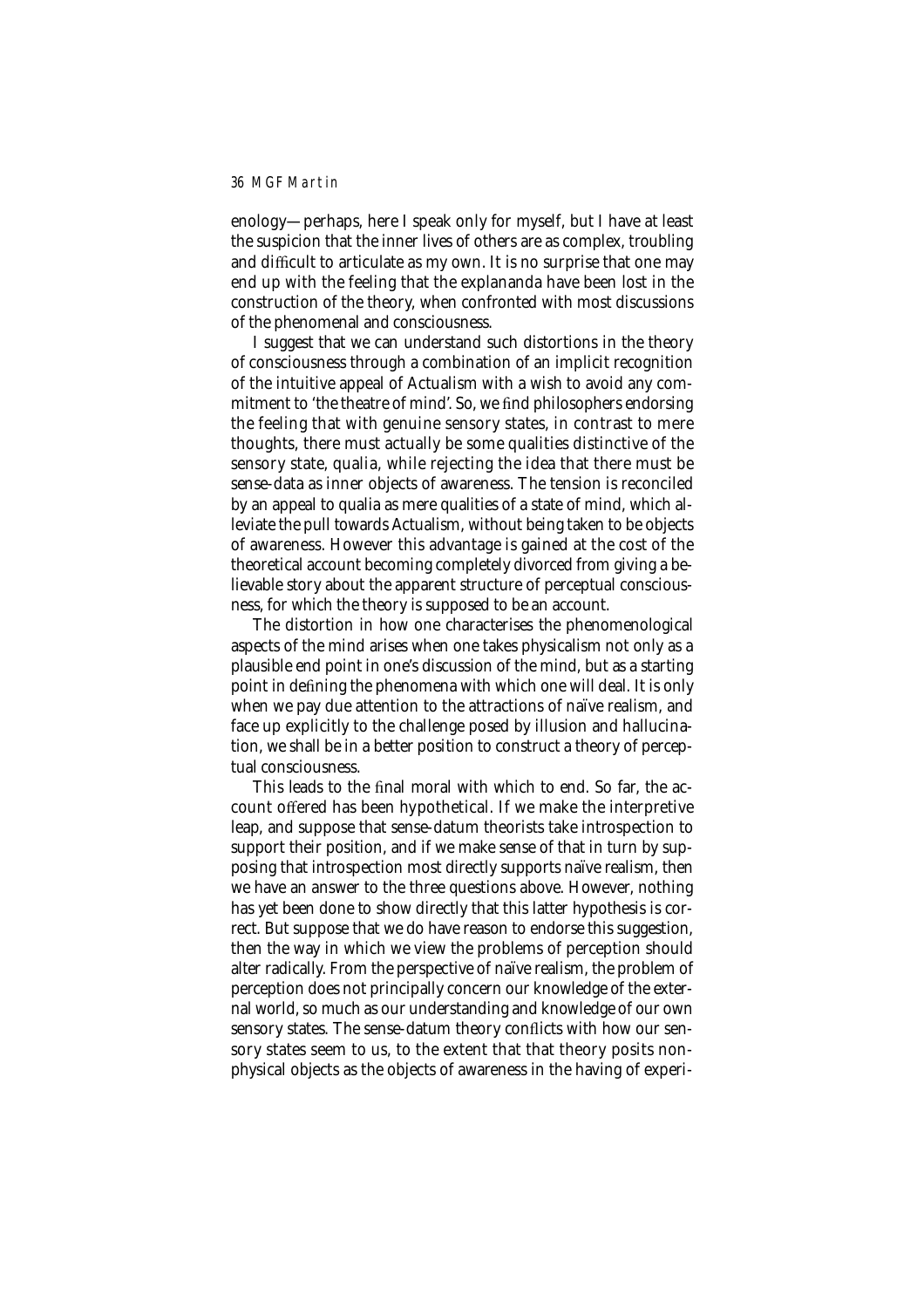ence, despite the fact that introspection recommends Transparency to us. The conflict here is not so much with the positing of nonphysical objects of awareness as the assumption that these objects play the role in awareness that introspection would lead us to suppose that the mind-independent objects of perception play. Likewise, the intentional approach conflicts with naïve realism. According to intentional theories, the manner in which objects are present to the mind in sensory experience is consistent with the non-existence of the putative objects of awareness. If there is introspective support for Actualism, then it seems to us for some aspects of our experience as if we couldn't be so without the objects of which we are aware genuinely being there. So where a sense-datum account of perception conflicts with a naïve view of *what* objects can be given in experience, an intentional view conflicts with a naïve view of *how* those objects are given to us in experience.

Once we recognise that introspection supports naïve realism, rather than directly recommending either a sense-datum view or an intentional account, then we are faced with the consequence that at least some experiences will be misleading about their own nature. Consider an hallucination indistinguishable for me from a veridical perception. If in the case of veridical perception it seems to me that Actualism and Transparency hold, just given reflection on what the experience is like, then in introspecting the matching hallucination, the two principles will seem to hold as well. However, in just such a case at least one of the two principles must be false. So given introspective support for naïve realism, at least some states of being appeared to must be misleading not only about the world, but as paradoxical as this may sound, also about themselves.

Given the assumption that the nature of appearances must really be obvious to one given suitable reflection, this conclusion may well seem absurd. One might think that what it is for something to be an aspect of how one is consciously experiencing things is for it to be open to knowledge simply through reflection on the state. One may insist that unlike one's knowledge of the external world, when it comes to conscious experience there is no room for a distinction between how things seem to one and how they really are.

However, our discussion suggests that despite the prevalence of this assumption, the argument from illusion illustrates that it is not tenable. Sense-datum theorists may seek to hold on to the assumption by insisting that it really does not even seem to us as if Transparency is true of our experiences, and intentional theorists may insist that there is no introspective support for Actualism. In both cases the mirror-image position undermines these protestations.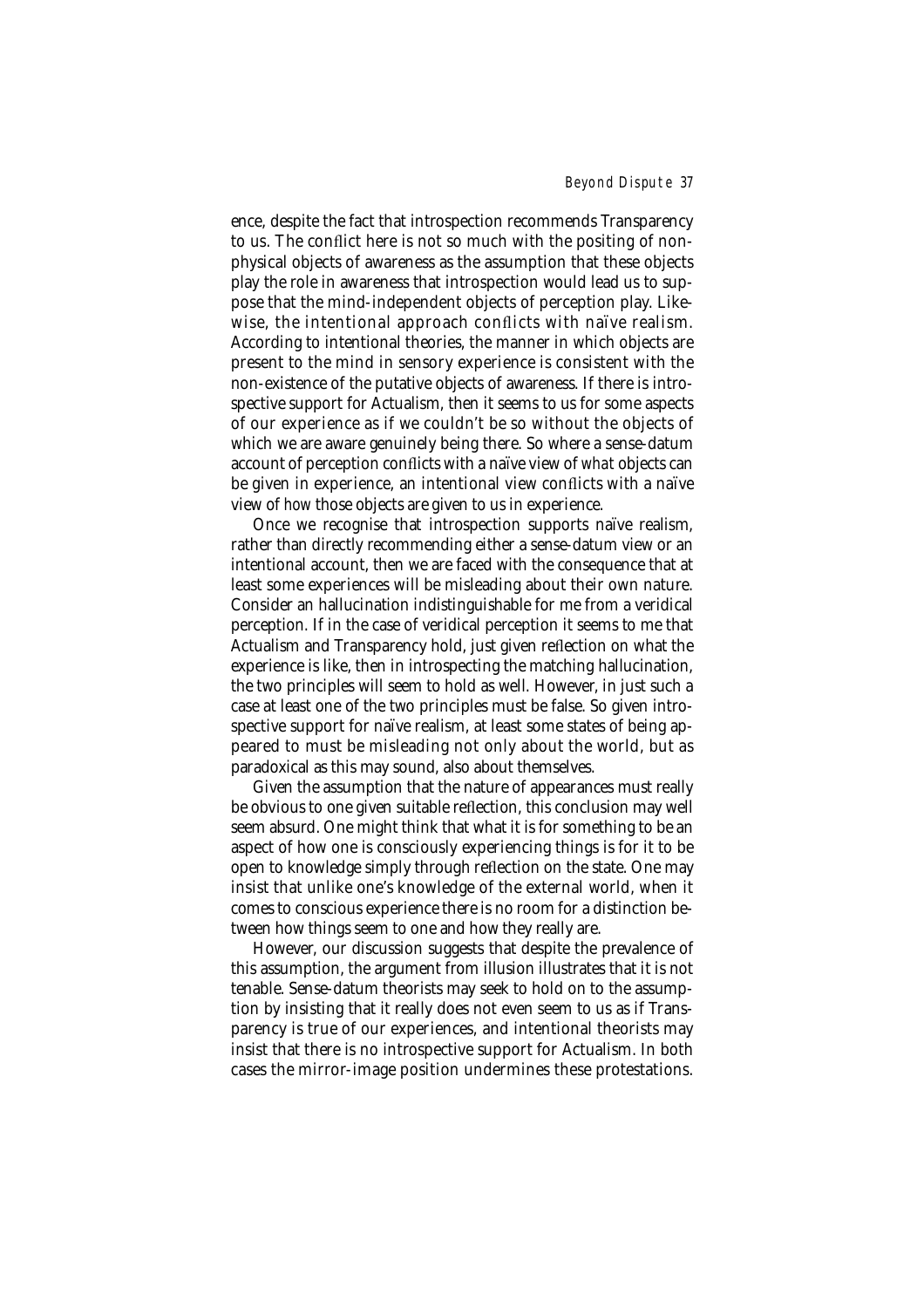The only way that we can make proper sense of the development of the debate is to accept that there is at least some *prima facie* support for the opposing position. Once one arrives at that position, then one cannot hope to show on the basis of introspection alone that one's preferred principle is manifestly correct and the other lacks proper support. And that means that in the end we must accept that appearances are not entirely obvious in their nature.

The central problem of perception, therefore, is to address the argument from illusion and the conflict between it and the claims philosophers have been prompted to make about the nature of experience on the basis of introspection of it. The problem of making sense of how there can be debate about appearances has become the problem of making sense of how we can be mistaken about them.<sup>52</sup>

#### BIBLIOGRAPHY

- Anscombe, G.E.M. 1962. The Intentionality of Sensation: A Grammatical Feature. In *Analytic Philosophy, second series*, edited by R. Butler. Oxford: Blackwell.
- Armstrong, D.M. 1968. A Materialist Theory of the Mind. London: Routledge.
- Austin, J.L. . *Sense & Sensibilia*. Edited by G. Warnock. Oxford: Clarendon Press.
- Ayer, AJ. . *The Foundations of Empirical Knowledge*. London: Macmillan.
- Ayer, AJ. . *The Problem of Knowledge*. London: Macmillan.
- Ayer, AJ. . *The Central Questions of Philosophy*. London: Weidenfeld.
- Ayers, Michael. 1991. *Locke*. London: Routledge.
- Ayers, Michael. 1998. Ideas and Objective Being. In *The Cambridge Companion to Seventeenth Century Philosophy*, edited by D. Garber and M. Ayers. Cambridge: Cambridge University Press.
- Baldwin, Tom. 1990. GE Moore. London: Routledge.
- Bennett, J. 1970. *Locke, Berkeley, Hume*. Oxford: Clarendon Press.
- Block, N. 1980. Troubles with Functionalism. In *Readings in the Philosophy of Pyschology*, edited by N. Block. London: Methuen.

52. Earlier versions of this material have been presented at talks in Cork, Dublin, Birkbeck, and Brown and in a graduate seminar series in UCL. I am grateful to those audiences for question and comments and in particular to Michael Ayers, Justin Broackes, Victor Caston, Tim Crane, Naomi Eilan, James Levine, Tom Pink, Paul Snowdon, Scott Sturgeon and Alan Weir for their comments on earlier drafts. Work on this material was originally supported by a British Academy research leave award.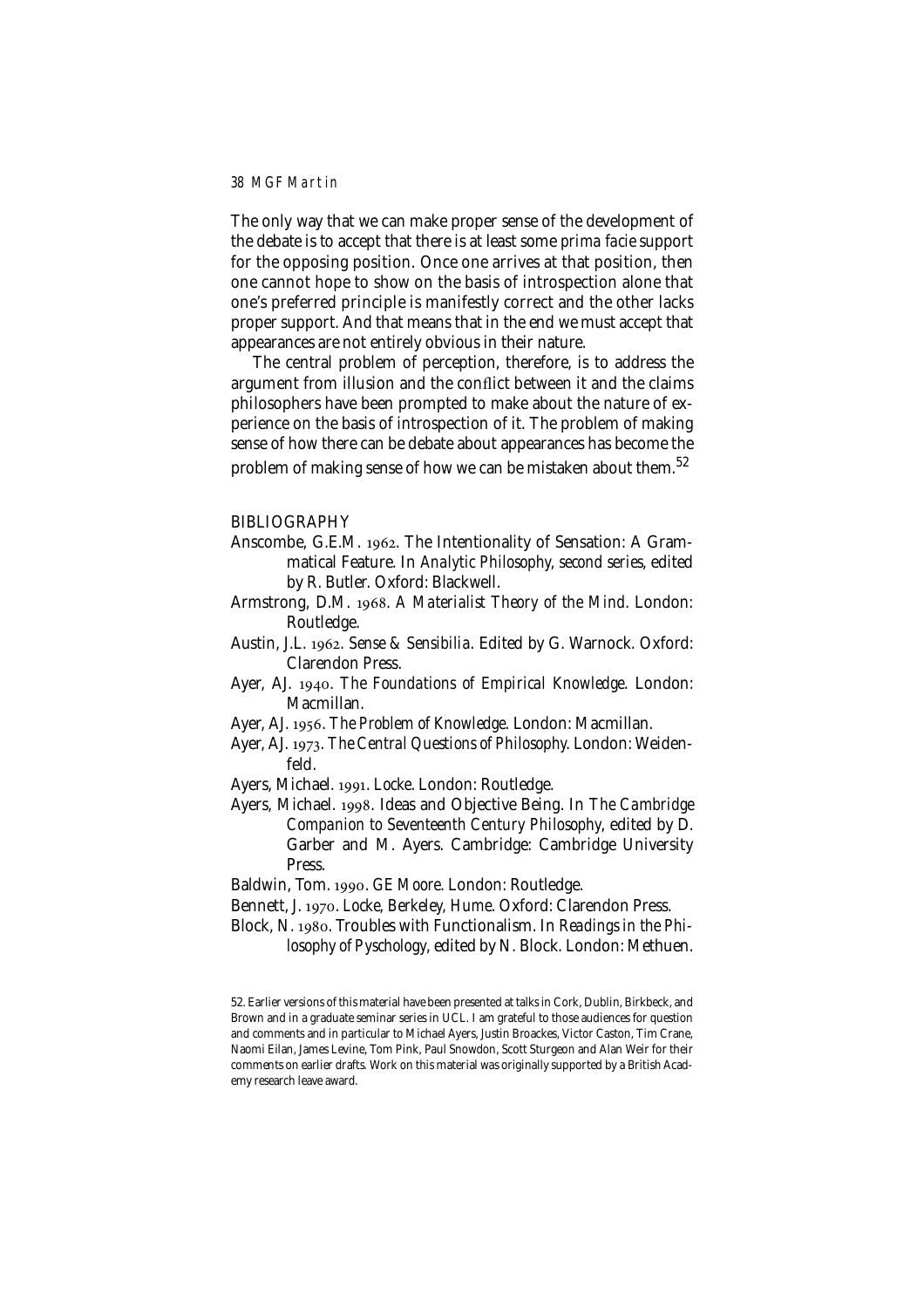- Broad, CD. . *Scientific Thought*. London: Routledge & Kegan Paul.
- Broad, CD. . *The Mind and its Place in Nature*. London: Kegan Paul.
- Broad, CD. 1965. Some Elementary Reflexions on Sense-Perception. In *Perceiving, Sensing and Knowing*, edited by R. Swartz. Berkeley and Los Angeles: University of California Press.
- Burge, T. 1986. Cartesian Error and the Objectivity of Perception. In *Subject, Thought & Context*, edited by P. Pettit and J. McDowell. Oxford: Clarendon Press.
- Burnyeat, Myles. 1979. Conflicting Appearances. *Proceedings of the British Academy* 65:69-111.
- Cartwright, Richard. 1987. On a Neglected Theory of Truth. In *Philosophical Essays*. Cambridge, MA: MIT Press.
- Caston, Victor. 1998. Aristotle and the Problem of Intentionality. *Philosophy and Phenomenological Research*  $58:249-298$ .
- Chappell, Vere. 1994. Locke's Theory of Ideas. In *The Cambridge Companion to Locke*, edited by V. Chappell. Cambridge: Cambridge University Press.
- Chisholm, R. . *Perception*. Ithaca: Cornell University Press.
- Chisholm, Roderick. . *Theory of Knowledge*. Englewood Cliffs, NJ: Prentice Hall.
- Cornman, James. 1975. Perception, Common Sense & Science. New Haven: Yale University Press.
- Denyer, N. . *Language, Thought & Falsehood in Ancient Greek Philosophy*. London: Routledge.
- Dretske, Fred. . *Knowledge and the Flow of Information*. Oxford: Basil Blackwell.
- Dretske, Fred. . *Naturalizing the Mind*. Cambridge, MA: MIT Press.
- Dummett, M. 1979. Common Sense and Physics. In *Perception and Identity*, edited by G. Macdonald. London: Macmillan.
- Firth, R. 1965. Sense-Data and the Percept Theory. In *Perceiving*, *Sensing and Knowing*, edited by R. Swartz. Los Angeles and Berkeley: University of California Press.

Fodor, Jerry. . *Psychosemantics*. Cambridge MA: MIT Press.

- Fodor, Jerry. 1990. A Theory of Content, Pts. 1 and 2. In *A Theory of Content & other Essays*. Cambridge, MA: MIT Press.
- Foster, J. . *A.J. Ayer*. London: Routledge.
- Harman, G. 1990. The Intrinsic Quality of Experience. In *Philosophical Perspectives* , edited by J. Tomberlin: Ridgeview Publishing Co.
- Hinton, J.M. 1967. Visual experiences. *Mind* 76:217-227.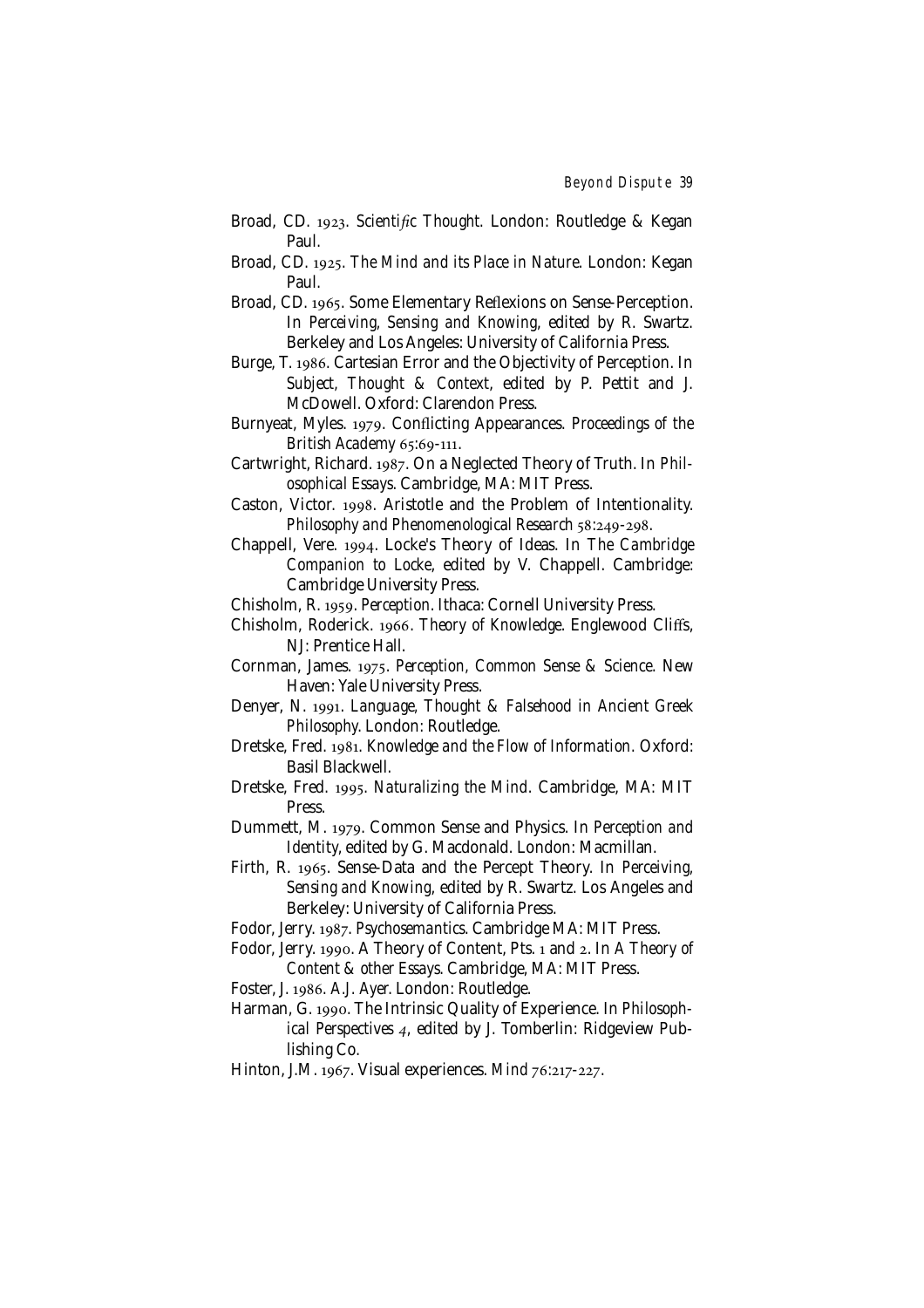Hinton, J.M. . *Experiences*. Oxford: Clarendon Press.

- Hume, D. . *Enquiry concerning Human Understanding*. Edited by L. A. Selby-Bigge and r. b. P. Nidditch. 3rd ed. Oxford: Clarendon Press.
- Hume, David. . *A Treatise of Human Nature*. Edited by L. Selby-Bigge and r. P. Nidditch. 2nd ed. Oxford: Clarendon Press.
- Hylton, Peter. 1990. Russell, Idealism and the Emergence of Analytic *Philosophy*. Oxford: Clarendon Press.
- Jackson, F. 1977. *Perception: A Representative Theory*. Cambridge: Cambridge University Press.
- Lewis, CI. 1929. Mind and the World Order. New York: Charles Scribner's Sons.
- Locke, John. 1975. An Essay concerning Human Understanding. Translated by PH Nidditch. Oxford: Clarendon Press.
- Malebranche, Nicolas. . *Philosophical Selections*. Translated by Stephen Nadler. Indianapolis: Hackett Publishing Co.
- Maund, Barry. . *Colours: Their Nature and Representation*. Cambridge: Cambridge University Press.
- McDowell, John. 1982. Criteria, Defeasibility & Knowledge. Proceed*ings of the British Academy*.
- Millikan, Ruth. 1991. Perceptual Content and the Fregean Myth. *Mind* 100.
- Moore, GE. 1922. Some Judgments of Perception. In *Philosophical Studies*. London: Routledge & Kegan Paul.
- Moore, GE. . Visual Sense-Data. In *British Philosophy in Mid-Century*, edited by C. Mace. London: George Allen & Unwin.
- Moore, GE. . A Defence of Common Sense. In *Philosophical Papers*. London: George Allen & Unwin.
- Morgan, MJ. . *Molyneux's Question:Vision, Touch and the Philosophy of Perception*. Cambridge: Cambridge University Press.
- Nadler, Stephen. 1989. Arnauld and the Cartesian Philosophy of Ideas. Manchester: Manchester University Press.
- Nagel, T. 1979. What is it like to be a bat? In *Mortal Questions*. Cambridge: Cambridge University Press.
- Peacocke, CAB. 1990. Perceptual Content. In *Themes from Kaplan*, edited by J. Almog, J. Perry and H. Wettstein. New York: Oxford University Press.
- Peacocke, CAB. 1992. A Study of Concepts. Cambridge MA: MIT Press.
- Perkins, M. 1983. Sensing the World. Indianapolis: Hackett.
- Price, HH. . *Perception*. London: Methuen.
- Price, HH. 1940. *Hume's Theory of the External World*. Oxford: